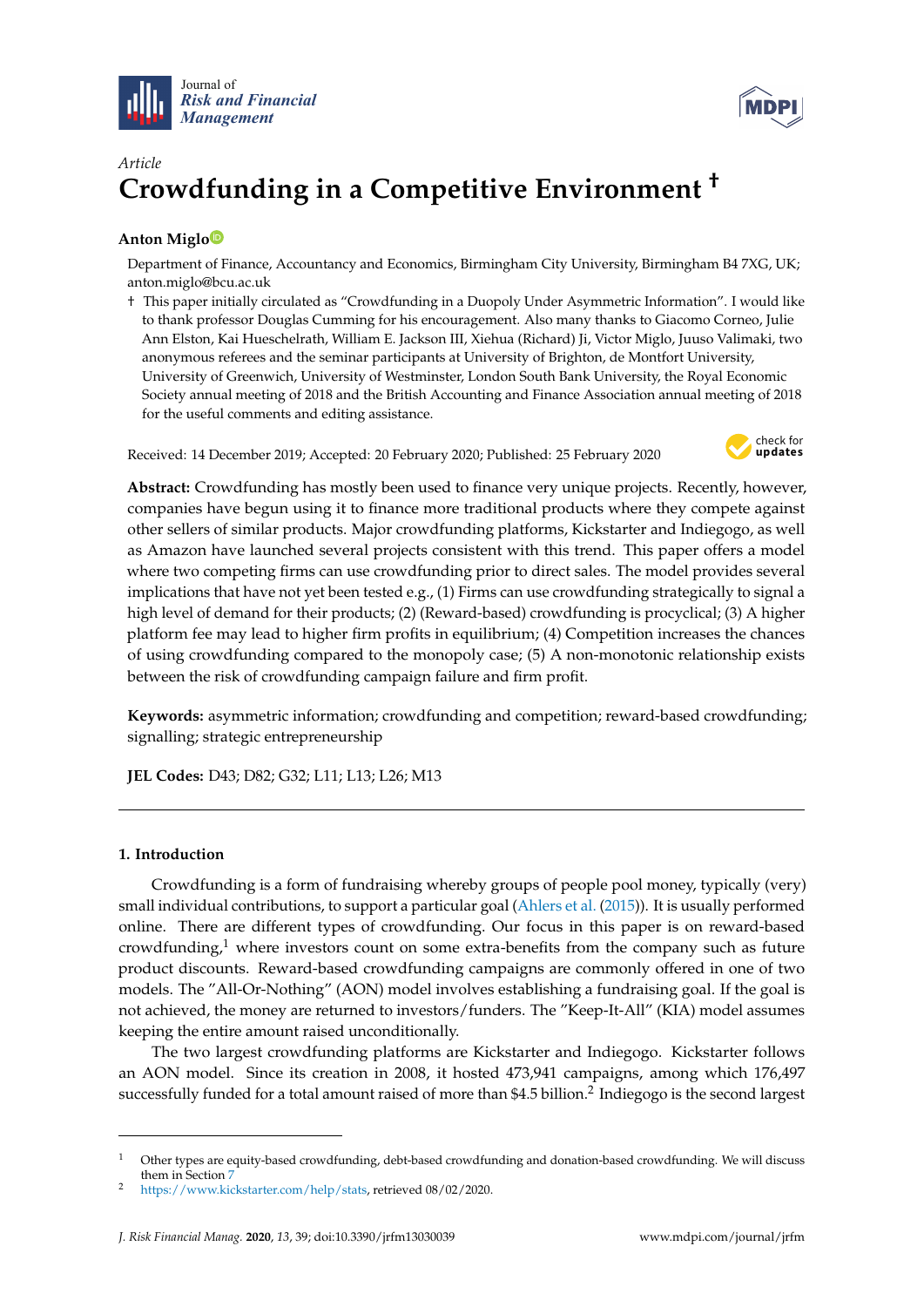crowdfunding platform. It hosted more than 800,000 campaigns, among which about 9% successfully funded for a total amount raised of more than \$1.6 billion [\(Smith](#page-37-0) [\(2020\)](#page-37-0)<sup>3</sup>). On Indiegogo entrepreneurs can choose between a KIA model and an AON model. The platforms charge fees that can range from 3% to 9% of the volume of funds raised.

Compared to Kickstarter, Indiegogo is a more open platform that can be used by any company for any product.<sup>4</sup> It launched several strategic projects in 2017–2018 helping crowdfunding firms develop their business after a campaign. For example, it introduced Indiegogo Marketplace/InDemand where firms sell their products initially financed through crowdfunding and compete against other firms which may not have necessarily used crowdfunding to launch their products [\(Schleifer](#page-37-1) [\(2017\)](#page-37-1); [Rear](#page-37-2) [\(2018\)](#page-37-2)). In a similar spirit, both Kickstarter and Indiegogo have teamed up with Amazon to create an Amazon Launchpad project. It makes it easy for startups to launch, market, and distribute their products to millions of Amazon customers around the globe. The program offers a number of services for entrepreneurs such as custom product pages and comprehensive marketing packages. It helps firms overcome many of the problems associated with starting new businesses. Both Marketplace and Amazon Launchpad help creating an environment where firms that have used crowdfunding compete against firms that have not. Among other examples note that Australian farmers seem to have started using crowdfunding to improve traditional market structures like duopolies which are often the case [\(Askew](#page-34-1) [\(2016\)](#page-34-1)).

Several interesting features of the previously discussed trends seem to have emerged. First, platform fees related to the projects described above are relatively high. For example, Indiegogo takes 10%-15% of every sale made through Marketplace [\(Mogg](#page-36-0) [\(2017\)](#page-36-0)). Secondly, launching a crowdfunding campaign prior to spot sales has become a part of the strategy for not only "unknown" start-up firms but also for established, reputable firms. David Mandelbrot, CEO of Indiegogo, said the following [\(Takahashi](#page-37-3) [\(2018\)](#page-37-3)): "The other trend we're seeing is more and more companies using Indiegogo as a way to engage with their audience early. In the last year we've had campaigns from companies like Procter and Gamble, Honeywell, and Bose. They're big, public companies...but they're using Indiegogo to validate the products coming out of their... divisions and launch those products to an audience they can engage with directly."

Moreover one can now see cases where products offered by firms who used InDemand or AmazonLaunchpad and had crowdfunding experience previously seem to have a higher quality compared to firms that did not use either. For example the company Prynt, founded in 2014, raised more than \$1.5 million from more than 9000 backers on Kickstarter before launching the The Prynt Case on Amazon Launchpad, with customers already purchasing enough cases and photo packs to print more than 120,000 instant photos.<sup>5</sup> Prior to launching their crowdfunding campaign, its founders had a good level of belief in the high potential of their product. After showing off their product in early 2016 at the Consumer Electronics Show in Las Vegas, Prynt had a couple of notable write-ups under their belt. "...a [Kickstarter] campaign requires a lot of anticipation and dedication...," said Clément Perrot, CEO and Co-Founder of Prynt [\(Cunningham](#page-35-0) [\(2016\)](#page-35-0)). He also said that before you hit the launch button, you have to be ready with updates, posts, pictures and images. Shortly after their crowdfunding campaign, an independent author covering innovations mentioned: "...there are a whole slew of services that let you order prints right from your smartphone with incredible ease and equally incredible quality. There are even apps that channel the wind-and-click days of only getting one shot without any edits. However, compared to Prynt, those innovations start to look like novelty gimmicks." [\(Cunningham](#page-35-0) [\(2016\)](#page-35-0)). Furthermore it seems like on Amazon the ratings, prices and customer feedback of Prynt are relatively high, and higher for example than that those of

<sup>3</sup> See also <https://enventyspartners.com/blog/kickstarter-vs-indiegogo-platform-choose/>

<sup>4</sup> <https://artofthekickstart.com/kickstarter-vs-indiegogo-and-how-to-decide-for-your-crowdfunding-campaign/>

<sup>5</sup> [https://press.aboutamazon.com/news-releases/news-release-details/amazon-launchpad-announces-kickstarter](https://press.aboutamazon.com/news-releases/news-release-details/amazon-launchpad-announces-kickstarter-collection)[collection](https://press.aboutamazon.com/news-releases/news-release-details/amazon-launchpad-announces-kickstarter-collection)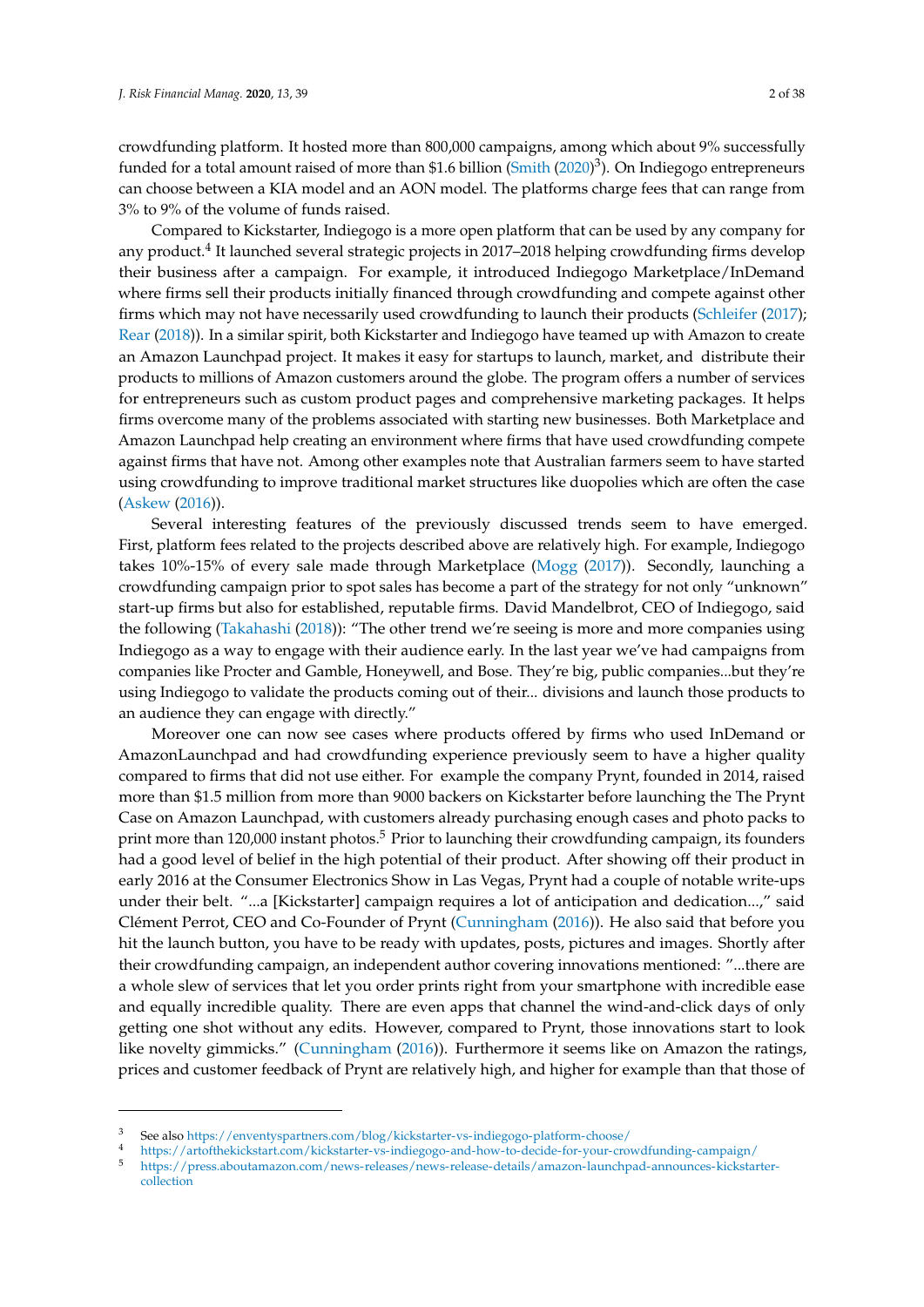firms that did not use crowdfunding.<sup>6</sup> "Participating in the Amazon Launchpad program has been wonderful—from their awesome team to all of the resources they make easily available to startups," Perrot said in another interview.<sup>7</sup> "The marketing support in particular is huge in helping us stand out, and our sales have been excellent. It's great to know that we have a team at Amazon focused on making sure our product is a success!" Recently an expert company specializing in rankings on portable printer named Prynt as the best printer in the iPhone category: "...we've chosen to highlight the iPhone-only Prynt Pocket due to its novel and highly-portable design that sets it apart from most other smartphone printers out there..." [\(Hesse](#page-35-1) [\(2019\)](#page-35-1)).

One should also mention the Kickstarter Collection project related to Amazon Launchpad. It features products and projects that had successful crowdfunding experiences with Kickstarter and are now available for purchase on Amazon.com. "...Working with Kickstarter is a great way for us to hear directly from customers what products they care about, since they truly hold the power to bring these products to life...," said Jim Adkins, Vice President of Amazon.<sup>8</sup> Companies in the Kickstarter Collection include Piper, Zivix, MudWatt and the above mentioned Prynt among others. Most of these companies are very successful. Note for example Piper's award winning product "The Piper Computer Kit".<sup>9</sup>

In our model, a firm decides whether to use crowdfunding for the pre-sale stage or just use spot price sales. The crowdfunding campaign has the following features: (1) no arbitrage condition; in equilibrium, the crowdfunding pre-sale price and the spot price are equal; (2) the firm provides rewards to funders; (3) the crowdfunding decision is publicly observable.<sup>10</sup> We first demonstrate that in a monopoly setting, without making any additional assumptions such as community benefits to funders, crowdfunding is never used and firms prefer to just use the spot market since crowdfunding involves a cost in the form of rewards. Then we consider a duopoly. When information between firms is symmetric a situation where both duopolists do not use crowdfunding, and only use the spot market, is not an equilibrium because each firm has an incentive to deviate and use a crowdfunding campaign prior to its spot sales. Early commitment of a firm increases its production, makes the product price lower and forces the other firm out of its optimal quantity. When information between firms is asymmetric, we find that the only signalling equilibrium that exists is when high-quality (high demand) firms are likely to chose reward-based crowdfunding strategically as a signal of quality. Low-quality firms are less likely to mimic high-quality firms (by chosing crowdfunding), as this would imply an additional cost related to rewards, and prefer spot sales exclusively instead. On the other hand an equilibrium where low-quality firms select crowdfunding and high-quality firms do not does not exist. If the uninformed competitor perceives the firm that uses a crowdfunding campaign as a low-quality/low-demand firm, it will be pessimistic about the price and will concede the market. A high-quality firm can benefit from this situation by mimicking the strategy of low-quality firms during the crowdfunding stage. The existence and uniqueness of the signalling equilibrium allows us to generate empirical predictions about the connections between crowdfunding and firm quality/demand.

<sup>6</sup> [https://www.amazon.com/Prynt-Pocket-Instant-Printer-iPhone/dp/B06XSDSZ6J/ref=dp\\_ob\\_title\\_wld;](https://www.amazon.com/Prynt-Pocket-Instant-Printer-iPhone/dp/B06XSDSZ6J/ref=dp_ob_title_wld) [https://www.](https://www.amazon.com/KiiPix-Smartphone-Picture-Printer-Blue/product-reviews/B07B7PQGBF?pageNumber=2) [amazon.com/KiiPix-Smartphone-Picture-Printer-Blue/product-reviews/B07B7PQGBF?pageNumber=2](https://www.amazon.com/KiiPix-Smartphone-Picture-Printer-Blue/product-reviews/B07B7PQGBF?pageNumber=2)

<sup>7</sup> [https://press.aboutamazon.com/news-releases/news-release-details/amazon-launchpad-announces-kickstarter](https://press.aboutamazon.com/news-releases/news-release-details/amazon-launchpad-announces-kickstarter-collection)[collection](https://press.aboutamazon.com/news-releases/news-release-details/amazon-launchpad-announces-kickstarter-collection)

<sup>8</sup> [https://press.aboutamazon.com/news-releases/news-release-details/amazon-launchpad-announces-kickstarter](https://press.aboutamazon.com/news-releases/news-release-details/amazon-launchpad-announces-kickstarter-collection)[collection](https://press.aboutamazon.com/news-releases/news-release-details/amazon-launchpad-announces-kickstarter-collection)

<sup>9</sup> <https://www.playpiper.com/>

 $10$  The fact that the crowdfunding decision is well observed publicly, given the nature of crowdfunding where firms use public websites (platforms) to conduct crowdfunding campaigns, makes crowdfunding different from other pre-sale methods such as forward sales for example. Although there is literature that argues that the disclosure of these contracts is desirable (see, among others, [Hughes and Kao](#page-36-1) [\(1997\)](#page-36-1) and [Allaz](#page-34-2) [\(1992\)](#page-34-2)), this issue remains quite ambiguous. As another example note that the development of a product within a private company that uses private financing is not as transparent as it would be with crowdfunding etc.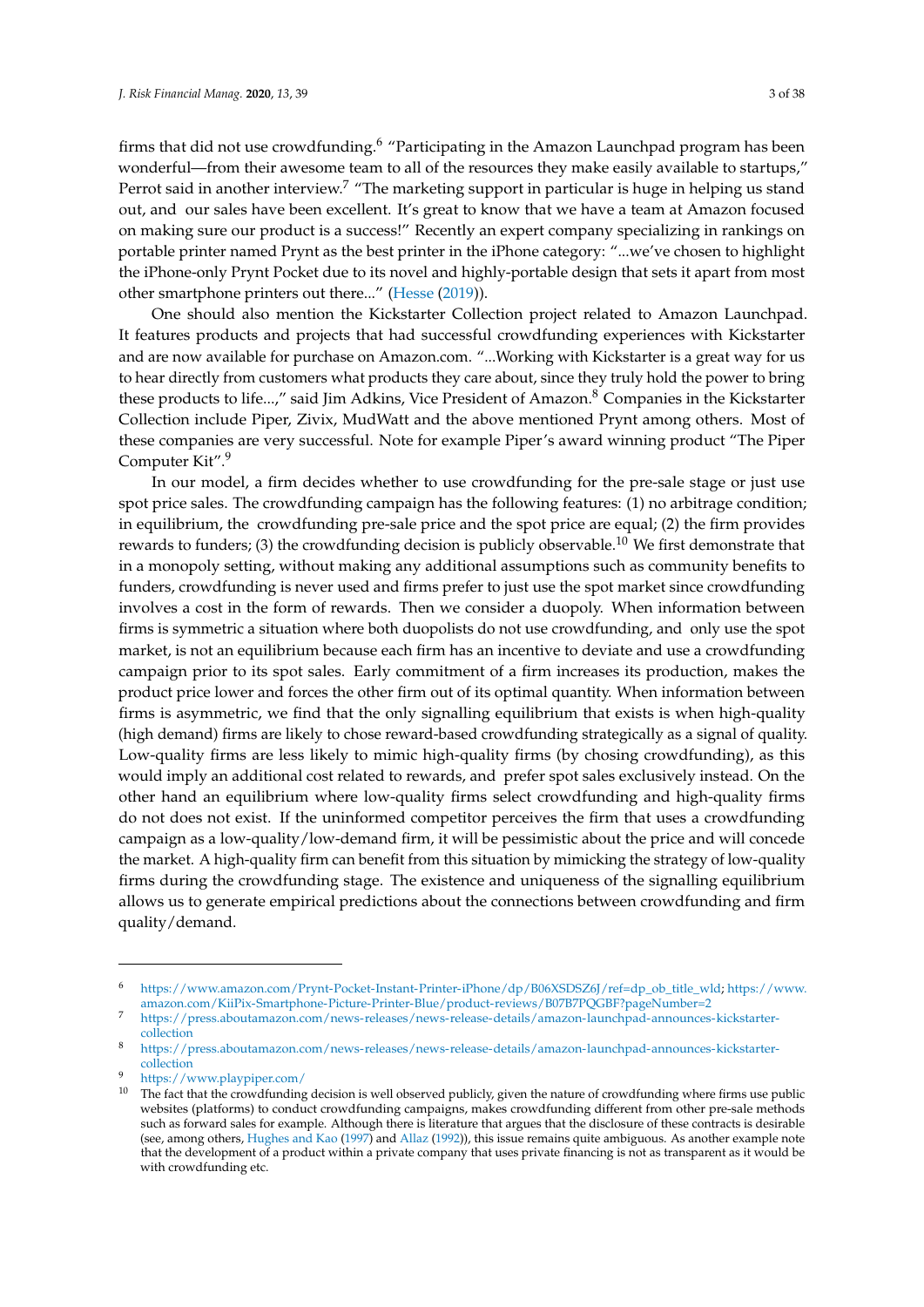The model provides several implications that have not yet been tested e.g., firms can use crowdfunding strategically to signal a high level of demand for their products; (reward-based) crowdfunding is procyclical; a higher platform fee may lead to higher firm profits in equilibrium; competition increases the chances of using crowdfunding compared to the monopoly case; a non-monotonic relationship exists between the risk of crowdfunding campaign failure and firm profit.

The rest of the paper is organized as follows. Section [2](#page-3-0) presents the review of related lietarture. Section [3](#page-5-0) presents the basic model and some preliminary analysis. Section [4](#page-7-0) analyzes a model with competition. Section [5](#page-10-0) provides the main results of the duopoly analysis under asymmetric information. Section [6](#page-14-0) summarizes the model's results and predictions. Section [7](#page-15-0) discusses the model's robustness and its potential extensions and Section [8](#page-25-0) provides a conclusion to the study.

#### <span id="page-3-0"></span>**2. Literature Review**

Crowdfunding research is quickly growing. [Moritz and Block](#page-36-2) [\(2014\)](#page-36-2); [Kuppuswamy and Bayus](#page-36-3) [\(2015\)](#page-36-3); [Alegre and Moleskis](#page-34-3) [\(2016\)](#page-34-3); [Cumming and Johan](#page-35-2) [\(2017\)](#page-35-2); [Cumming and Hornuf](#page-35-3) [\(2018\)](#page-35-3); [Estrin et al.](#page-35-4) [\(2018\)](#page-35-4); [Mochkabadi and Volkmann](#page-36-4) [\(2018\)](#page-36-4) and [Cumming et al.](#page-35-5) [\(2019\)](#page-35-5) provide good reviews of the literature in this field. Several topics seem to emerge that are closely related to the present paper.

[Petruzzelli et al.](#page-36-5) [\(2019\)](#page-36-5) identify five aspects of research on crowdfunding: platform, backers, campaign, entrepreneurs and outcome. In "campaign" area they point out the importance of the problem of choosing the right campaign type. Similarly, [Miglo and Miglo](#page-36-6) [\(2019\)](#page-36-6) mentioned that the literature on crowdfunding still lacks a full understanding of how entrepreneurs choose between different types of crowdfunding and how they decide whether to use crowdfunding or other types of financing. Among papers in this area note the following. [Belleflamme et al.](#page-34-4) [\(2014\)](#page-34-4) compare reward-based and equity-based crowdfunding. As the authors mentioned, further research is required. [Miglo and Miglo](#page-36-6) [\(2019\)](#page-36-6) consider the choice between the different types of crowdfunding and traditional financing under different types of market imperfections. [Fairchild et al.](#page-35-6) [\(2017\)](#page-35-6) analyze an entrepreneur's choice between venture capital financing and crowdfunding in order to finance a new innovative start-up. [Petruzzelli et al.](#page-36-5) [\(2019\)](#page-36-5) suggest several propostions regarding the choice between sustainability-driven crowdfunding campaigns (mostly donations-based crowdfunding) and commercial-based campaigns.

In the present paper we analyze the choice between crowdfunding and spot sales, which has not been analyzed previously.

Some papers analyze links between the crowdfunding campaign and the aspects of firm activity beyond the campaign itself. One line of research looks at this connection from funders/backers point of view. For example, [Gleasure and Feller](#page-35-7) [\(2016\)](#page-35-7) suggest a "pay-to-partcipate" concept. This concept describes a desire to be part of the community responsible for some project. Similarly, [Gerber et al.](#page-35-8) [\(2012\)](#page-35-8) noted backers' desires to "engage and contribute to a trusting and creative community". [Beaulieu et al.](#page-34-5) [\(2015\)](#page-34-5) suggest that crowdfunding is a form of relationship building because of a desire to construct shared meaning. [Zvilichovsky et al.](#page-37-4) [\(2013\)](#page-37-4) noted the reciprocal social capital created by this relationship. [Gambardella](#page-35-9) [\(2012\)](#page-35-9) suggest that in general investors may wish to participate because they wish to learn new knowledge or skills and enjoy the opportunity to observe a project unfold. In a similar spirit the concept of erosion of organisations' financial boundaries focuses on funders' expectations to access firm records, digital resources, and other valuable information. [Gambardella](#page-35-9) [\(2012\)](#page-35-9) provide some examples related to this concept (see also [Kuo and Gerber](#page-36-7) [\(2012\)](#page-36-7); [Frydrych et al.](#page-35-10) [\(2014\)](#page-35-10); [Mollick](#page-36-8) [\(2014\)](#page-36-8); [Gleasure](#page-35-11) [\(2015\)](#page-35-11) and [Chaney](#page-34-6) [\(2019\)](#page-34-6)).

A connected line of research looks at links between crowdfunding campaign and "after-campaign" scenarios from the firm/entrepreneur point of view. For example [Cumming et al.](#page-35-5) [\(2019\)](#page-35-5) point to the importance of determining success chances of firm projects beyond the crowdfunding campaign success. [Mollick](#page-36-8) [\(2014\)](#page-36-8) reports that 75% of projects successfully funded on Kickstarter deliver late. [Cumming et al.](#page-35-5) [\(2019\)](#page-35-5) suggest that one might expect that this percentage varies according to the fundraising model (KIA versus AON) used during the campaign, since the latter is related to the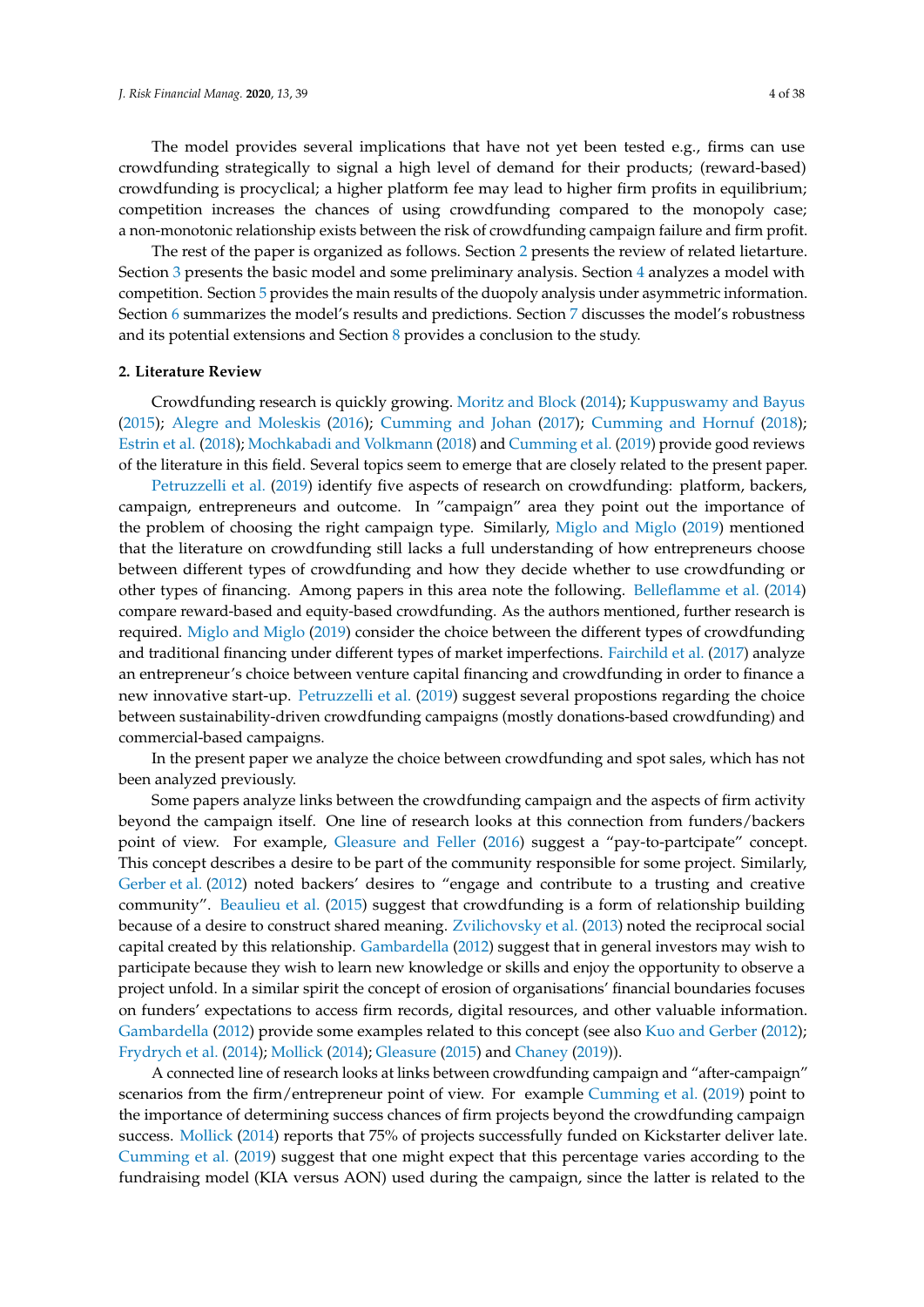amount raised. Projects that are started with sufficient funds are more likely to produce the promised product and eventually deliver on time, something that is worthwhile investigating in future research. [Belleflamme et al.](#page-34-4) [\(2014\)](#page-34-4) argued that crowdfunding allowed a form of price discrimination between pre-ordering consumers (crowdfunders) and other consumers that could mitigate risk and up-front costs, provided fundraising did not exceed the threshold at which it cannibalises post-production sales. Similar observations were made by authors such as [Singer et al.](#page-37-5) [\(2011\)](#page-37-5); [Gerber et al.](#page-35-8) [\(2012\)](#page-35-8); and [Sung-Min](#page-37-6) [\(2012\)](#page-37-6), who highlighted the benefits of crowdfunding in allowing creators to engage with potential users earlier in development during a fund-seeking campaign, such as additional opportunities for feedback and experimentation.

Our paper mostly contributes to crowdfunding literature from the previous paragrapth namely by looking at the benefits of crowdfunding for a production and spot sales following a crowdfunding campaign from an entrepreneur's point of view. For example, we highlight the strategic role of crowdfunding as a marketing tool and a signalling device for a firm when it competes against other firms and how the usage of crowdfunding shapes the outcome of a competition between rivals not only in crowdfunding itself but in production and spot sales of products in an "after-campaign" state.

Some papers analyze the role of information in crowdfunding. One line of research focuses on the role of asymmetric information between founders and funders. Although most researchers agree that crowdfunding can play an important role in markets with asymmetric information (see, among others, [Ahlers et al.](#page-34-0) [\(2015\)](#page-34-0); [Kleinert et al.](#page-36-9) [\(2020\)](#page-36-9); [Hildebrand et al.](#page-35-12) [\(2016\)](#page-35-12); [Vismara](#page-37-7) [\(2018a\)](#page-37-7) and [Vismara](#page-37-8) [\(2018b\)](#page-37-8), researchers often disagree on the exact nature of this role, e.g., what type of crowdfunding can be used as a signal of a firm's quality, what signals are sent to potential investors if a firm selects crowdfunding instead of the other types of financing etc. [Belleflamme et al.](#page-34-4) [\(2014\)](#page-34-4) argue that the value of equity-based crowdfunding can be higher under asymmetric information than under symmetric information. [Miglo and Miglo](#page-36-6) [\(2019\)](#page-36-6) consider the choice between reward-based crowdfunding and equity-based crowdfunding and find that high-quality firms prefer reward-based crowdfunding and use it as a signal of quality. [Chakraborty and Swinney](#page-34-7) [\(2019\)](#page-34-7) consider a crowdfunding model where product quality is known to the entrepreneur but not to some contributors. They find that a larger campaign target can be used by high-quality firms as a signalling device. At the same time, [Miglo and Miglo](#page-36-6) [\(2019\)](#page-36-6) find that the relationship between a firm's quality and the campaign goal is non-linear. More specifically they argue that the threshold should be neither very low nor very high. To some extent it is consistent with the spirit of the results of some papers in that higher targets do not necessarily signal a higher quality. For example, [Mollick](#page-36-8) [\(2014\)](#page-36-8) and [Cordova and Dolci](#page-35-13) [\(2015\)](#page-35-13) find that setting higher thresholds does not lead to higher campaign success rates.

Another line of literature looks at the aspects of funders behaviour in terms of monitoring and collecting information about the campaign. [Burtch et al.](#page-34-8) [\(2013\)](#page-34-8) suggest that crowdfunding participants pay attention to information and information plays a strategic role in crowdfunding. [Agrawal et al.](#page-34-9) [\(2015\)](#page-34-9) analyze what types of funders pay more attention to previous information in crowdfunding.

In this paper the analyze the role of imperfect information in a competitive environment with crowdfunding, which is a new direction in this line of research.

Finally note that when talking about crowdfunding the media and internet usually provide examples of firms that use it for funding extremely innovative and often very sophisticated Apple-esque<sup>11</sup> products (see, for example, [Kumar et al.](#page-36-10) [\(2015\)](#page-36-10)). Examples include 3D-printers, electric cars, smart watches etc. In this case firms retain monopoly power during the development stage and sale of the project (see [Santos](#page-37-9) [\(2017\)](#page-37-9) among others). Less attention is paid to companies that use crowdfunding for financing more traditional products and services such as handbags,

<sup>11</sup> <https://artofthekickstart.com/kickstarter-vs-indiegogo-and-how-to-decide-for-your-crowdfunding-campaign/>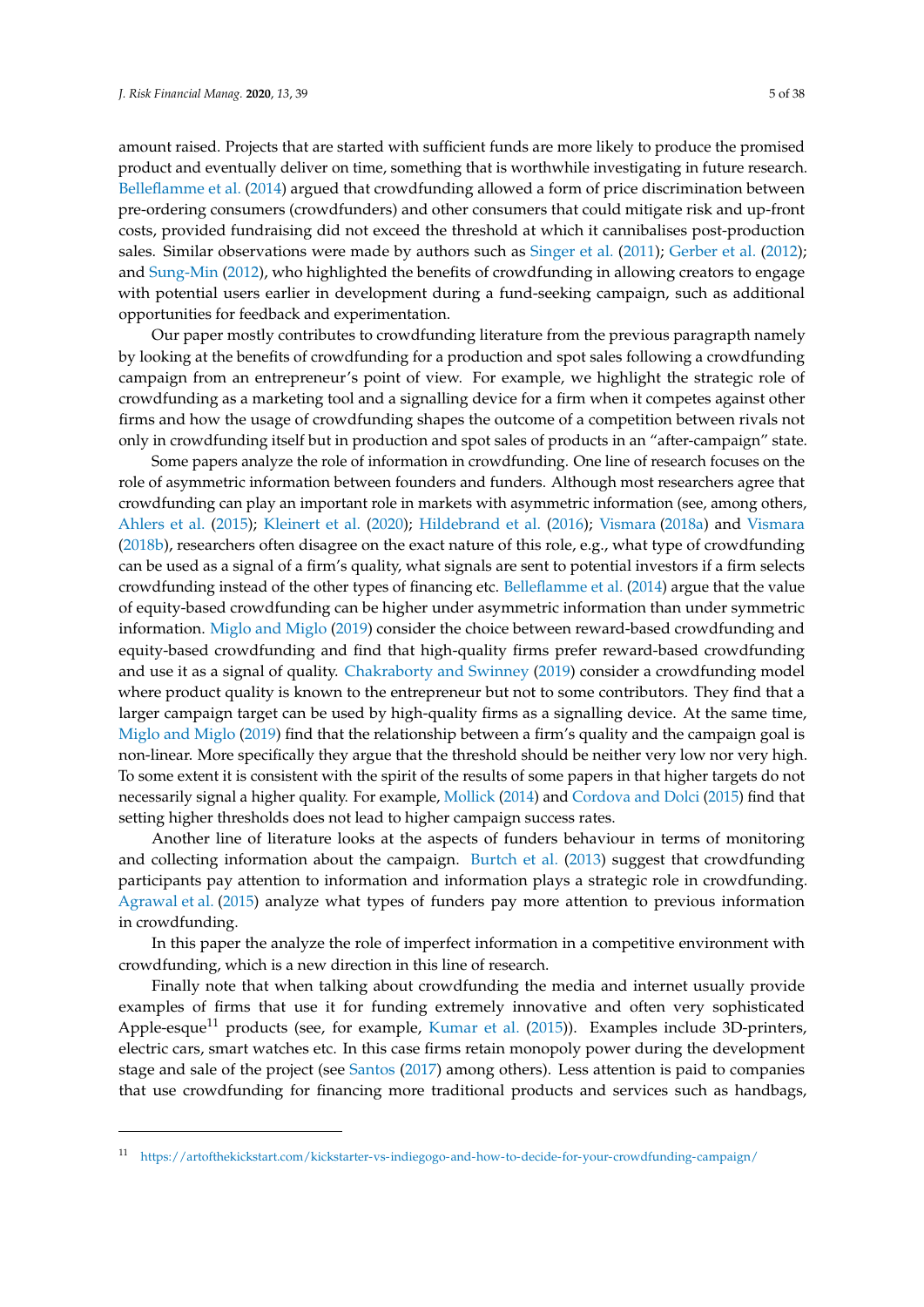perfumes, toys etc.<sup>12</sup> In this case the level of competition with producers of similar products increases. Theoretical research on crowdfunding has generally followed this trend and has mostly assumed that crowdfunding is used under monopoly conditions (see, for example, [Belleflamme et al.](#page-34-4) [\(2014\)](#page-34-4); [Chang](#page-34-10) [\(2016\)](#page-34-10); [Strausz](#page-37-10) [\(2017\)](#page-37-10); [Chemla and Tinn](#page-34-11) [\(2019\)](#page-34-11) or [Miglo and Miglo](#page-36-6) [\(2019\)](#page-36-6)). However, much less is known about the role of crowdfunding in explaining the behaviour of entrepreneurs operating in competitive markets including cases when entrepreneurs who use crowdfunding compete against entrepreneurs who do not. In this article we compare the role and the importance of crowdfunding in a competitve environment and in the monopoly case.

# <span id="page-5-0"></span>**3. Crowdfunding and Monopoly**

<span id="page-5-1"></span>We begin by considering a traditional framework where an entrepreneurial firm has monopoly power over its product or service. The production is *q* (all variables are described in Table [1\)](#page-5-1).

| Variable              | Description                                                                                                  |
|-----------------------|--------------------------------------------------------------------------------------------------------------|
| a                     | parameter in the demand function                                                                             |
| $a_i$                 | parameter in the demand function for the level of demand $i, i = h, l$<br>in a model with demand uncertainty |
| $\mu$                 | probability that demand is high                                                                              |
| $\mathcal{C}_{0}^{2}$ | crowdfunding pre-sales                                                                                       |
| $c_i$                 | crowdfunding pre-sales for firm $j, j = 1, 2$ in the model<br>with two firms                                 |
| $\beta$               | benefits for backers                                                                                         |
| S                     | spot sales                                                                                                   |
| $s_i$                 | spot sales for firm $j, j = 1, 2$ in the model<br>with two firms                                             |
| q                     | quantity produced, $q = c + s$                                                                               |
| $q_i$                 | quantity produced for firm $j, j = 1, 2$ in the model<br>with two firms                                      |
| p                     | spot price                                                                                                   |
| $p_c$                 | crowdfunding price                                                                                           |
| f                     | platform fee per unit sold                                                                                   |
| F                     | platform up-front fee                                                                                        |
| П                     | firm profit                                                                                                  |
| $\Pi_i$               | firm <i>j</i> profit in the model with two firms, $j = 1, 2$                                                 |
| $\mathcal{C}$         | maximal number of backers in crowdfunding stage                                                              |
| $\boldsymbol{B}$      | the cost of crowdfunding campaign failure                                                                    |
| π                     | probability of campaign success                                                                              |

**Table 1.** Notations description.

The firm trades on the spot market (the price is *p*) and (prior to that) it can use a crowdfunding campaign (the crowdfunding or pre-sale price is denoted by  $p_c$ ). Let *c* and *s* denote crowdfunding pre-sales and spot sales respectively:  $q = c + s$ . If a firm uses crowdfunding, the funders (those who pre-order the product during the pre-sale/crowdfunding stage) expect to receive an extra-benefit

<sup>12</sup> [https://www.indiegogo.com/projects/public-goods-revolutionizing-household-products--3#/;](https://www.indiegogo.com/projects/public-goods-revolutionizing-household-products--3#/) [https://www.indiegogo.](https://www.indiegogo.com/projects/kantala-handbags-inspired-by-traditional-artisans-vegan#/) [com/projects/kantala-handbags-inspired-by-traditional-artisans-vegan#/](https://www.indiegogo.com/projects/kantala-handbags-inspired-by-traditional-artisans-vegan#/)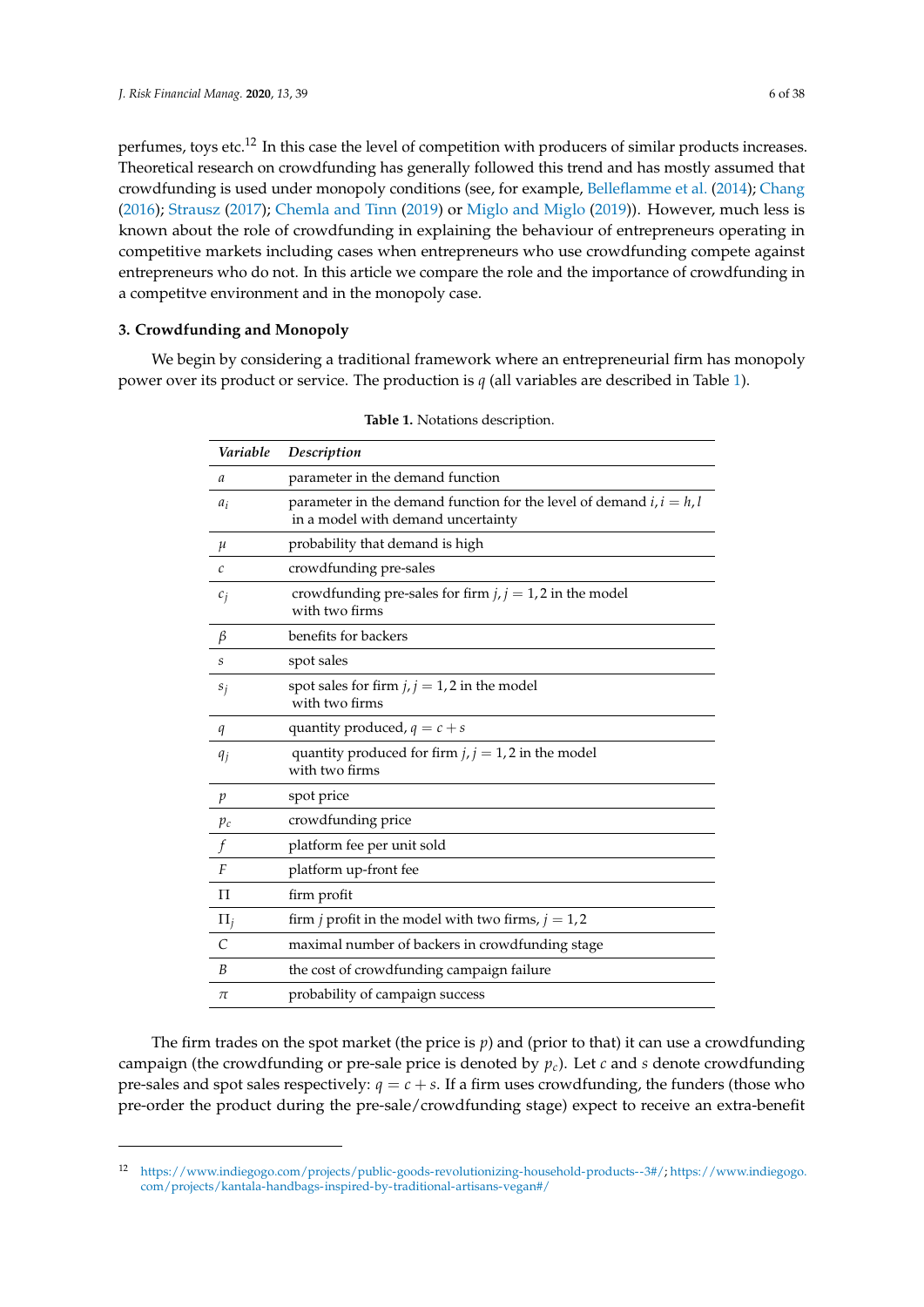(reward) *β* from the firm.<sup>13</sup> so the total cost of these benefits for the firm equals *βc*. Everybody is risk-neutral and the risk-free interest rate equals zero.

The sequence of events is as follows.

- 1. Firm chooses *c*. *p<sup>c</sup>* is determined.
- 2. Firm chooses *s*. *p* is determined.

Price determination is driven by the following rules: (1)  $p = a - c - s$ ; parameter *a* reflects the magnitude of the demand and a higher price leads to a lower demand; (2)  $p_c = Ep$ , where  $Ep$ represents the market's expectation regarding the spot sale price (non-arbitrage condition). We assume that  $\beta$  is just large enough to compensate funders for the waiting time between the pre-sale stage and the actual sale of the product so the non-arbitrage condition holds.

An equilibrium is a situation where the following hold: (1)  $p = Ep$  (rational expectations); (2) during the spot sale period the firm selects *s* to maximize *ps* (spot sale incentive constraint);<sup>14</sup> (3) during the crowdfunding campaign the firm selects *c* to maximize its total profit over two periods *pcc* + *EpEs* − *βc* (crowdfunding incentive constraint). Here *Es* represents the firm's expectation of *s*. In equilibrium we should have  $Es = s$ .

We start the solution by working backwards. When selecting *s*, the firm maximizes  $ps = (a - c - s)s$ .

The solution is:

<span id="page-6-0"></span>
$$
s = \frac{a - c}{2} \tag{1}
$$

Also

<span id="page-6-1"></span>
$$
p = a - c - s = \frac{a - c}{2} \tag{2}
$$

When selecting *c*, the firm maximizes  $p_c c + E pEs - \beta c$ . The market participants can rationally anticipate the spot price and sales using [\(1\)](#page-6-0) and [\(2\)](#page-6-1). This implies that when selecting *c*, the firm maximizes  $\frac{a-c}{2}(c + \frac{a-c}{2}) - \beta c$ . The solution is

 $c = 0$ 

**Lemma 1.** *Under a monopoly, crowdfunding is not used.*

Existing monopoly literature on crowdfunding incorporates additonal crowdfunding features to explain its usage. Some examples include non-monetary benefits as in [Belleflamme et al.](#page-34-4) [\(2014\)](#page-34-4), different market imperfections as in [Miglo and Miglo](#page-36-6) [\(2019\)](#page-36-6), moral hazard issues as in [Strausz](#page-37-10) [\(2017\)](#page-37-10) and demand uncertainty as in [Chemla and Tinn](#page-34-11) [\(2019\)](#page-34-11) etc.

In [Belleflamme et al.](#page-34-4) [\(2014\)](#page-34-4), a monopoly is facing individual customers with different demand functions. A potential consumer's surplus from buying the product is  $v - p$ , where  $p$  is the price and *v* is the consumer's product valuation. Each consumer only needs one unit of the product/service. The valuation from consuming an extra-unit is zero. Consumers buy/order the product/service as long as they have a non-negative surplus  $v - p$ , where p is the price.  $v$  is uniformly distributed between 0 and *a*. In this setting if the price equals *p*, all consumers with *v* greater than *p* will buy the product making the demand  $q = a - p$  like in our model. Further, on the spot market, the remaining customers (who did not order during crowdfunding) will buy if  $v > p_s$ , where  $p_s$  is the spot price. If  $p_s \geq p_s$ , no customers will buy on the spot market because they already ordered during crowdfunding, so

<sup>&</sup>lt;sup>13</sup> It may include discounts on the firm's products/services, early access to some of its services, exclusive access to some services etc. Also note that as was mentioned previosuly there exists two types of reward-based crowdfunding: AON and KIA. We focus on KIA. In Section [7](#page-15-0) we provide some comments about how the difference between AON and KIA can affect the model's results,

<sup>14</sup> For simplicity, production costs are not considered. In Section [7](#page-15-0) and Appendix [A.4,](#page-33-0) we argue that it does not affect the model's results.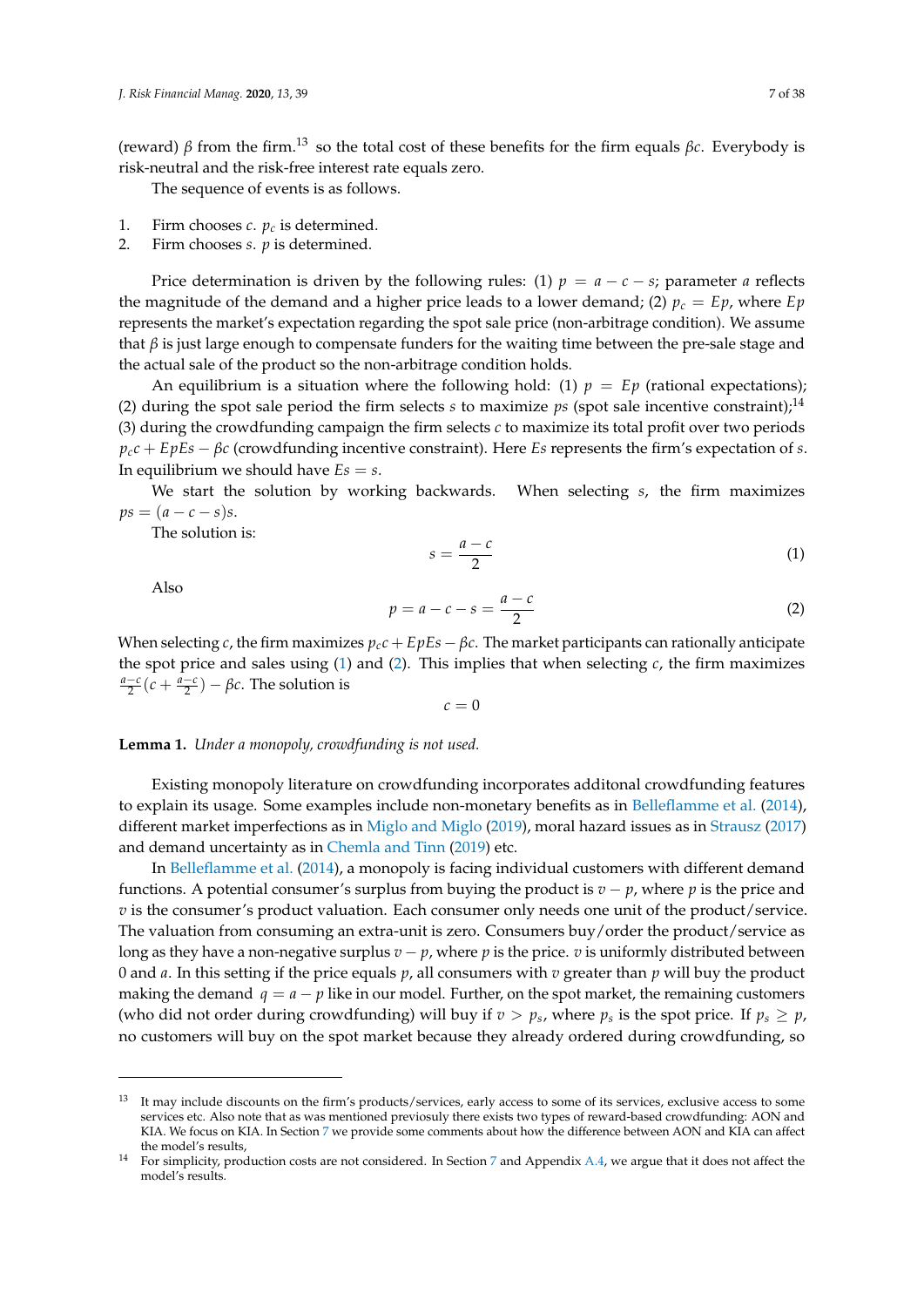the crowdfunding model becomes essentially just a spot market model (i.e., there is no special role for crowdfunding: similar to our result in Lemma 1). The only case that makes sense is the case  $p_s < p$ . However this case contradicts the no-arbitrage condition for the equilibrium concept: why would consumers buy for a higher price during crowdfunding and not wait until the spot sales begin? To overcome this problem the authors introduce non-monetary benefits for funders participating in crowdfunding. Although some researchers support the significance of these benefits (see, for example, [Schwartz](#page-37-11) [\(2015\)](#page-37-11)), others find that their role seems to be negligible (see, for example, [Cholakova and](#page-34-12) [Clarysse](#page-34-12) [\(2015\)](#page-34-12)).

# <span id="page-7-0"></span>**4. A Market with Competition**

Suppose that there are two firms each producing one product/service. The production of Firm 1 is  $q_1$  and that of Firm 2 is  $q_2$ . Let  $c_i$  and  $s_i$  denote crowdfunding pre-sales and spot sales respectively for Firm  $i, i \in 1, 2$ :  $q_i = c_i + s_i$ . The sequence of events in the game is as follows.

- 1. Firms decide whether to use crowdfunding (this strategy will be denoted CF) or not (S).
- 2. Firms observe each other's decisions.
- 3. Firms choose  $c_i$ .  $p_c$  is determined.
- 4. Firms choose *s<sup>i</sup>* . *p* is determined.

Price determination is driven by the following rules: (1)  $p = a - s_1 - s_2 - c_1 - c_2$ ; (2)  $p_c = Ep$ , where *Ep* represents the market participants' expectations regarding the spot sale price.

An equilibrium is a situation where the following hold: (1)  $p = Ep$ ; (2) during the spot sale Firm *i*,  $i = 1, 2$  selects  $s_i$  to maximize  $ps_i$  for a given choice of  $s_j$  by Firm  $j, j \neq i$ ; (3) during the crowdfunding  $\alpha$  campaign Firm *i*,  $i = 1$ , 2 selects  $c_i$  to maximize its total profit over two periods  $\Pi_i = p_c c_i + E p E s_i - \beta c_i$ for a given choice of  $c_j$  by Firm  $j$ ,  $j \neq i$ . Here  $Es_i$  is a firm's expectation of  $s_i$ . In equilibrium we should have *s<sup>i</sup>* = *Es<sup>i</sup>* ; (4) In stage 1 each firm selects strategy S or CF which maximizes its payoff given the choice of the other firm.

Note that in addition to the non-arbitrage and rational expectation conditions, which are similar to the ones that we used in the monopoly analysis, here we also use a Nash equilibrium concept (similar to traditional literature on duopoly) to analyze the outcomes of the different stages of competition.

In stage 1 the following situations can occur: both firms select S; both firms select CF; Firm 1 selects CF and Firm 2 selects S; Firm 2 selects CF and Firm 1 selects S. If both firms select S, the equilibrium outcome is  $s_1 = s_2 = \frac{a}{3}$  and  $\Pi_1 = \Pi_2 = \frac{a^2}{9}$  $\frac{a^2}{9}$ . Indeed Firm 1 chooses  $s_1$  to maximize  $s_1(a - s_1 - s_2)$ , which makes:

<span id="page-7-1"></span>
$$
s_1 = \frac{a - s_2}{2} \tag{3}
$$

Similarly, for Firm 2 we get

<span id="page-7-2"></span> $s_2 = \frac{a - s_1}{2}$ 2 (4)

Solving [\(3\)](#page-7-1) and [\(4\)](#page-7-2) produces

Also

$$
p = a - q_1 - q_2 = \frac{a}{3}
$$
  
\n
$$
\Pi_i = p_i q_i = \frac{a^2}{9}, i = 1, 2
$$
\n(5)

The firm's profit (and supply) increases with *a* (the intercept of the demand function).

 $s_i = \frac{a}{2}$ 

 $\frac{\pi}{3}$ , *i* = 1, 2

Now consider a situation where both firms select CF. We begin the solution by working backwards. On the spot market, Firm 1 chooses  $s_1$  to maximize  $s_1(a - s_1 - c_1 - s_2 - c_2)$ , which makes:

<span id="page-7-3"></span>
$$
s_1 = \frac{a - c_1 - s_2 - c_2}{2} \tag{6}
$$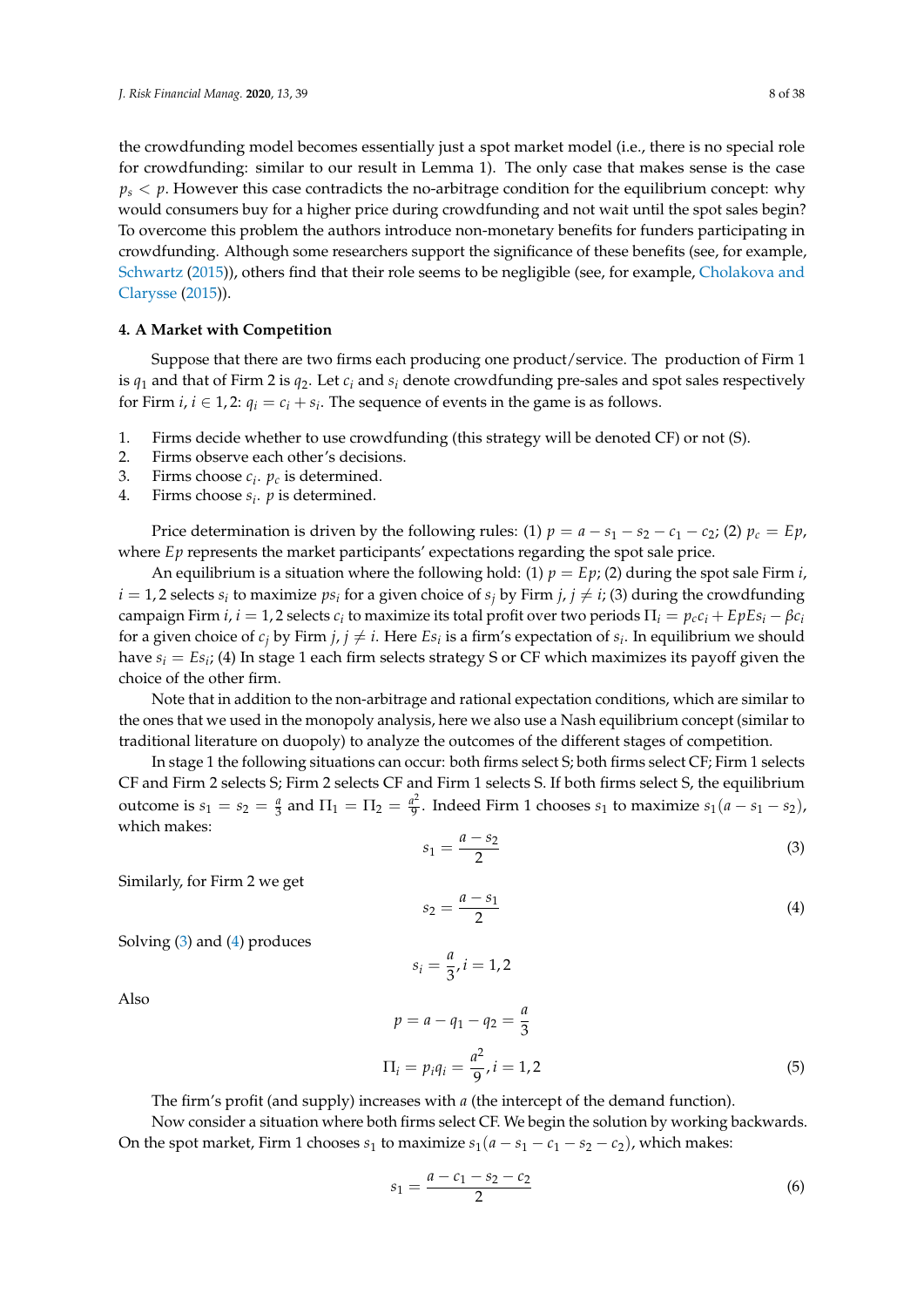*J. Risk Financial Manag.* **2020**, *13*, 39 9 of 38

Similarly for Firm 2 we get

<span id="page-8-0"></span>
$$
s_2 = \frac{a - c_2 - s_1 - c_1}{2} \tag{7}
$$

Solving [\(6\)](#page-7-3) and [\(7\)](#page-8-0) produces

<span id="page-8-1"></span>
$$
s_i = \frac{a - c_1 - c_2}{3}, i = 1, 2
$$
\n(8)

During crowdfunding Firm 1 maximizes  $(s_1 + c_1)(a - s_1 - c_1 - s_2 - c_2) - \beta c_1$  subject [\(8\)](#page-8-1). This gives us:

$$
c_1 = \frac{a - c_2 - 9\beta}{4}
$$

$$
c_2 = \frac{a - c_1 - 9\beta}{4}
$$

Similarly for Firm 2:

$$
c_2 = \frac{a - c_1 - 9\beta}{4}
$$

This implies $15$ :

<span id="page-8-2"></span>
$$
c_i = \frac{a - 9\beta}{5}, i = 1, 2
$$
\n(9)

[\(8\)](#page-8-1) and [\(9\)](#page-8-2) imply that the prices equal

$$
p_i = a - s_1 - c_1 - s_2 - c_2 = \frac{a + 6\beta}{5}, i = 1, 2
$$

The firms' profits then equal

$$
\Pi_i = p_i q_i - \beta c_i = \frac{2a^2 + 4a\beta + 9\beta^2}{25}, i = 1, 2
$$

Now consider a situation where one firm (for instance, Firm 1) selects CF and the other one selects S. In this case  $c_2 = 0$ .

Since  $c_2 = 0$ , [\(8\)](#page-8-1) implies:

<span id="page-8-3"></span>
$$
s_i = \frac{a - c_1}{3}, i = 1, 2
$$
\n(10)

During crowdfunding Firm 1 maximizes  $(s_1 + c_1)(a - s_1 - c_1 - s_2) - \beta c_1$  subject [\(10\)](#page-8-3). This gives us:

<span id="page-8-4"></span>
$$
c_1 = \frac{a - 9\beta}{4} \tag{11}
$$

Accordingly we have

$$
\Pi_1 = \frac{a^2 - 2a\beta + 9\beta^2}{8}
$$

$$
\Pi_2 = s_2 p = \frac{a^2 + 6a\beta + 9\beta^2}{16}
$$

**Proposition 1.** (1) If  $\beta \geq \frac{a}{9}$ . the equilibrium is (S,S); (2) Otherwise the equilibrium is (CF,CF).

**Proof.** Consider the matrix of payoffs.

The case  $\beta \geq \frac{a}{9}$  was discussed in footnote [1](#page-9-0)5. Consider  $\beta < \frac{a}{9}$ . It follows from Figure 1 that switching to crowdfunding from the case (S,S) improves the payoff of Firm 1. Early committment of Firm 1 makes the product price lower, increases the production of Firm 1 and forces Firm 2 out of its

<sup>15</sup> Note that [\(9\)](#page-8-2) implies that *β* should be relatively low (i.e., *a* > 9*β*). If it is not, a corner ("uninteresting") solution arises where crowdfunding is not used at all. Throuought the article we mostly assume that this condition holds.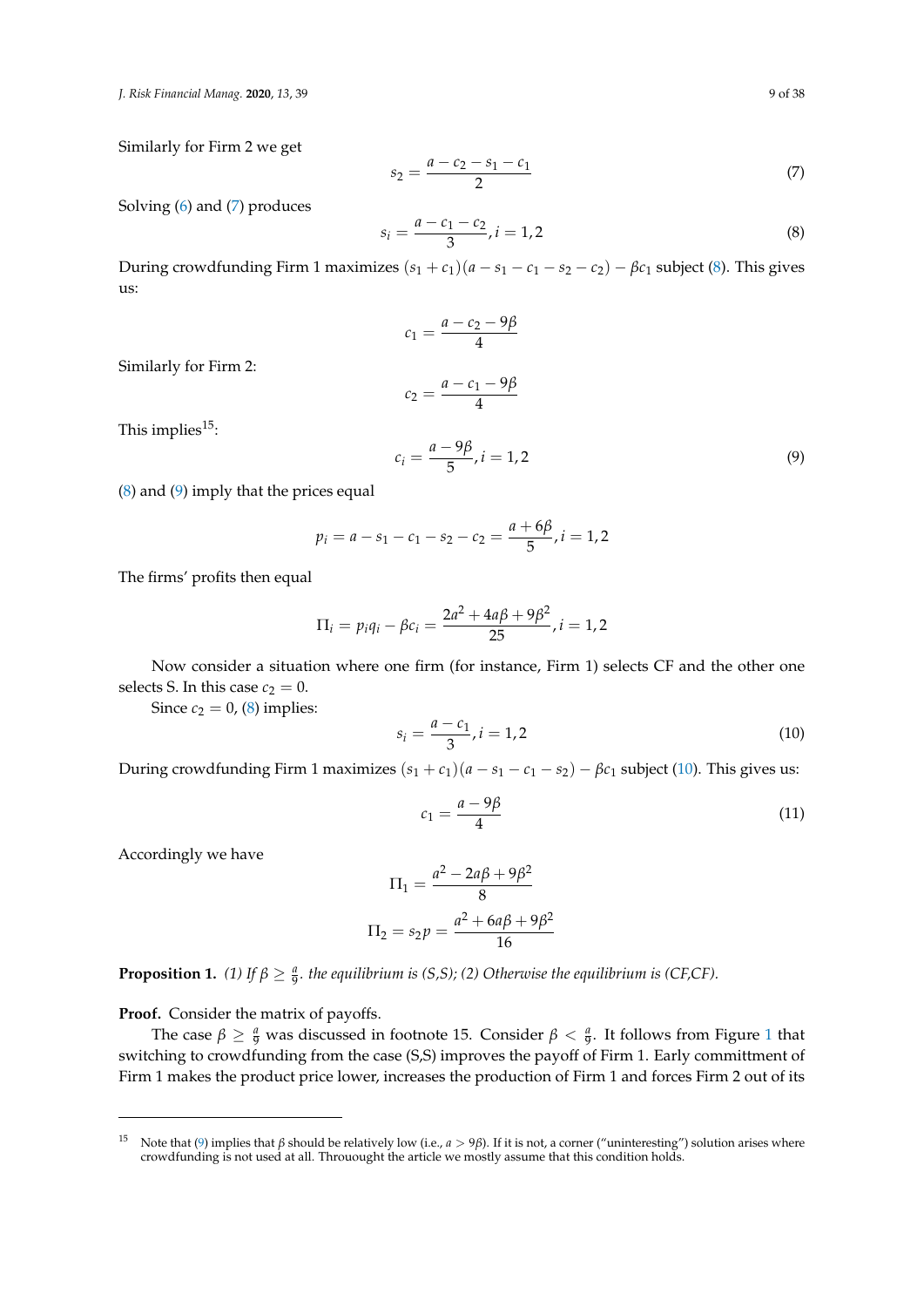optimal quantity. So (S,S) is not an equilibrium. Indeed the profit of Firm 1 in the case (S,CF) is greater than it is in the case (S,S) if:

$$
\frac{a^2-2a\beta+9\beta^2}{8} > \frac{a^2}{9}
$$

<span id="page-9-0"></span>This holds because it can be written as

$$
\frac{(a-9\beta)^2}{72} > 0
$$

| Firm $1/Firm 2 \parallel S$ |                                   |                                                     |
|-----------------------------|-----------------------------------|-----------------------------------------------------|
|                             | $\frac{a^2}{9}$ ; $\frac{a^2}{9}$ | $a^2 - 2aB + 9$                                     |
|                             | $a^2-2a\beta+9\beta^2$            | $2a^2+4a\beta+27\beta^2$ , $2a^2+4a\beta+27\beta^2$ |

#### **Figure 1.** Matrix of payoffs.

As follows from the matrix of payoffs, whether the equilibrium is (S,CF) or (CF,CF) depends on the following:

<span id="page-9-1"></span>
$$
\frac{2a^2 + 4a\beta + 27\beta^2}{25} > \frac{(a+3\beta)^2}{16}
$$
 (12)

If this holds, the equilibrium is (CF,CF) and vice versa. [\(12\)](#page-9-1) can be written as

$$
\frac{(a-9\beta)(7a-23\beta)}{400}>0
$$

which holds because  $a > 9\beta$  so (CF,CF) is an equilibrium.  $\Box$ 

This section demonstrates that crowdfunding will be used in equilibrium. A situation where both competitors do not use crowdfunding, and only use the spot market, is not an equilibrium because each firm has an incentive to deviate and use a crowdfunding campaign prior to its spot sales. Early commitment of a firm increases its production, makes the product price lower and forces the other firm out of its optimal quantity. As a result, firms fight agressively for market share by using crowdfunding. This is a new result because it argues that in an environment without any non-monetary benefits (as in [Belleflamme et al.](#page-34-4) [\(2014\)](#page-34-4)), moral hazard issues (as in [Strausz](#page-37-10) [\(2017\)](#page-37-10) or [Chemla and Tinn](#page-34-11) [\(2019\)](#page-34-11)) or other imperfections (as in [Miglo and Miglo](#page-36-6) [\(2019\)](#page-36-6)), crowdfunding can still provide value for firms in a competitve environment. This contrasts the monopoly case discussed in the previous section. As was mentioned previously crowdfunding has never been introduced/analyzed in a competitive model so this is a new result. We provide more discussion in Section [7.](#page-15-0)

The next step in the analysis is based on the following observations. First, for some values of *β*, crowdfunding is not used in equilibrium. Second, in many cases equilibria with crowdfunding are not Pareto-efficient.<sup>16</sup> Because of that and also because our model is the first to analyze the role of crowdfunding in a competitive environment, it is interesting and important to analyze other aspects of crowdfunding in shaping the outcome of competition. So far it has been assumed that information is complete and perfect. In the next section we will analyze the model with imperfect information and demonstrate some interesting results related to the use of crowdfunding.

<sup>&</sup>lt;sup>[1](#page-9-0)6</sup> It follows from Figure 1 that the equilibrium may be Pareto-inefficient. Indeed Pareto-efficiency of (CF,CF) depends on the following:  $\frac{2a^2 + 4a\beta + 27\beta^2}{25} > \frac{a^2 - 2a\beta + 9\beta^2}{8}$  $\frac{B^{(p+3)p}}{8}$ . If this holds, (CF,CF) is Pareto-efficient and vice versa. This can be written as (*a*−9*β*)(*β*−9*a*) <sup>200</sup> > 0. This does not hold because *a* > 9*β*.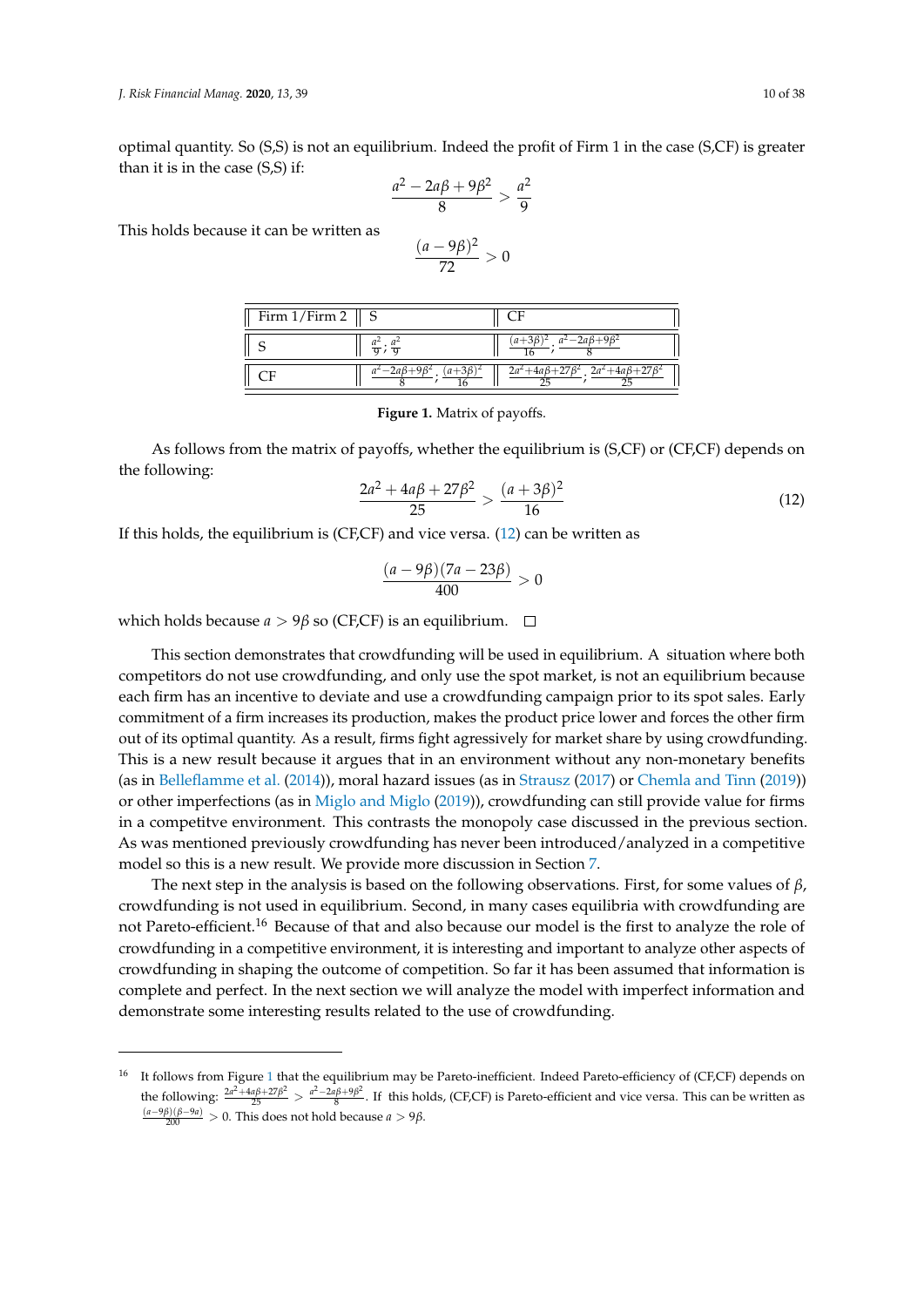#### <span id="page-10-0"></span>**5. Imperfect Information**

Suppose that in our model firms face demand uncertainty:  $a = a_h$  with probability  $\mu$  and otherwise  $a = a_l, a_h > a_l$ . Two cases are possible. One where the demand is unknown to both competitors and one where one of competitors receives private information about demand (without loss of generally let this be Firm 1). We begin by considering the latter. Firm 1 knows the demand and respectively Firm 1 can be two types depending on its knowledge:  $a = a_h$  for type *h* and  $a = a_l$  for type *l*. Firm 1 knows the value of *a* while Firm 2 does not (although Firm 2 believes that Firm 1 is type *h* with probability  $\mu$ ). The analysis of this scenario is interesting and useful for at least two reasons. The uninformed party receives information through two channels: one is related to its own effort (e.g., conducting a crowdfunding campaign and then analyzing the demand) and the second channel is observing the actions of the informed party (Firm 1). Our analysis will help to understand the interaction of both channels and their impact on the outcome of competition. Secondly it is interesting to analyze the actions of the different types of the informed player (Firm 1) because it can generate predictions about the connections between the firm's strategy and its qualities. It is an important part of crowdfunding research as well as other literature dealing with different ways of rasing funds by firms.

An equilibrium is a situation where no type has an incentive to deviate. It is characterized by the actions (strategies) undertaken by each type of Firm 1, the beliefs of Firm 2 about Firm 1's type after observing different actions (on equilibrium path and off-equilibrium path) and the actions undertaken by Firm 2. We first focus on separating equilibria which help to generate predictions about the signalling power of crowdfunding. It is an equilibrium where the different types of Firm 1 select different strategies. Two possible separating equilibria may exist. One where type *l* uses crowdfunding and type *h* does not and another where type *h* uses it and *l* does not.

**Proposition 2.** *(1) A separating equilibrium where type l selects CF and type h selects S does not exist; (2) if and only if β is sufficiently small, a separating equilibrium exists where type h selects CF and type l selects S.*

#### **Proof.** See Appendix [A.1.](#page-27-0) □

To illustrate Proposition 2, consider the case *β* = 0. The matrix of payoffs for the case of perfect information for each type of Firm 1 is as follows.

The candidate for a separating equilibrium is the case where Firm 2 selects CF and the different types of Firm 1 select different strategies. The situation where Firm 2 selects S cannot be an equilibrium because looking at the matrix of payoffs we can see that Firm 2 would deviate to CF. One can show that a separating equilibrium where type *h* selects CF and type *l* selects S exists and a separating equilibrium where type *l* selects CF and type *h* selects S does not exist. Consider a situation where Firm 1 selects CF only if it is type *l* and selects S otherwise. Firm 2 believes that the Firm 1's type is *l* when observing CF and *h* when observing S. From Figure [2](#page-11-0) the profits of each type are

$$
\Pi_{1l} = \frac{2a_l^2}{25} \tag{13}
$$

<span id="page-10-1"></span>
$$
\Pi_{1h} = \frac{a_h^2}{16} \tag{14}
$$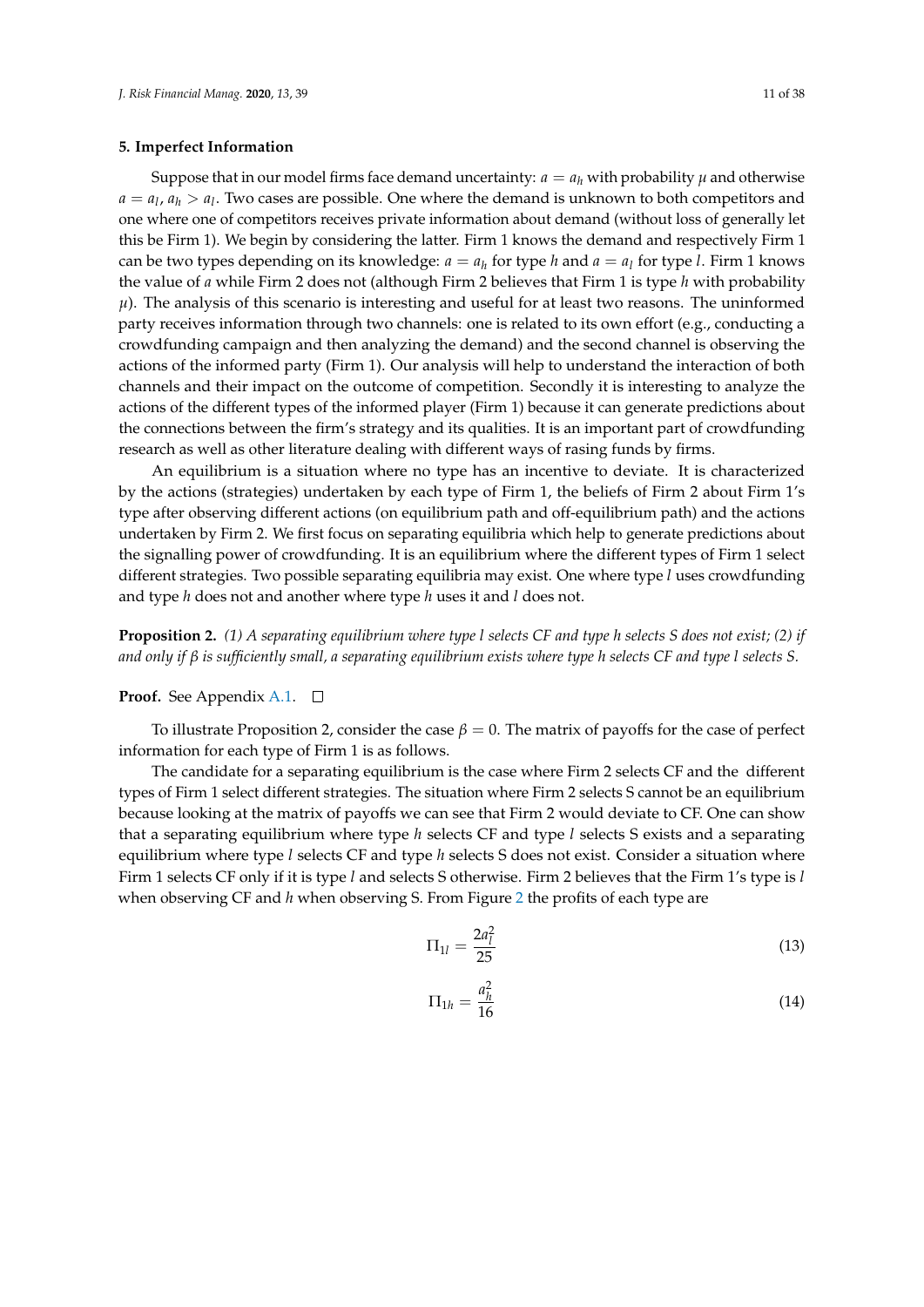<span id="page-11-0"></span>

| Firm 1 (type <i>l</i> )/Firm 2 | S                                               | CF                                                                                      |
|--------------------------------|-------------------------------------------------|-----------------------------------------------------------------------------------------|
| ς                              | $\frac{a_1^2}{9}$ ; $\frac{a_1^2}{6}$           | $\frac{a_1^2}{16}$ ; $\frac{a_1^2}{8}$                                                  |
| CF                             |                                                 | $\frac{a_1^2}{8}$ ; $\frac{a_1^2}{16}$ $\left  \frac{2a_1^2}{25}$ ; $\frac{2a_1^2}{25}$ |
|                                |                                                 |                                                                                         |
|                                |                                                 |                                                                                         |
| Firm 1 (type $h$ )/Firm 2      | S                                               | CF                                                                                      |
| S                              | $\frac{a_h^2}{\sigma}$ ; $\frac{a_h^2}{\sigma}$ | $\frac{a_h^2}{16}$                                                                      |
|                                |                                                 | $rac{2a_h^2}{25}$<br>$2a_h^2$                                                           |

**Figure 2.** Matrix of payoffs for different types of firm.

Suppose that *h* mimics *l* and uses crowdfunding. [\(9\)](#page-8-2) implies

$$
c_2=\frac{a_l}{5}
$$

After learning new information about demand from observing the results of the crowdfunding stage Firm 2 realizes that its rival is type *h* (i.e., the demand is high), and so it chooses  $s_2$  to maximize  $s_2(a_h - s_1 - s_2 - c_1 - c_2)$ , which makes:

<span id="page-11-1"></span>
$$
s_2 = \frac{5a_h - 5s_1 - 5c_1 - a_l}{10} \tag{15}
$$

Similarly for Firm 1 we get

<span id="page-11-2"></span>
$$
s_1 = \frac{5a_h - 5s_2 - 5c_1 - a_l}{10} \tag{16}
$$

Solving [\(15\)](#page-11-1) and [\(16\)](#page-11-2) produces

$$
s_i = \frac{a_h - c_1 - \frac{a_l}{5}}{3} = \frac{5a_h - 5c_1 - a_l}{15}
$$

Also

$$
p = a_h - 2\frac{5a_h - 5c_1 - a_l}{15} - c_1 - \frac{a_l}{5} = \frac{5a_h - 5c_1 - a_l}{15}
$$

During crowdfunding Firm 1 maximizes  $(\frac{5a_h-5c_1-a_l}{15}+c_1)\frac{5a_h-5c_1-a_l}{15}$ . This gives us:

$$
c_1 = \frac{5a_h - a_l}{20}
$$

$$
p = \frac{5a_h - a_l}{20}
$$

Firm 1's profit then equals

<span id="page-11-3"></span>
$$
\Pi_{1h} = \left(\frac{5a_h - a_l}{20} + \frac{5a_h - a_l}{20}\right) \frac{5a_h - a_l}{20} = \frac{(5a_h - a_l)^2}{200} \tag{17}
$$

Comparing this with [\(14\)](#page-10-1) we find that it is smaller if

$$
\frac{2a_l}{5(2-\sqrt{2})} > a_h \tag{18}
$$

This does not hold since  $\frac{2a_l}{5(2-\sqrt{2})}$  is smaller than  $a_l$  and we know  $a_h \ge a_l$ . So this equilibrium does not exist. If Firm 2 perceives a firm that uses a crowdfunding campaign to be a low demand firm, it will be pessimistic about the price and will concede the market. Type *h* can benefit from this situation by mimicking the strategy of type *l* during the crowdfunding stage.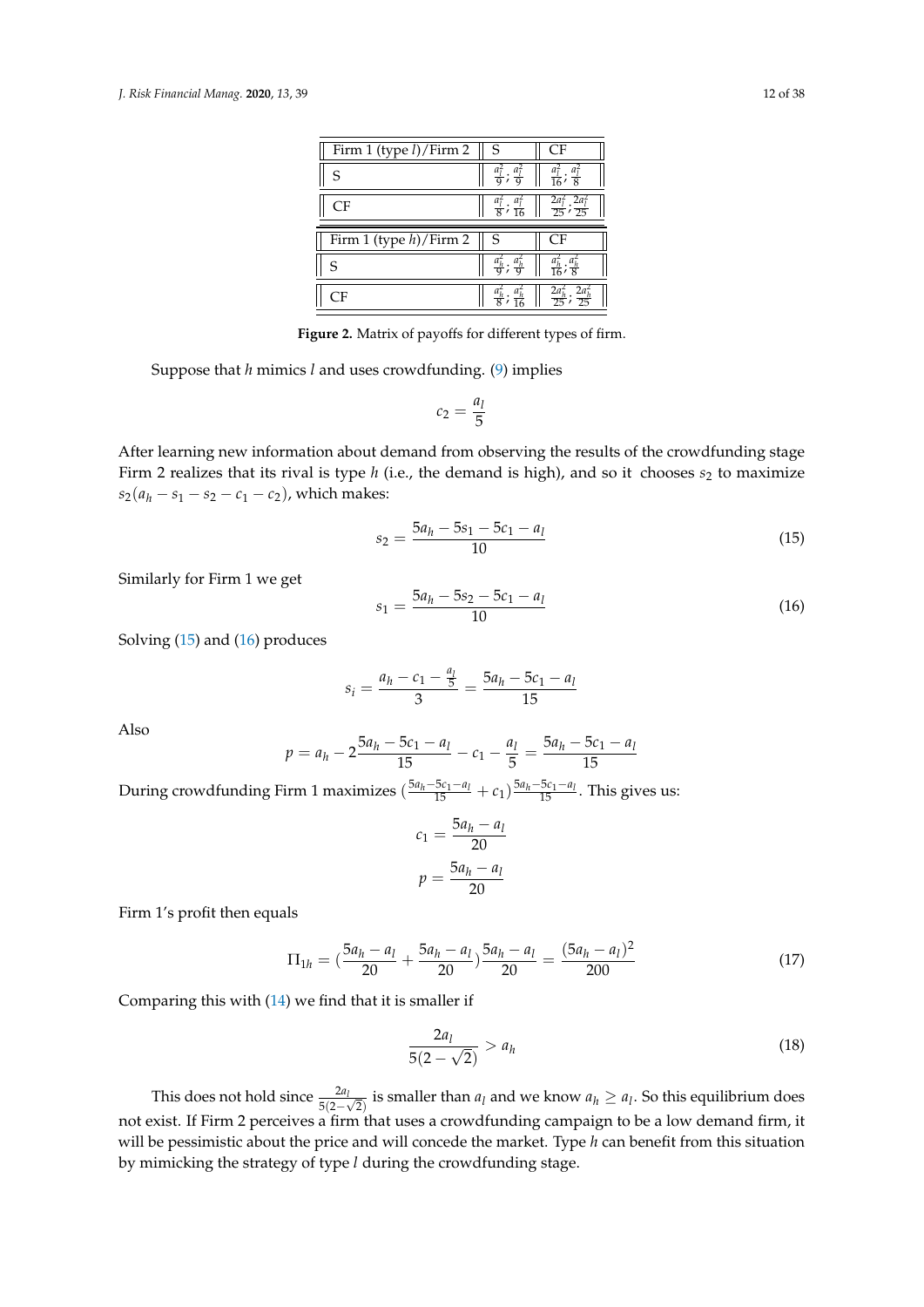*J. Risk Financial Manag.* **2020**, *13*, 39 13 of 38

Now consider an equilibrium where type *h* uses crowdfunding and *l* does not. The equilibrium payoffs are:

<span id="page-12-2"></span>
$$
\Pi_{1h} = \frac{2a_h^2}{25} \tag{19}
$$

<span id="page-12-3"></span>
$$
\Pi_{1l} = \frac{a_l^2}{16}
$$
 (20)

Suppose that *h* mimics *l* and does not use crowdfunding. Similarly to [\(11\)](#page-8-4) we get<sup>17</sup>:

$$
c_2=\frac{a_l}{4}
$$

After learning information about demand, Firm 2 chooses  $s_2$  to maximize  $s_2(a_h - s_1 - s_2 - c_2)$ , which makes:

<span id="page-12-0"></span>
$$
s_2 = \frac{a_h - s_1 - \frac{a_l}{4}}{2} \tag{21}
$$

Similarly for Firm 1 we get

<span id="page-12-1"></span> $s_1 = \frac{a_h - s_2 - \frac{a_l}{4}}{2}$ 2 (22)

Solving [\(21\)](#page-12-0) and [\(22\)](#page-12-1) produces

 $s_i = \frac{4a_h - a_l}{12}$ 12

Also

<span id="page-12-6"></span>
$$
p = a_h - 2\frac{4a_h - a_l}{12} - \frac{a_l}{4} = \frac{4a_h - a_l}{12}
$$

$$
\Pi_{1h} = \frac{(4a_h - a_l)^2}{144}
$$
(23)

Comparing this with [\(19\)](#page-12-2) we find that it is smaller if

<span id="page-12-4"></span>
$$
a_h < \frac{5}{4(5 - 3\sqrt{2})} a_l \tag{24}
$$

Suppose that *l* mimics *h* and uses crowdfunding. The calculations are similar to the previously analyzed equilibrium case where type *h* plays CF and type *l* mimics *h*. Therefore [\(17\)](#page-11-3) implies

$$
\Pi_{1l} = \frac{(5a_l - a_h)^2}{200}
$$

Comparing this with [\(20\)](#page-12-3) we find that it is smaller if

<span id="page-12-5"></span>
$$
a_h > \frac{5(2-\sqrt{2})}{2}a_l
$$
\n(25)

Note that conditions [\(24\)](#page-12-4) and [\(25\)](#page-12-5) can hold simultaneously because  $\frac{5(2-\sqrt{2})}{2} < \frac{5}{4(5-3\sqrt{2})}$ . Therefore an equilibrium where type *h* uses crowdfunding and type *l* does not may exist.

The main result of Proposition 2 is that the only signalling equilibrium that can exist is the one where the high-demand type selects crowdfunding (and the low-demand type selects spot sales).

Next we analyze the pooling equilibria. We define a pooling equilbrium as one where both types of Firm 1 select the same strategy. We will also check that the off-equilibrium beliefs of Firm 2 survive the intuitive criterion of [Cho and Kreps](#page-34-13) [\(1987\)](#page-34-13). This condition means that Firm 2's off-equilibrium

<sup>&</sup>lt;sup>17</sup> [\(11\)](#page-8-4) applies to the case where Firm 1 plays CF and Firm 2 plays S. Here it is an opposite case.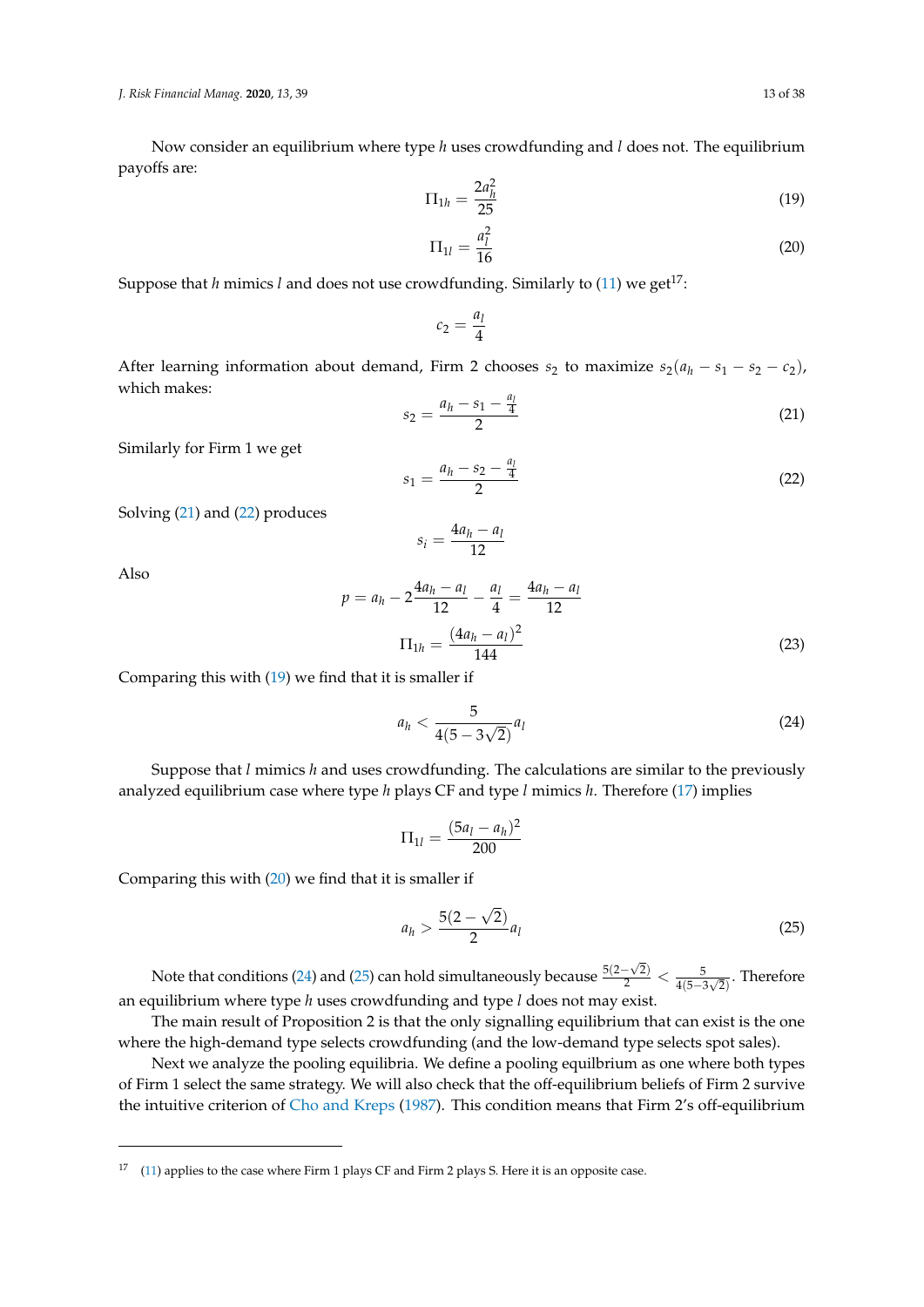path beliefs are reasonable in the sense that if for any Firm 1 type its maximal payoff from deviation is not greater than its equilibrium payoff then Firm 2 should place a probability of 0 on this firm making a deviation. The definitions above are consistent with the standard perfect bayesian equilibrium definition (see, for instance, [Fudenberg and Tirole](#page-35-14) [\(1991\)](#page-35-14)) with the addition of the intuitive criterion, which is quite common in these types of games involving financing, i.e., when firms raise funds from external investors (see, for instance, [Nachman and Noe](#page-36-11) [\(1994\)](#page-36-11)). If multiple equilibria exist we will use the mispricing criterion to indicate the one that is most likely to exist. We use the standard concept of mispricing that can be found, for example, in [Nachman and Noe](#page-36-11) [\(1994\)](#page-36-11). The magnitude of mispricing (usually it is the difference between a firm's value under symmetric information and its equilibrium value) in a given equilibrium is equal to that of the undervalued type(s). The mispricing of the overvalued type(s) does not matter.

**Proposition 3.** *(1) A pooling equilibrium where both types of Firm 1 and Firm 2 use crowdfunding may exist; (2) If it does, it is dominated, according to the mispricing criterion, by the separating equilibrium where h selects CF if and only if µ is sufficiently high.*

#### **Proof.** See Appendix [A.2.](#page-28-0) □

The following explains some ideas behind Proposition 3. First a pooling equilibrium with crowdfunding does not always exist. If it does though it should be compared with the separating equilbrium using the mispricing criterion. First note that compared to the symmetric information case, the low-demand firm (type *l*) loses under the pooling equilibrium because its payoff is less than it is under symmetric information. This is because in the case of pooling, Firm 2 is more aggressive compared to the symmetric information case for type *l*, since Firm 2 has higher expectations about product demand. So type *l*'s profit is reduced. To compare the two equilibria using the mispricing criterion we will compare the payoffs of type *l*, which is equal to the firm's value for its founders, in each equilibria. To illustrate this consider the case  $\beta = 0$ . The outcome of *l* under the separating equilibrium (see [\(20\)](#page-12-3)) equals  $\frac{a_l^2}{16}$ . As shown in Appendix [A.2,](#page-28-0) under pooling its payoff is

<span id="page-13-0"></span>
$$
\frac{((4+\mu)a_l - \mu a_h)^2}{200} \tag{26}
$$

It can be seen that the firms' payoff under the pooling equilibrium decreases with  $\mu$  because if Firm 2 perceives Firm 1 to be a high-demand firm with a higher probability it increases its volume of crowdfunding which ultimately reduces the total outcome.<sup>18</sup> This leads to the following condition. The payoff under the separating equilibrium is higher for type *l* than it is under the pooling equilibrium if √

$$
\mu > \frac{(8-5\sqrt{2})a_l}{2(a_h - a_l)}
$$

This implies that the separating equilibrium prevails or that signalling opportunities for high-demand firms are more relevant when the economy is performing well  $(\mu$  is high). As a result, our model suggests that the usage of crowdfunding by entrepreneurial firms for signalling is procyclical.

Finally consider the case when demand is unknown by both competitors. We find that in this case the outcome is similar to Proposition 1 except that the likelihood of equilibrium with crowdfunding increases because it adds value to firms by revealing information about the demand during the crowdfunding stage. The following proposition considers the case when neither firm knows the

<sup>&</sup>lt;sup>18</sup> In order for this equilibrium to exist the following should hold:  $(4 + \mu)a_l > \mu a_h$  (see Appendix [A.2\)](#page-28-0). This implies that [\(26\)](#page-13-0) decreases in *µ* because it's derivative with respect to *µ* equals  $a_l - a_h < 0$ .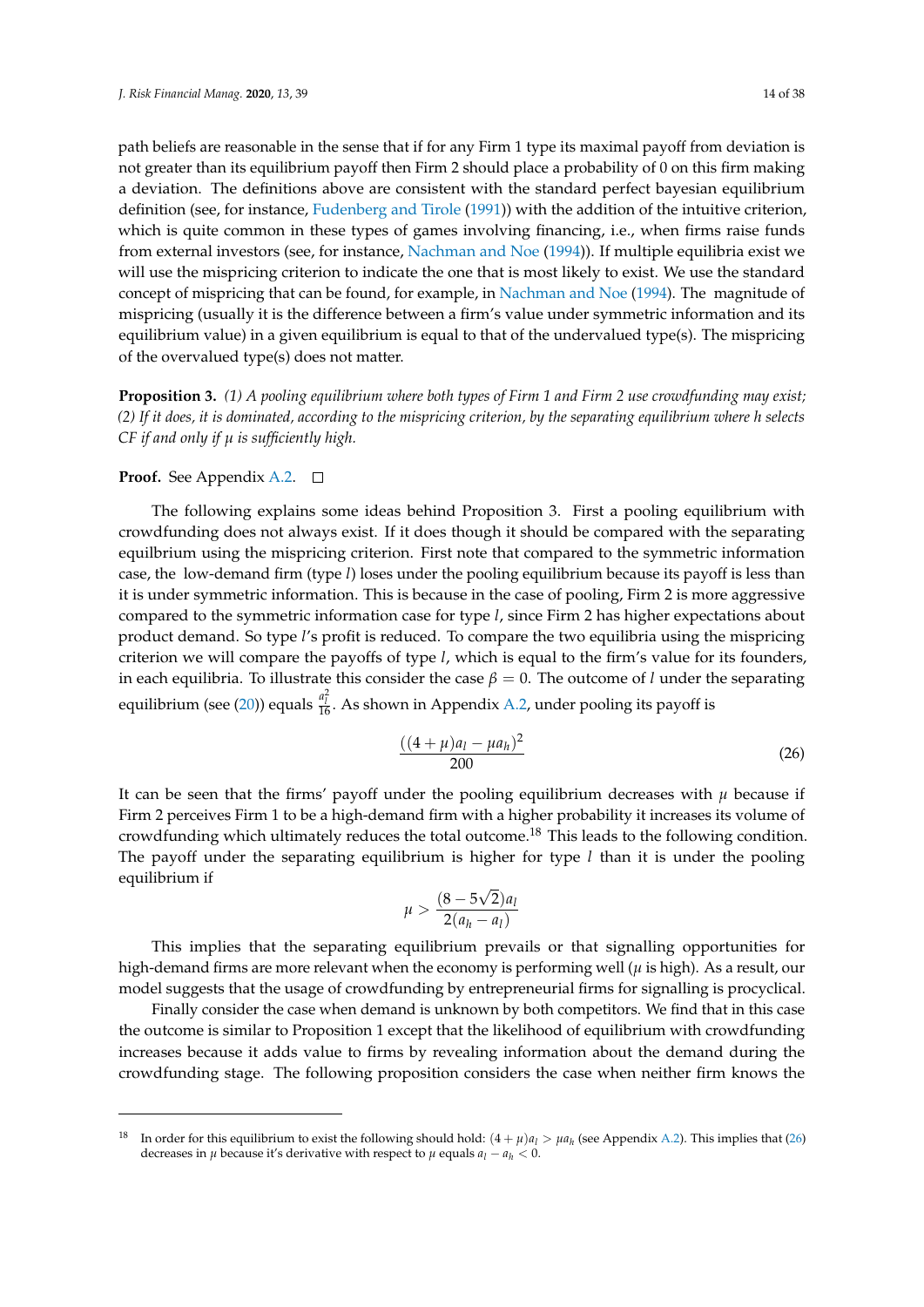demand, i.e., the value of *a*. As before we assume that  $a = a_h$  with probability  $\mu$  and otherwise  $a = a_l$ , where  $a_h > a_l$ .

**Proposition 4.** *(1) If β is sufficiently small, the equilibrium is (CF,CF); (2) If not, the equilibrium is (CF,CF) if the difference between a<sup>h</sup> and a<sup>l</sup> is large enough. Otherwise, the equilibrium is (S,S).*

# **Proof.** See Appendix [A.3.](#page-30-0) □

Proposition 4 confirms the results in Proposition 1 to some extent. Crowdfunding is used when  $\beta$  is sufficiently low. The last part has an interesting interpretation: a large degree of uncertainty about the demand makes crowdfunding more likely to appear in equilibrium. The result is intuitive. If uncertainty about demand is high, using crowdfunding prior to spot sales helps the firm learn demand and hence helps it in making production decisions later.

# <span id="page-14-0"></span>**6. The Main Implications of The Model and Its Contribution to The Literature**

Our paper has several implications for a firm's choice of crowdfunding.

Proposition 1 explains the value of crowdfunding for firms. Under monopoly (and without any additional assumptions such as non-monetary benefits, market imperfections, moral hazard problems etc.), crowdfunding is not used. If the non-argbitrage condition holds, the firm should compensate its buyers for waiting by offering rewards, which makes crowdfunding a more expensive option. However in the case of a duopoly firms may select crowdfunding in favor of just spot price sales. Except some extreme cases when *β* is large and we have a corner solution where crowdfunding is not a feasible option, a situation where both firms do not use crowdfunding is never an equilibrium. Firms have an incentive to use crowdfunding and consequently force the second firm out of the market to some extent. Early commitment from one firm (i.e., using crowdfunding) makes the product price lower, increases its production and forces the other firm out of its optimal quantity. Furthermore Proposition 4 implies that the likelihood of using crowdfunding increases with demand uncertainty. This is intuitive. A higher level of uncertainty increases the value for the firm to engage with customers early which can have a positive effect on future production and spot sales decisions.

Proposition 2 implies that high-demand firms can use crowdfunding to signal their quality. If an uninformed firm perceives a firm that uses a crowdfunding campaign to be a low-demand firm, it will be pessimistic about the price and will concede the market. A high-demand firm can benefit from this situation by mimicking the strategy of the low-demand firm during the crowdfunding stage. So an equilibrium where the low-demand firm uses crowdfunding and the high-demand firm does not does not exist. However, we show that the opposite is true and an equilibrium where a high-demand firm uses crowdfunding can exist. The uninformed firm (Firm 2) perceives crowdfunding to be a high-demand product with high prices so Firm 2 also increases its production, which may reduce prices implying that a low-demand firm will lose profits if it mimics this strategy. This prediction has not been directly tested but is consistent with the spirit of the results found in [Ahlers et al.](#page-34-0) [\(2015\)](#page-34-0); [Cumming et al.](#page-35-5) [\(2019\)](#page-35-5) and [Mollick](#page-36-8) [\(2014\)](#page-36-8) (the firm's financing choice can serve as a signal of a project's quality).

Proposition 3 implies that the separating equilibrium prevails or that signalling opportunities for high-demand firms are more relevant when the economy is performing well (*µ* is high). As a result, our model suggests that the usage of crowdfunding by entrepreneurial firms for signalling is procyclical. To the best of our knowledge, no empirical research exists testing this prediction directly. Further research is expected. [Rampini](#page-37-12) [\(2004\)](#page-37-12) is probably closest to the spirit of this prediction since it suggests that entrepreneurial activity is procyclical (see [Llopis et al.](#page-36-12) [\(2015\)](#page-36-12) for a review of related literature). Also note that, [Dushnitsky et al.](#page-35-15) [\(2016\)](#page-35-15), for example, find that crowdfunding development is closely related to the level of entrepreneurial activities.

Crowdfunding can also be viewed as an example of a firm's capital structure decision. In light of capital structure literature (see, for example, [Harris and Raviv](#page-35-16) [\(1991\)](#page-35-16) for a review) our paper falls into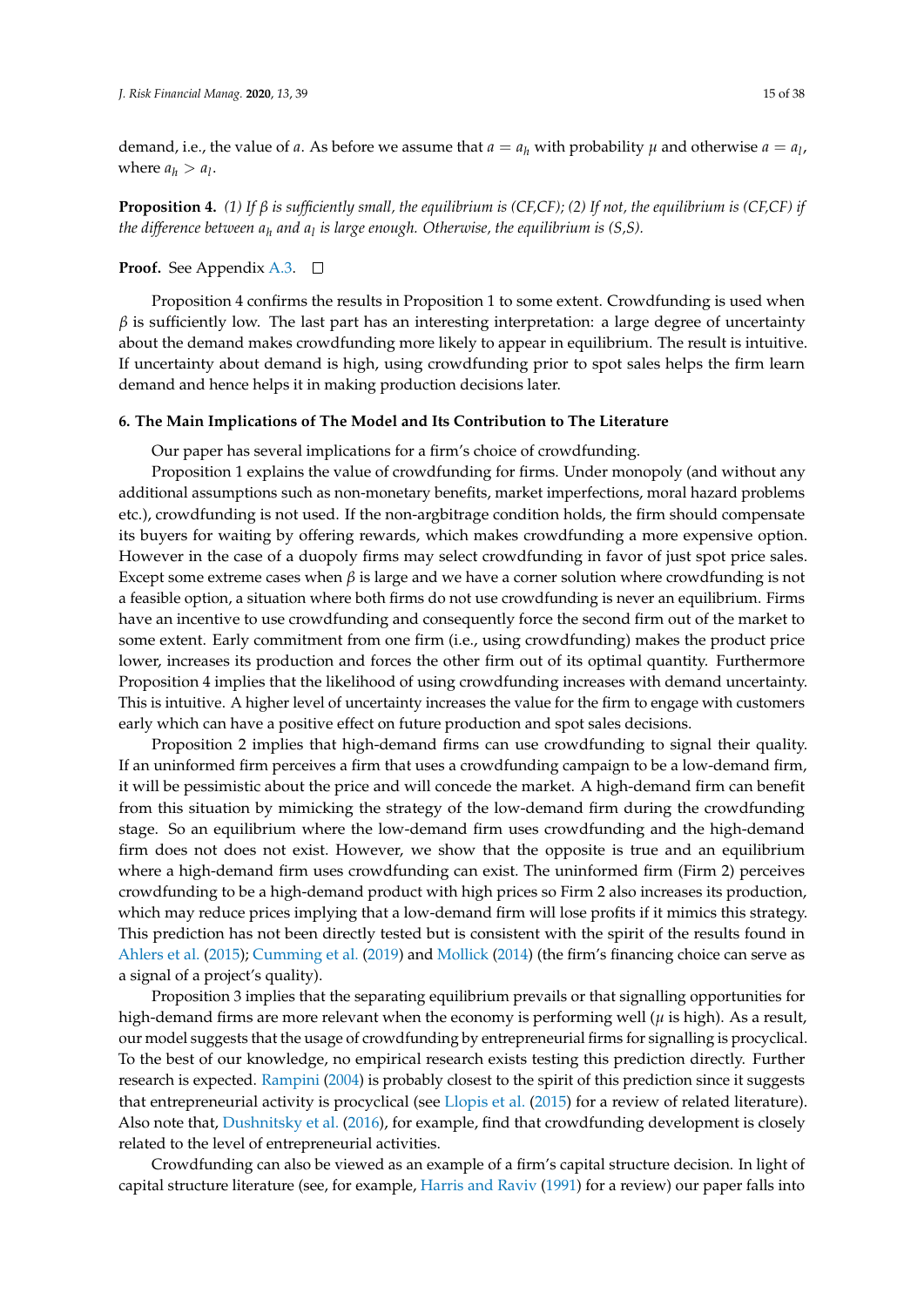the branch where capital structure decisions are connected with production decisions in a competitive setting. [Brander and Lewis](#page-34-14) [\(1986\)](#page-34-14); [Bolton and Scharfstein](#page-34-15) [\(1990\)](#page-34-15) and [Williams](#page-37-13) [\(1995\)](#page-37-13) consider the role of capital structure in improving a firm's competitive position and find that the level of a firm's debt is strongly related to its level of agressiveness on the product market. Our paper makes two contributions. First it introduces reward-based crowdfunding as a financing choice for a firm. Existing literature usually focuses on the traditional debt/equity choice. Second, to the best of knowledge this literature does not analyze the role of asymmetric information, which is a major part of our model.

# <span id="page-15-0"></span>**7. Model Extensions and Robustness**

#### *7.1. Different Types of Market Structure*

This article has used a Cournot style competiton where firms chose the quantities of their products and not their prices. A model with a Bertrand style competition could also be considered. Our analysis shows that although quantitatively there may be differences in some propositions overall the main results will still hold. Also it seems like literature usually suggests using Bertrand when firms have a lot of production flexibility (see, for example, [Dixon](#page-35-17) [\(2001\)](#page-35-17)) but this does not seem to be the case for crowdfunding firms which, in most cases, experience delivery delays [\(Schiavone](#page-37-14) [\(2017\)](#page-37-14)).

In terms of our approach to modelling the demand side note that our focus in this article is to analyze the role of crowdfunding in a competitive environment. That is why we adopt a relatively simple demand function. Alternatively, a significantly different approach to model the demand side can be taken where individual customers with different demand functions are included (see, for example, [Belleflamme et al.](#page-34-4) [\(2014\)](#page-34-4) or [Strausz](#page-37-10) [\(2017\)](#page-37-10)). This approach is often used in industrial organization and price discrimination literature. Note, however, that as we mentioned previously, a simple introduction of individual customers often leads to the same results (see a discussion in Section [3\)](#page-5-0). Below we analyze an example with individual demands and show that the basic idea holds.

An entrepreneurial firm is considering selling its product to potential customers. A potential consumer's surplus from buying the product is  $v - p$ , where p is the price and v is the consumer's product valuation. Each consumer only needs one unit of the product/service. The valuation from consuming an extra-unit is zero. Consumers buy/order the product/service as long as they have a non-negative surplus *v* − *p*, where *p* is the price. *v* is uniformly distributed between 0 and *a*. As previously: the firm trades on the spot market and (prior to that) it can use a crowdfunding campaign; the pre-sale (crowdfunding) price equals *p*; and if a firm uses crowdfunding, the funders expect to receive a reward *β* from the firm,  $\beta \le a$ . Also we assume that if a consumer is indifferent between buying during crowdfunding and spot selling, they will split randomly between periods.

Suppose the price is *p*. All buyers with  $v \geq p$  are interested in buying the product. By assumption 50% of them will be buying during crowdfunding and 50% during pre-sale. Since they are randomly split, the firm's profit equals:  $p\frac{a-p}{2} - \beta \frac{a-p}{2} + p\frac{a-p}{2} = p(a-p) - \beta \frac{a-p}{2}$  $\frac{-p}{2}$ . The optimal price is  $p = \frac{a + \beta/2}{2}$  $\frac{P}{2}$ . The firm's profit is

<span id="page-15-1"></span>
$$
\frac{a+\beta/2}{2}(a-\frac{a+\beta/2}{2})-\beta\frac{a-\beta/2}{4}=\frac{a^2}{4}+\frac{\beta^2}{16}-\frac{a\beta}{4}
$$
(27)

If the firm does not use crowdfunding all consumers with  $v \geq p$  will buy the product on the spot market. The firm's profit equals  $p(a - p)$ . The optimal price is  $p = \frac{a}{2}$ . The firm's profit is  $\frac{a}{2}(a - \frac{a}{2}) = \frac{a^2}{4}$  $\frac{4}{4}$ . This is greater than [\(27\)](#page-15-1). So the firm should not use crowdfunding which is consistent with Lemma 1.

Now consider a duopoly. We assume that if there is more than one firm offering the same price, consumers will be split randomly. Suppose that both firms do not use crowdfunding. By assumption 50% of them will be from Firm 1 and 50% from Firm 2. Since they are randomly split, each firm's profit equals  $p\frac{a-p}{2}$  $\frac{-p}{2}$ . The optimal price is  $p = \frac{a}{2}$ . The firm's profit is

<span id="page-15-2"></span>
$$
\frac{a}{2}(\frac{a-\frac{a}{2}}{2}) = \frac{a^2}{8}
$$
 (28)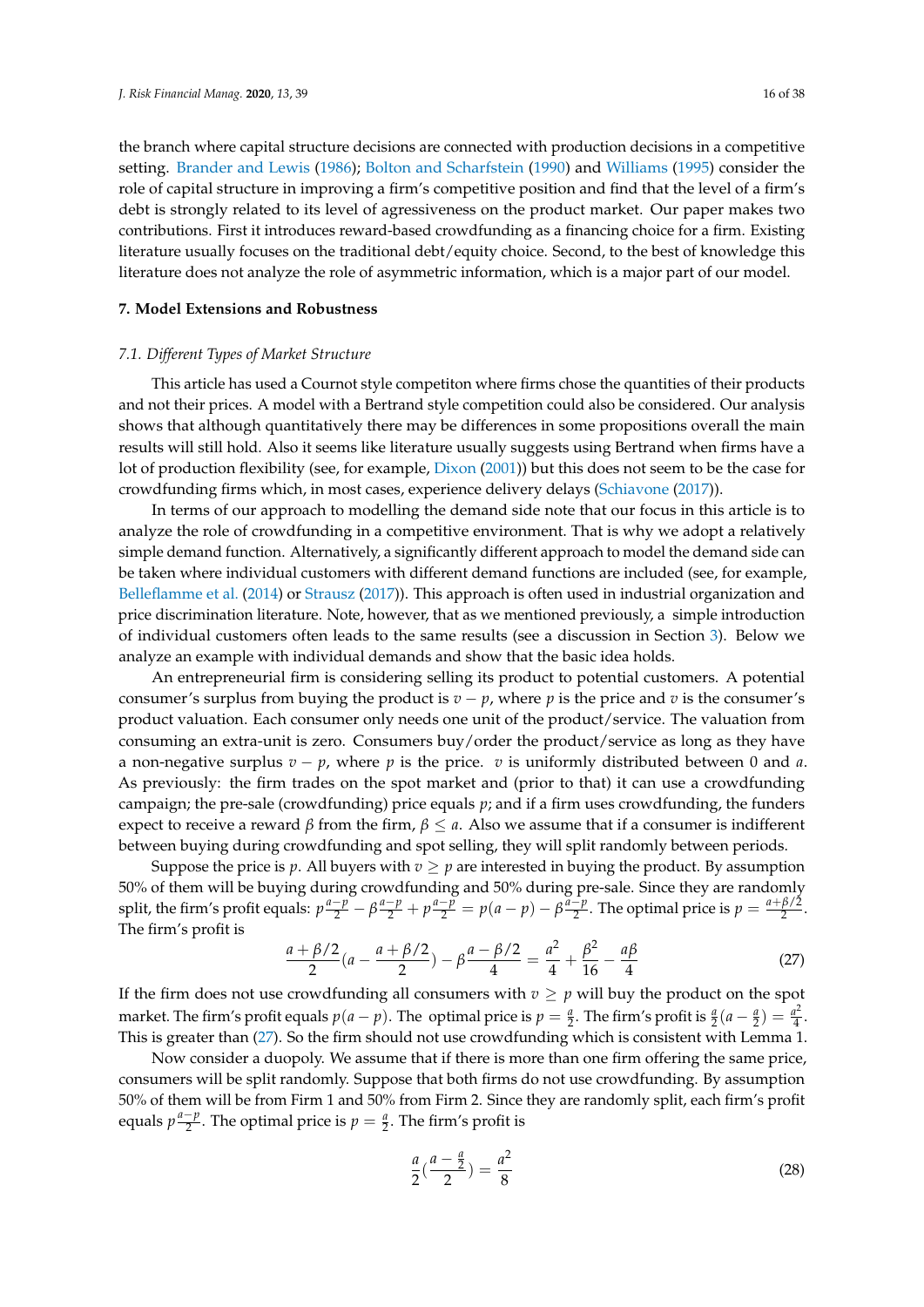Now suppose that one firm deviates and uses crowdfunding (for example, Firm 1). By assumption 50% of consumers will buy the product during crowdfunding and 50% during the spot market sale. Firm 1's profit equals:  $\frac{a}{2} \frac{3a}{8} - \beta \frac{a}{4} = \frac{3}{16} a^2 - \beta \frac{a}{4}$ . This greater than [\(28\)](#page-15-2). So an equilibrium where both firms do not use crowdfunding does not exist.

Now consider the case where only one firm uses crowdfunding (for example, Firm 1). By assumption 50% of consumers will be buying the product during crowdfunding and 50% during the spot market sale. Firm 1's profit equals:  $p\frac{3(a-p)}{4} - \beta \frac{a-p}{2}$  $\frac{-p}{2}$ . The optimal price is  $p = \frac{\frac{3a}{4} + \frac{\beta}{2}}{\frac{3}{2}}$ . The firm's profit is  $\frac{a+\beta/2}{2}(a-\frac{a+\beta/2}{2})$  $\binom{\beta/2}{2}$  –  $\beta \frac{a-\beta/2}{4}$  $\frac{\beta/2}{4}$ . The other firm's profit is  $\frac{\frac{3a}{4} + \frac{\beta}{2}}{\frac{3}{2}}$ (*a*−*p*)  $\frac{P}{4}$ .

Finally consider the case where both firms use crowdfunding. By assumption 50% of consumers will buy the product during crowdfunding and 50% during the spot market sale. The firm's profit equals:  $p\frac{a-p}{4} - \beta\frac{a-p}{4} + p\frac{a-p}{4} = \frac{p(a-p)}{2} - \beta\frac{a-p}{4}$  $\frac{-p}{4}$ . The optimal price is  $p = \frac{a + \beta/2}{2}$  $\frac{P}{2}$ . The firm's profit is

<span id="page-16-0"></span>
$$
\frac{a+\beta/2}{2}\left(\frac{a}{2}-\frac{a+\beta/2}{4}\right)-\beta\frac{a-\beta/2}{8}=\frac{a^2}{8}+\frac{\beta^2}{32}-\frac{a\beta}{8}
$$
(29)

Suppose that one firm deviates and does not use crowdfunding (for example, Firm 1). By assumption 50% of consumers will buy the product during crowdfunding and 50% during the spot market sale. Firm 1's profit equals:  $\frac{a+\beta/2}{2}(a-\frac{a+\beta/2}{2})$  $\frac{\beta}{2}$ )/4 =  $\frac{a^2}{16} - \frac{\beta^2}{64}$ . This is smaller than [\(29\)](#page-16-0). So an equilibrium where both firms use crowdfunding does exist, which is consistent with Proposition 1.

#### <span id="page-16-4"></span>*7.2. Platform Fees*

In this section we analyze the role of crowdfunding platform fees. We assume that the firm profit equals  $\Pi = pq - \beta c - F(c)$ , where  $F(c) = F + fpc$  if  $c > 0$  and 0 otherwise;  $f$  represents a crowdfunding platform's fee as a percentage of funds raised and *F* is its fixed up-front fee. Consider the case with symmetric information. For simplicity the case  $β = 0$  is considered. Qualitatively the conlcusions do not change when  $\beta > 0$ .

<span id="page-16-3"></span>**Proposition 5.** *The matrix of payoffs is:*

| Firm $1/Firm 2$   S |                                                        | CF                                                          |
|---------------------|--------------------------------------------------------|-------------------------------------------------------------|
|                     | $rac{a^2}{9}$ ; $rac{a^2}{9}$                          | $(4-6f)^2$                                                  |
|                     |                                                        | a <sup>2</sup> (2–5f<br>$)(1-f)$<br>$- F$<br>$4 - 6f$       |
| СF                  | $a^{2}(2-5f+3f)$<br>$\frac{1}{1-f}$ – F;<br>$(4-6f)^2$ | $a^2(6-21f+19)$<br>$\sqrt{3-6f+13f^2}$<br>$9(5-14f+9f^2)^2$ |
|                     |                                                        | $a^2(6-21f)$<br>$(3 - 6f + 13f^2)$<br>$9(5-14f+9f^2)$       |

**Figure 3.** Matrix of payoffs with platform fees.

**Proof.** If both firms select S, the equilibrium outcome is  $s_1 = s_2 = a/3$  and  $\Pi_1 = \Pi_2 = a^2/9$  (same as without platform fees).

Now consider a situation where both firms select CF. On the spot market, Firm 1 chooses  $s_1$  to maximize  $s_1(a - s_1 - s_2 - c_1 - c_2)$ , which makes:

<span id="page-16-1"></span>
$$
s_1 = \frac{a - s_2 - c_1 - c_2}{2} \tag{30}
$$

Similarly for Firm 2 we get

<span id="page-16-2"></span>
$$
s_2 = \frac{a - s_1 - c_1 - c_2}{2} \tag{31}
$$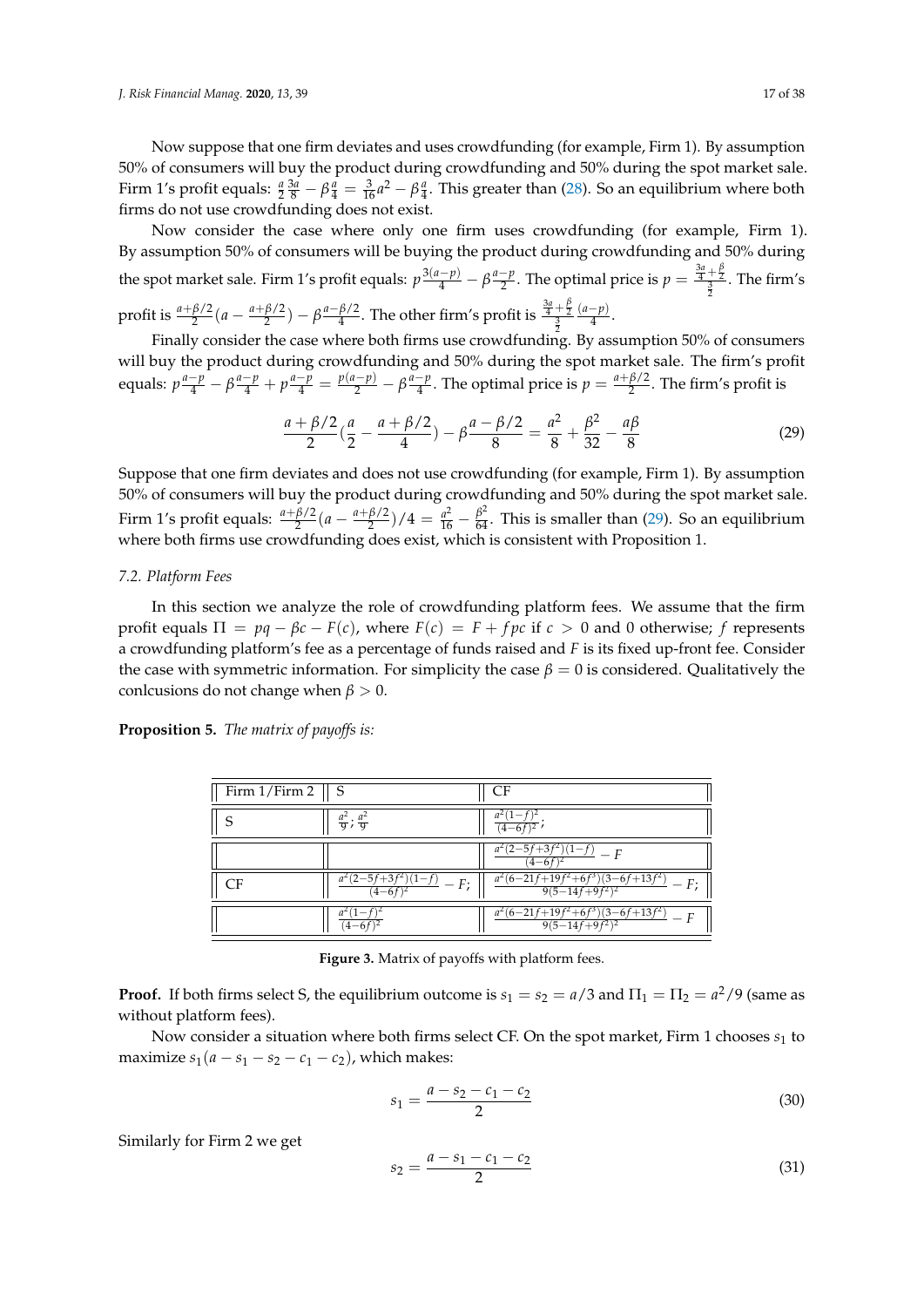*J. Risk Financial Manag.* **2020**, *13*, 39 18 of 38

Solving [\(30\)](#page-16-1) and [\(31\)](#page-16-2) produces

<span id="page-17-0"></span>
$$
s_i = \frac{a - c_1 - c_2}{3} \tag{32}
$$

During crowdfunding Firm 1 maximizes  $(s_1 + c_1)p - fpc_1 - F = (s_1 + c_1)(a - s_1 - s_2 - c_1 - c_2)$  −  $f(a - s_1 - s_2 - c_1 - c_2)c_1 - F = (s_1 + c_1 - fc_1)(a - s_1 - s_2 - c_1 - c_2) - F$  subject [\(32\)](#page-17-0). This gives us:

$$
c_1 = \frac{a - c_2 - 3af + 3fc_2}{4 - 6f}
$$

Similarly for Firm 2:

$$
c_2 = \frac{a - c_1 - 3af + 3fc_1}{4 - 6f}
$$

It implies:

<span id="page-17-1"></span>
$$
c_i = \frac{a - 4af - 2af^2}{5 - 14f + 9f^2}
$$
\n(33)

From [\(32\)](#page-17-0) we get:

$$
s_i = \frac{3a - 6af + 13af^2}{3(5 - 14f + 9f^2)}
$$

[\(32\)](#page-17-0) and [\(33\)](#page-17-1) imply that the price equals

$$
p = \frac{3a - 6af + 13af^2}{3(5 - 14f + 9f^2)}
$$

The firm's profit equals then

<span id="page-17-3"></span>
$$
\Pi_i = \frac{a^2(6 - 21f + 19f^2 + 6f^3)(3 - 6f + 13f^2)}{9(5 - 14f + 9f^2)^2} - F
$$
\n(34)

Now consider a situation where one firm (for instance, Firm 1) selects CF and the other one selects S. In this case  $c_2 = 0$ .

Since  $c_2 = 0$ , [\(32\)](#page-17-0) implies:

<span id="page-17-2"></span>
$$
s_1 = s_2 = p = \frac{a - c_1}{3}
$$
  
\n
$$
\Pi_1 = (c_1 + \frac{a - c_1}{3} - fc_1)\frac{a - c_1}{3} - F = \frac{(a + 2c_1 - 3fc_1)(a - c_1)}{9} - F
$$
\n(35)

Firm 2 profit equals

$$
\Pi_2 = s_2 p = \frac{(a - c_1)^2}{9}
$$

Optimal  $c_1$  that maximizes Firm 1 expected profit (given by  $(35)$ ) equals

<span id="page-17-4"></span>
$$
c_1 = \frac{a(1-3f)}{4-6f} \tag{36}
$$

Accordingly we have  $\Pi_2 = \frac{a^2(1-f)^2}{(4-6f)^2}$  $\frac{a^2(1-f)^2}{(4-6f)^2}$  and  $\Pi_1 = \frac{a^2(2-5f+3f^2)(1-f)}{(4-6f)^2}$  $\frac{(4-6f)^2}{(4-6f)^2} - F.$ 

It follows rather obviously from Figure [3](#page-16-3) that if *F* is very large then the CF strategy will not be used. Interestingly, however, if *F* is sufficiently low then regardless of the value of *f* Proposition 1 stands, ie. (S,S) is not an equilibrium. Indeed consider  $F = 0$ . If a firm deviates to CF its payoff equals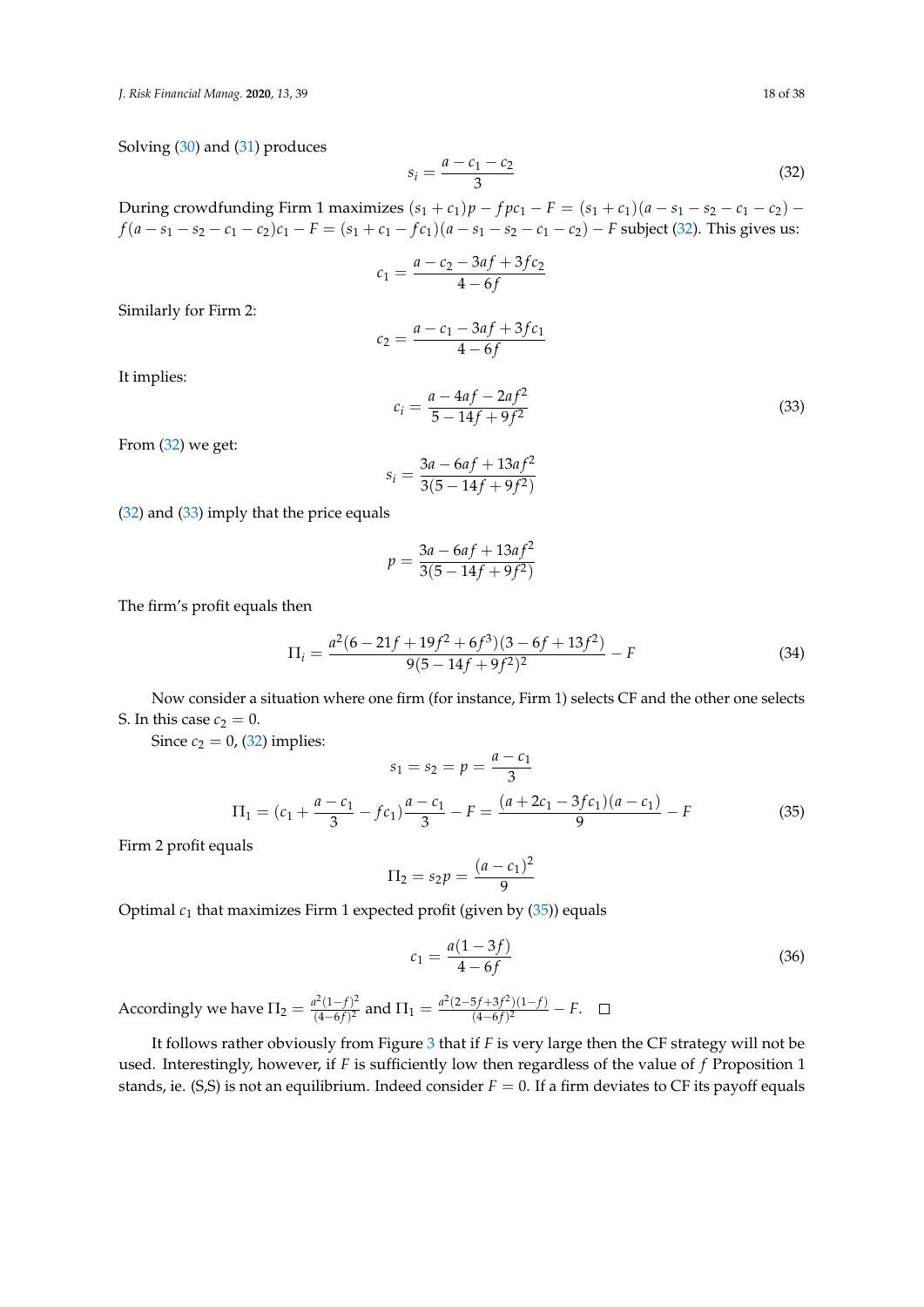*a* 2 (2−5 *f*+3 *f* 2 )(1−*f*) <sup>5*f*+3*f*<sup>2</sup>)(1−*f*)</sub> and it is greater than  $\frac{a^2}{9}$ </sup>  $\frac{q^2}{9}$  for any value of  $f$ .<sup>19</sup> Indeed, the difference between these two values can be written as  $\frac{a^2(1-3f)^2}{36(2-3f)^2}$  $\frac{d(1-3f)}{36(2-3f)^2} > 0$ . So the result of our model holds (Proposition 1). Also, the optimal amount of crowdfunding in equilibrium depends on *f* but not *F*. In some cases a higher *f* may imply a higher profit.

# **Corollary 1.** *A higher fee may lead to higher firm's profit in equilibrium.*

**Proof.** This follows from the analysis of [\(34\)](#page-17-3). For example when  $f = 0$ ,  $\Pi = 2/25$  but when  $f = 0.15$ ,  $\Pi > 0.09 > 2/25.$ 

This is because the higher *f* reduces the crowdfunding level which may be beneficial for producers. Firms use crowdfunding in equilibrium but this equilibrium is not Pareto-improving compared to the situation where both firms use spot sales exclusively (Proposition 1). Reducing the optimal amount of crowdfunding means that firms behave less aggressively and more cooperatively ("stealing" less from each other). Interestingly this is consistent with the observation that most crowdfunding platforms do not charge a fixed fee up front but rather a per unit fee or a per value fee.<sup>20</sup> It may also explain why platforms charge relatively high fees for firms that use Marketplace (on Indiegogo) for example.

# *7.3. Fixed Start-Up Costs*

Suppose that the fixed costs of launching production equals *I* > 0. The crowdfunding campaign needs to then cover both fixed and variable costs of production. The analysis of this extension is largely identical to the model analysis with lump sum fee cost *F* from the previous section. The only interesting conclusion is that if *I* is large enough (also similar to that in Section [7.2](#page-16-4) regarding *F*) the firm will not be able to use crowdfunding. This is consistent in general with [Belleflamme et al.](#page-34-4) [\(2014\)](#page-34-4) and [Miglo and Miglo](#page-36-6) [\(2019\)](#page-36-6) where reward-based crwodfunding can not be used if *I* is large enough.

#### *7.4. Risk of Crowdfunding Campaign Failure*

In Proposition 4 we studied a case where information is symmetric but imperfect, i.e., each firm faced the demand uncertainty. We demonstrated that increasing uncertainty of demand makes the usage of crowdfunding more probable. In this section we extend the analysis of risk. We focus on the risk of crowdfunding campaign. It may not necessarily be related to demand factors but, for example, to inefficient platform choice or campaign mismanagement etc. Let us assume that the campaign succeeds with probability  $\pi$  and respectively fails with probability  $1 - \pi$ . The firm profit is 0 in the latter case. Later we will discuss the case when the failure is costly.

In stage 1 the following situations can occur: both firms select S; both firms select CF; Firm 1 selects CF and Firm 2 selects S; Firm 2 selects CF and Firm 1 selects S. If both firms select S, the equilibrium outcome is  $s_1 = s_2 = \frac{a}{3}$  and  $\Pi_1 = \Pi_2 = \frac{a^2}{9}$  $rac{1}{9}$ .

Now consider a situation where both firms select CF. The scenario on the spot market depends on the outcome of crowdfunding campaigns. If both campaings succeeded, both firms enter the spot market. Firm 1 chooses  $s_1$  to maximize  $s_1(a - s_1 - c_1 - s_2 - c_2)$ , which makes:

<span id="page-18-0"></span>
$$
s_1 = \frac{a - c_1 - s_2 - c_2}{2} \tag{37}
$$

<sup>&</sup>lt;sup>19</sup> As follows from [\(33\)](#page-17-1) and [\(36\)](#page-17-4), *f* should be less than  $(\sqrt{6} - 2)/2 \approx 0.21$  in order to avoid a corner solution where crowdfunding is not used at all. In practice, *f* is usually in the range of 3%-15%. See, for example, [https://www.](https://www.thebalancesmb.com/entrepreneurs-guide-to-fees-on-crowdfunding-platforms-985187) [thebalancesmb.com/entrepreneurs-guide-to-fees-on-crowdfunding-platforms-985187](https://www.thebalancesmb.com/entrepreneurs-guide-to-fees-on-crowdfunding-platforms-985187)

See, for example, [https://support.indiegogo.com/hc/en-us/articles/204456408-Fees-Pricing-for-Campaigners-How](https://support.indiegogo.com/hc/en-us/articles/204456408-Fees-Pricing-for-Campaigners-How-much-does-Indiegogo-cost-)[much-does-Indiegogo-cost-](https://support.indiegogo.com/hc/en-us/articles/204456408-Fees-Pricing-for-Campaigners-How-much-does-Indiegogo-cost-)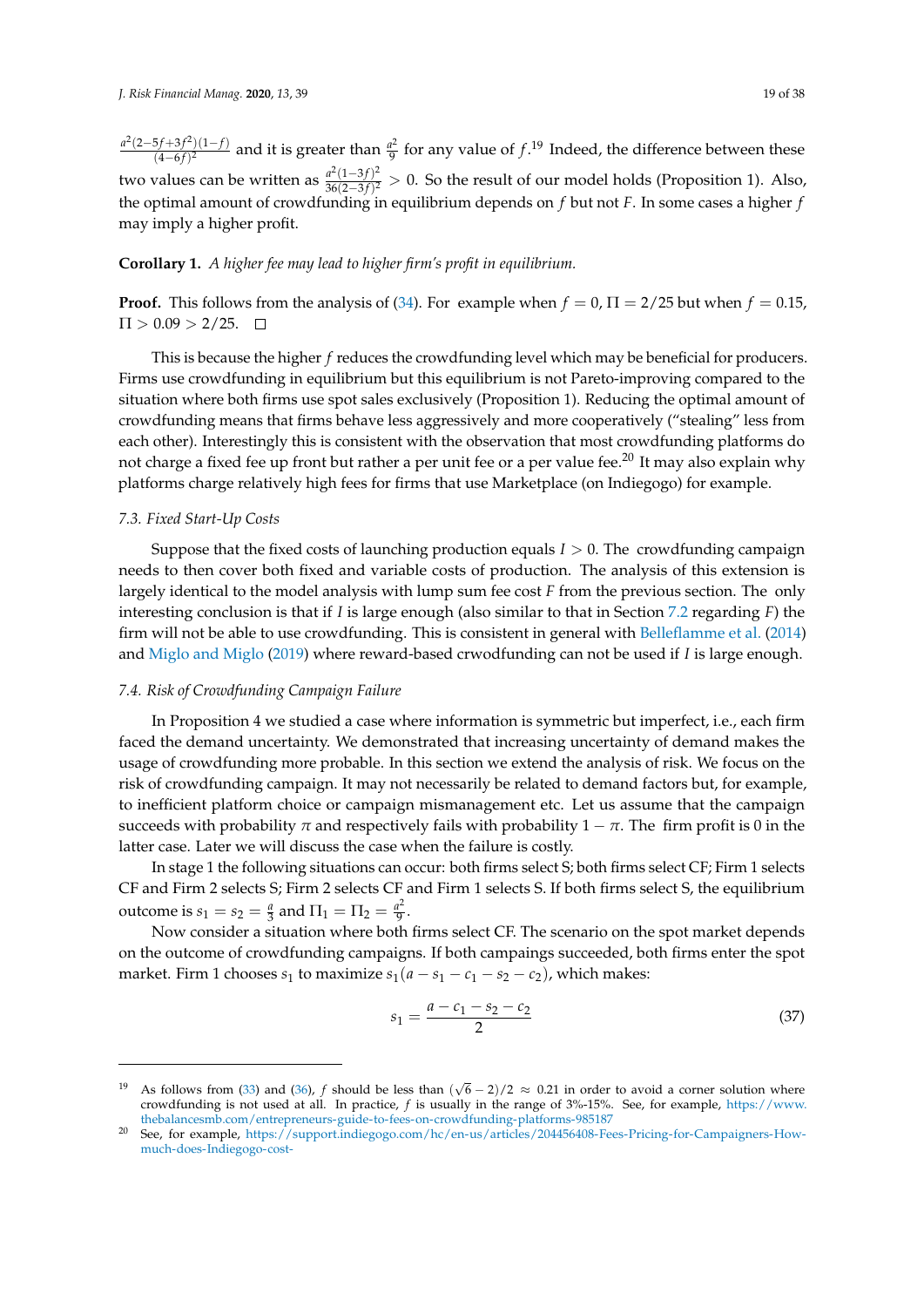*J. Risk Financial Manag.* **2020**, *13*, 39 20 of 38

Similarly for Firm 2 we get

<span id="page-19-0"></span>
$$
s_2 = \frac{a - c_2 - s_1 - c_1}{2} \tag{38}
$$

Solving [\(37\)](#page-18-0) and [\(38\)](#page-19-0) produces

<span id="page-19-1"></span>
$$
s_i = \frac{a - c_1 - c_2}{3}, i = 1, 2
$$
\n(39)

Now consider the scenario when the campaign of one firm succeeded (for example Firm 1) and the other one failed. In this case Firm 1 chooses  $s_1$  to maximize  $s_1(a - s_1 - c_1)$ , which makes:

<span id="page-19-2"></span>
$$
s_1 = \frac{a - c_1}{2} \tag{40}
$$

Taking into account [\(39\)](#page-19-1) and [\(40\)](#page-19-2) we find that during crowdfunding Firm 1 maximizes the expected value of its profit  $\Pi_1 = \pi^2((\frac{a+2c_1-c_2}{3})(\frac{a-c_1-c_2}{3}) - \beta c_1) + \pi(1-\pi)((\frac{a+c_1}{2})(\frac{a-c_1}{2}) - \beta c_1)$ . Here  $\pi^2$  is the probability that both campaign succeed and in this case Firm 1 profit equals  $\left(\frac{a+2c_1-c_2}{3}\right)\left(\frac{a-c_1-c_2}{3}\right) - \beta c_1$ and  $\pi(1 - \pi)$  is the probability that Firm 1 campaign succeeds and Firm 2 campaign fails in which case Firm 1 profit equals  $\left(\frac{a+c_1}{2}\right)\left(\frac{a-c_1}{2}\right) - \beta c_1$ . This gives us:

$$
c_1 = \frac{2\pi(a - c_2) - 18\beta}{9 - \pi}
$$

Similarly for Firm 2:

$$
c_2 = \frac{2\pi(a - c_1) - 18\beta}{9 - \pi}
$$

This implies:

<span id="page-19-4"></span>
$$
c_i = \frac{2a\pi - 18\beta}{9 + \pi}, i = 1, 2
$$
\n(41)

The firms' profits then equal

$$
\Pi_i = \frac{\pi (3a + a\pi - 6\beta)(27a - 18a\pi - a\pi^2 + 54\beta - 6\beta\pi)}{4(9+\pi)^2} - \frac{\beta \pi (2a\pi - 18\beta)}{9+\pi}, i = 1, 2 \tag{42}
$$

Now consider a situation where one firm (for instance, Firm 1) selects CF and the other one selects S. In this case  $c_2 = 0$ .

Since  $c_2 = 0$ , [\(39\)](#page-19-1) implies:

$$
s_i = \frac{a - c_1}{3}, i = 1, 2 \tag{43}
$$

During crowdfunding Firm 1 maximizes  $\pi((\frac{a+2c_1}{3})(\frac{a-c_1}{3}) - \beta c_1)$ . This gives us:

<span id="page-19-3"></span>
$$
c_1 = \frac{a - 9\beta}{4} \tag{44}
$$

Accordingly we have

$$
\Pi_1 = \frac{\pi (a^2 - 2a\beta + 9\beta^2)}{8} \tag{45}
$$

$$
\Pi_2 = \pi \left( \frac{a - c_1}{3} \right) \left( \frac{a - c_1}{3} \right) + (1 - \pi) \left( \frac{a - c_1}{3} \right) \left( \frac{a + 2c_1}{3} \right) =
$$
\n
$$
= \frac{\pi (a + 3\beta)^2 + (1 - \pi)(a + 3\beta)(2a - 3\beta)}{16}
$$
\n(46)

**Proposition 6.** (1) If  $\beta > \frac{a}{9}$  or  $\pi < \frac{8a^2}{9(a^2-2a\beta)}$ 9(*a* <sup>2</sup>−2*aβ*+9*β* 2) *, the equilibrium is (S,S); (2) Otherwise the equilibrium is (CF,CF).*

**Proof.** Consider the matrix of payoffs (Figure [4\)](#page-20-0).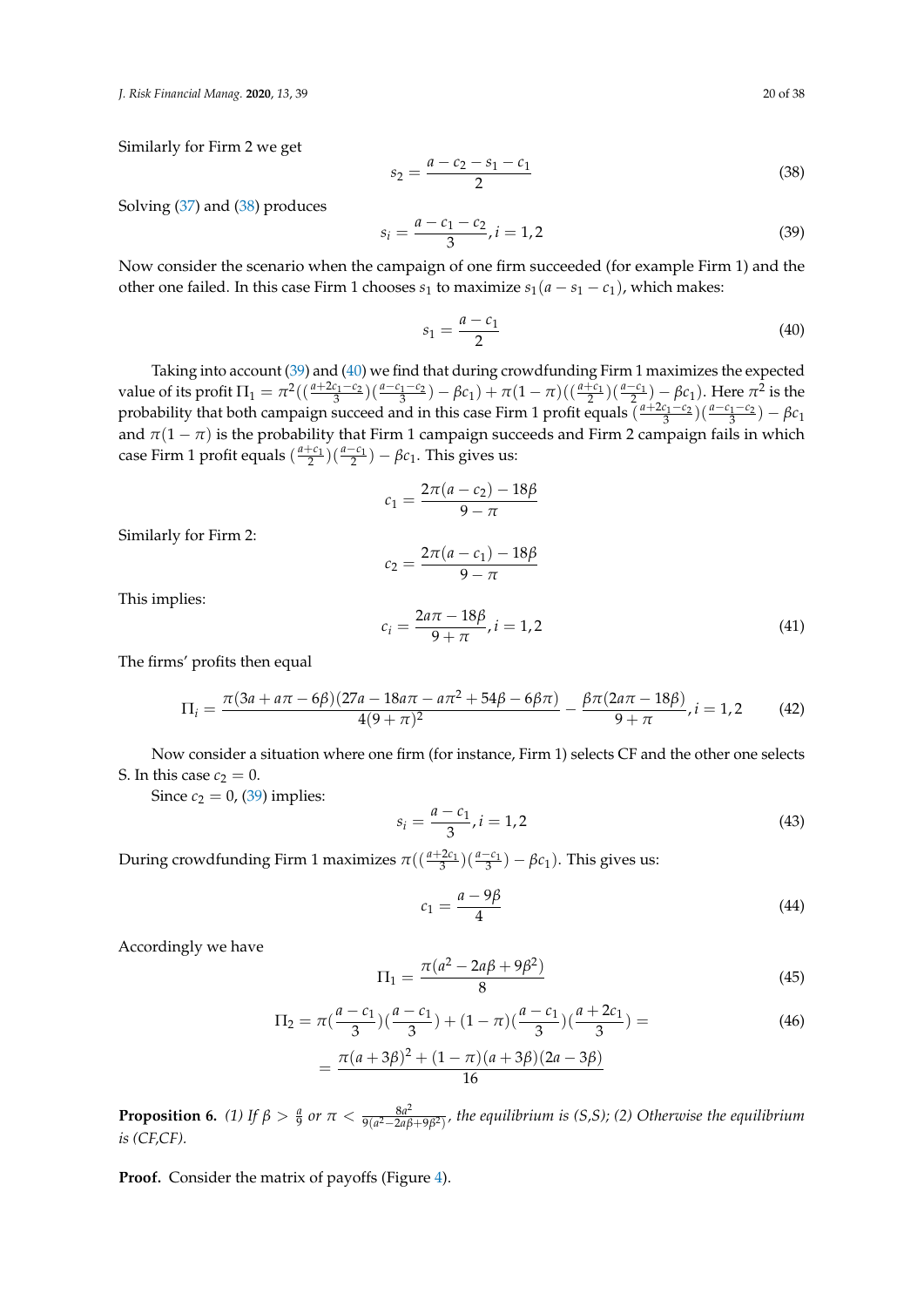<span id="page-20-0"></span>

| Firm $1/Firm 2 \parallel S$ |                                                        | CF                                                                                                                     |
|-----------------------------|--------------------------------------------------------|------------------------------------------------------------------------------------------------------------------------|
|                             | $rac{a^2}{9}$ ; $rac{a^2}{9}$                          | $\pi(a+3\beta)^2 + (1-\pi)(a+3\beta)(2a-3\beta)$                                                                       |
|                             |                                                        | $\pi(a^2-2a\beta+9\beta^2)$                                                                                            |
| CF                          | $\pi(a^2-2a\beta+9\beta^2)$                            | $\pi(3a+a\pi-6\beta)(27a-18a\pi-a\pi^2+54\beta-6\beta\pi)$<br>$\beta \pi (2a\pi - 18\beta)$<br>$9+\pi$<br>$4(9+\pi)^2$ |
|                             | $\pi(a+3\beta)^2 + (1-\pi)(a+3\beta)(2a-3\beta)$<br>16 | $\pi(3a+a\pi-6\beta)(27a-18a\pi-a\pi^2+54\beta-6\beta\pi)$<br>$\beta \pi (2a\pi - 18\beta)$<br>$9+\pi$<br>$4(9+\pi)^2$ |

**Figure 4.** Matrix of payoffs under risk of campaign failure.

First note that if  $\beta > \frac{a}{9}$  then according to [\(44\)](#page-19-3) we have a corner solution with  $c = 0$ . Otherwise, the profit of Firm 1 in case (S,CF) is greater than it is in the case (S,S) if:

<span id="page-20-2"></span>
$$
\frac{\pi(a^2 - 2a\beta + 9\beta^2)}{8} > \frac{a^2}{9}
$$

$$
\pi > \frac{8a^2}{9(a^2 - 2a\beta + 9\beta^2)}
$$
(47)

or

This proves Part 1. As follows from the matrix of payoffs, whether (CF,CF) is an equilibrium, depends on the following:

<span id="page-20-1"></span>
$$
\frac{\pi(3a + a\pi - 6\beta)(27a - 18a\pi - a\pi^2 + 54\beta - 6\beta\pi)}{4(9 + \pi)^2} - \frac{\beta\pi(2a\pi - 18\beta)}{9 + \pi} >\n \times \frac{\pi(a + 3\beta)^2 + (1 - \pi)(a + 3\beta)(2a - 3\beta)}{16}
$$
\n(48)

If this holds, the equilibrium is (CF,CF) and vice versa. In Section [4](#page-7-0) we considered a similar case without risk of campaign failure, i.e., the case  $\pi = 1$ . In this case [\(48\)](#page-20-1) becomes [\(12\)](#page-9-1) which holds as we argued. In the general case (i.e., when  $0 < \pi < 1$ ), the numerical analysis of [\(48\)](#page-20-1) for different values of  $\beta$  shows that when [\(47\)](#page-20-2) holds, (CF,CF) is still an equilibrium. An example is illustrated in Figure [5.](#page-21-0) Since the payoff of Firm 1 from deviating from (CF,CF) is less then its equilibrium payoff, it will not deviate. The same argument applies for Firm 2.  $\Box$ 

This section adds to the analysis of the role of risk for crowdfunding. It crucially depends on the nature of the risk that the entrepreneur faces. If the risk is primarily related to demand uncertainty then as was shown in Proposition 4 the usage of crowdfunding is more beneficial because it helps the entrepreneur learn information about the demand. If however the risk is more related to the campaign problems then this risk reduces the likelihood of crowdfunding usage. Also note that some degree of risk might be beneficial. If the equilibrium is (CF,CF) then some degree of risk is beneficial i.e., further increase in the probability of success reduces firm profit in equilibrium as follows from Figure [5.](#page-21-0) Intuitions are similar to Section [7.2,](#page-16-4) i.e., some degree of risk of campaign failures may prevent firms from "stealing" inefficiently from their competitors by "playing" crowdfunding too much etc.

Previously we considered the case when the firm profit is zero in case when the campaign fails. Now suppose that campaign failure is costly for the entrepreneur. Although firm failure can provide a learning experience, there is always a risk of long-term reputation damage for entrepreneurs. In addition, it may lead to additional fees and costs if funders complain or sue the firm etc. Finally note that for example Indiegogo charges a higher fee for firms in the case when the campaign fails (for a discussion of consequences of failures see, for example, [Greenberg and Gerber](#page-35-18) [\(2014\)](#page-35-18)). If the failure is costy but information is symmetric between rivals, the previous analysis will not change. However, the cost of failure becomes important under asymmetric information because the thresholds (in case firms use AON) are different for different types of Firm 1 (e.g., high and low demand). More specifcially suppose that if a firm fails during a crowdfunding campaign its net profit equals  $\Pi = pq - \beta c - B(c)$ ,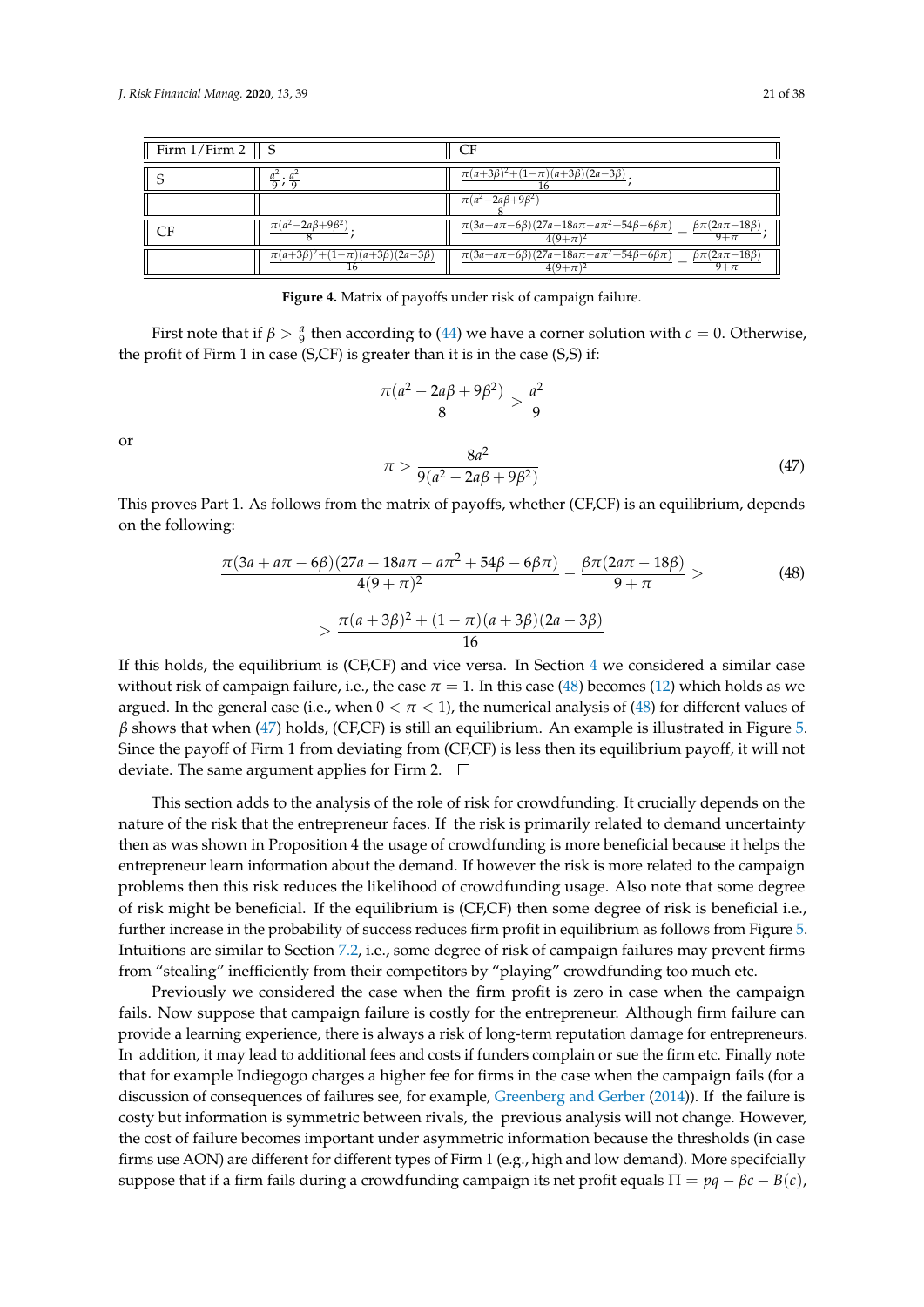<span id="page-21-0"></span>where *B* is the cost of failure, i.e.,  $B(c) = b, b > 0$  if  $c > 0$  and the threshold is not reached and 0 otherwise.<sup>21</sup>



**Figure 5.**  $a = 1$ ,  $\beta = 0.1$ . x-axis-probability of campaign success  $\pi$ . y-axis: solid line- firm payoff in case (CF,CF); dash line- Firm 1 payoff in case (S,CF).

This section adds to the analysis of the role of risk for crowdfunding. It cru-Each type of firm can correctly anticipate its own demand and establish the threshold accordingly, however, when one firm type mimics the other type then the fact that the threshold values are different for each type may affect the firm's payoff if the cost of failure is sufficiently high and most importantly if the thresholds are publicly observable. In fact, the latter is usually the case.<sup>22</sup> For the most part, however, our results (Proposition 2) stand. Recall that in our equilibrium type *h* selects CF and type *l* selects S. The difference in thresholds will not help type *l* because *h* has a higher threshold. The opposite is true for the separating equilibrium where type *l* selects CF and type *h* selects S. This equilibrium does not exist because *h* will still mimic type *l*. This argument remains because the  $\frac{1}{2}$   $\frac{1}{2}$   $\frac{1}{2}$   $\frac{1}{2}$   $\frac{1}{2}$   $\frac{1}{2}$   $\frac{1}{2}$   $\frac{1}{2}$   $\frac{1}{2}$   $\frac{1}{2}$   $\frac{1}{2}$   $\frac{1}{2}$   $\frac{1}{2}$   $\frac{1}{2}$   $\frac{1}{2}$ threshold for *l* is lower so when *h* mimics *l*, the threshold is still reached.

# by "playing" crowdfunding too much etc. *7.5. Number of Backers*  $P$ *v*

Here we assume that the number of units that can be sold during the pre-sale campaign (crowdfunding) is limited. For example, some people may not be aware of crowdfunding opportunities, some people may not like purchasing via the internet and/or do not trust online payment systems, le may not mee paremong vacate memetama or as not tract chine payme some people may not have access to the internet etc. So let us assume that the demand during  $t$  and  $t$  a discussion of  $\alpha$  discussion of  $\alpha$  and  $\alpha$  failures see, for examcrowdfunding is limited:

$$
c \leq C, C > 0 \tag{49}
$$

symmetric between rivals, the previous analysis will not change. However, the We argue that qualitatively, the predictions of our analysis do not change. For example, under symmetric information,  $(S, S)$  is not an equilibrium.

The m[at](#page-22-0)rix of payoffs for the different cases is shown in Figure 6 as we discuss below.

<sup>&</sup>lt;sup>21</sup> The calculations are very similar to Section [5](#page-10-0) so they are omitted for brevity.<br><sup>22</sup> See for avangle https://www.kielschater.com/projects/print-breases/prin

<sup>22</sup> See, for example, [https://www.kickstarter.com/projects/printdreams/printbrushtm-xdr-colors-everywhere?ref=section](https://www.kickstarter.com/projects/printdreams/printbrushtm-xdr-colors-everywhere?ref=section-homepage-featured-project-list)[homepage-featured-project-list](https://www.kickstarter.com/projects/printdreams/printbrushtm-xdr-colors-everywhere?ref=section-homepage-featured-project-list)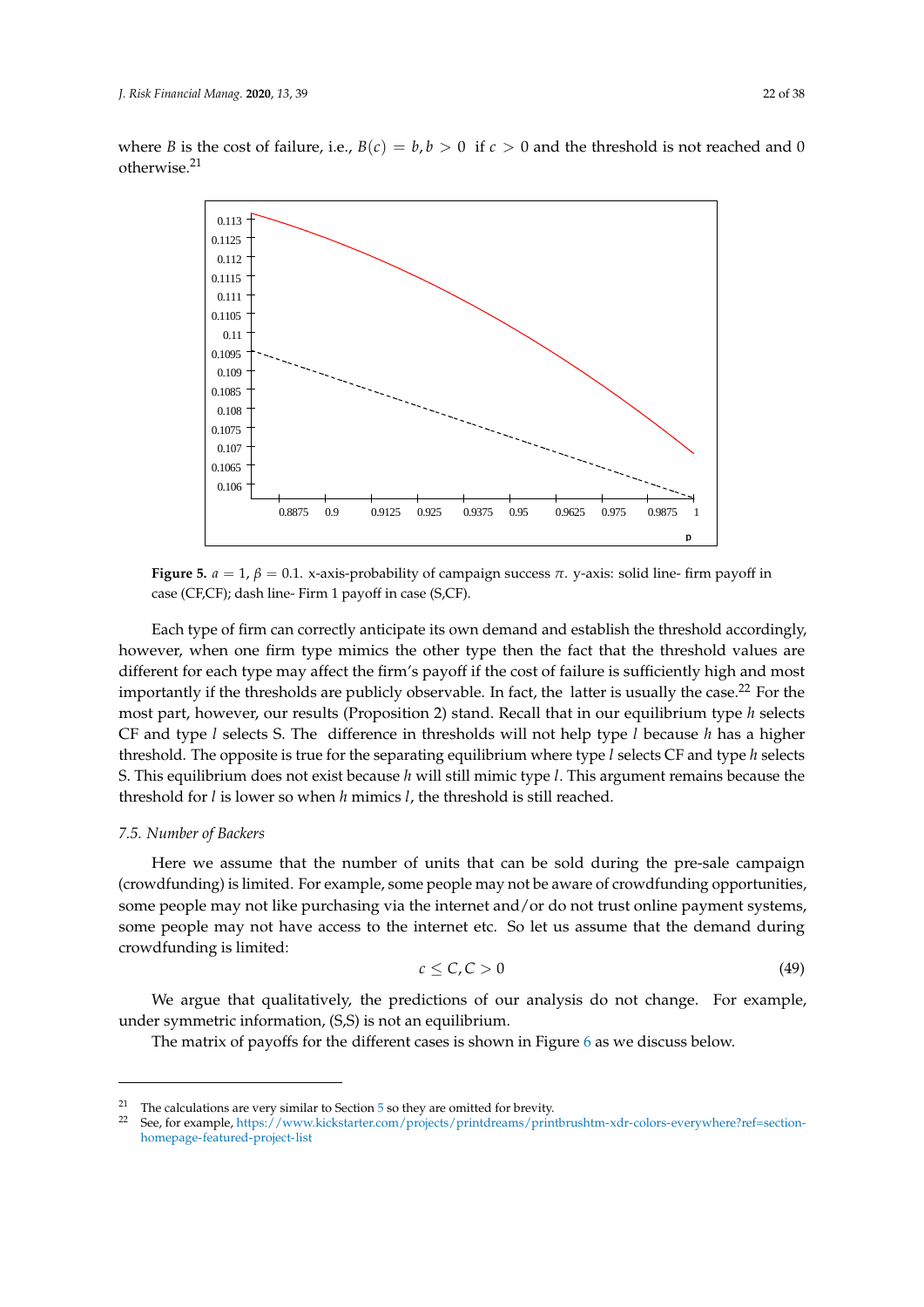<span id="page-22-0"></span>

| CF<br>Firm 1/Firm 2<br>S                                                                                                                     |      |
|----------------------------------------------------------------------------------------------------------------------------------------------|------|
| $\frac{(a+3\beta)^2}{2}$ : $\frac{a^2-2a\beta+9\beta^2}{2}$<br>$rac{a^2}{9}$ ; $rac{a^2}{9}$<br>S<br>$\overline{16}$                         |      |
| $\frac{2a^2+4a\beta+27\beta^2}{2a^2+4a\beta+27\beta^2}$<br>$\frac{a^2-2a\beta+9\beta^2}{8}; \frac{(a+3\beta)^2}{16}$<br>CF<br>25<br>25<br>16 |      |
| (a)                                                                                                                                          |      |
| Firm 1/Firm 2<br>CF<br>S                                                                                                                     |      |
| $(a+2C)(a-C)$<br>$rac{a^2}{9}$ ; $rac{a^2}{9}$<br>$(a-C)^2$ .<br>S<br>ßС                                                                     |      |
| $\frac{2a^2+4a\beta+27\beta^2}{25}; \frac{2a^2+4a\beta+27\beta^2}{25}$<br>$\frac{(a+2C)(a-C)}{9} - \beta C; \frac{(a-C)^2}{9}$<br>CF         |      |
| (b)                                                                                                                                          |      |
| Firm 1/Firm 2<br>S<br><b>CF</b>                                                                                                              |      |
| $(a+2C)(a-C)$<br>$(a - C)^2$<br>$rac{a^2}{9}$ ; $rac{a^2}{9}$<br>S<br>$- \beta C$<br>$\overline{a}$                                          |      |
| $(a+C)(a-2C)$<br>$(a+2C)(a-C)$<br>$-\beta C; \frac{(a+C)(a-2C)}{2}$<br>$-\beta C; \frac{(a-\overline{C})}{2}$<br><b>CF</b>                   | – ВС |
| (c)                                                                                                                                          |      |

**Figure 6. (a)** Matrix of payoffs if  $C \ge \frac{a-9\beta}{4}$ ; (b) Matrix of payoffs if  $\frac{a-9\beta}{4} > C \ge \frac{a-9\beta}{5}$ ; (c) Matrix of payoffs if  $C < \frac{a-9\beta}{5}$ .

**Proposition 7.** *If the number of potential backers is limited, (S,S) is still not an equilibrium.*

**Proof.** If both firms select S, the equilibrium outcome is the same as it is in the unconstrained case.

Now consider a situation where both firms select CF. On the spot market, Firm 1 chooses  $s_1$  to maximize  $s_1(a - s_1 - s_2 - c_1 - c_2)$ , which makes:

<span id="page-22-1"></span>
$$
s_1 = \frac{a - s_2 - c_1 - c_2}{2} \tag{50}
$$

Similarly for Firm 2 we get

<span id="page-22-2"></span>
$$
s_2 = \frac{a - s_1 - c_1 - c_2}{2} \tag{51}
$$

Solving [\(50\)](#page-22-1) and [\(51\)](#page-22-2) produces

<span id="page-22-3"></span>
$$
s_i = \frac{a - c_1 - c_2}{3} \tag{52}
$$

During crowdfunding Firm 1 maximizes  $(s_1 + c_1)(a - s_1 - s_2 - c_1 - c_2) - \beta c_1$  subject to [\(52\)](#page-22-3). This gives us:

$$
c_1=\min\{C,\frac{a-c_2-9\beta}{4}\}\
$$

Similarly for Firm 2:

$$
c_2=\min\{C,\frac{a-c_1-9\beta}{4}\}\
$$

It implies:

<span id="page-22-4"></span>
$$
c_i = \frac{a - 9\beta}{5} \text{if } C \ge \frac{a - 9\beta}{5} \text{and Cotherwise}
$$
 (53)

If  $C \geq \frac{a-9\beta}{5}$  $\frac{F_2P}{5}$ , [\(52\)](#page-22-3) and [\(53\)](#page-22-4) imply that the price equals

$$
p = \frac{a + 6\beta}{5}
$$

The firm's profit then equals

$$
\Pi_i = \frac{2a^2 + 4a\beta + 27\beta^2}{25}
$$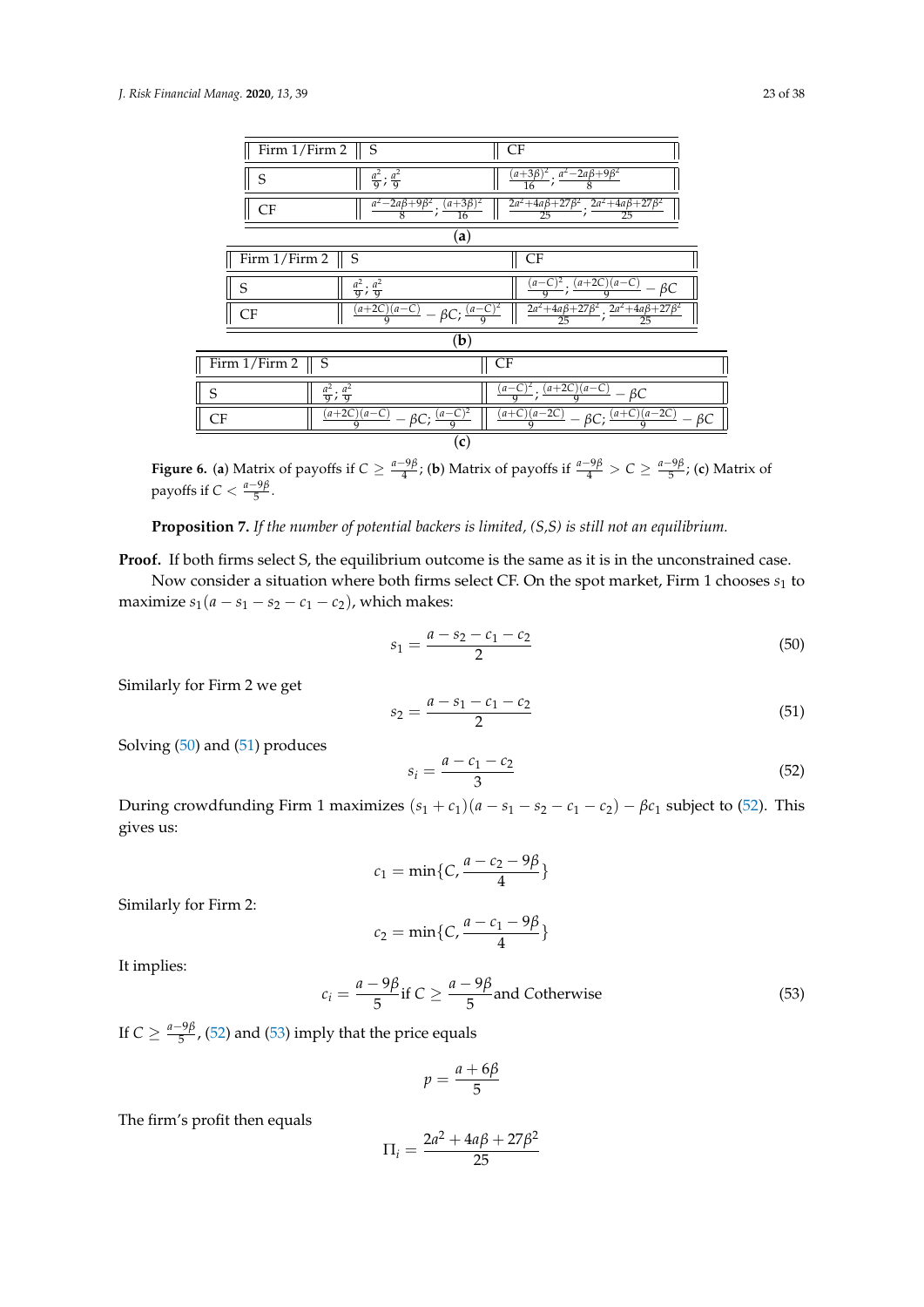If  $C < \frac{a-9\beta}{5}$  $\frac{f^{2}P}{5}$ , [\(52\)](#page-22-3) and [\(53\)](#page-22-4) imply that

$$
s_i = p = \frac{a - 2C}{3}
$$

The firm's profit then equals

$$
\Pi_i = \frac{(a+C)(a-2C)}{9} - \beta C
$$

Now consider a situation where one firm (for instance, Firm 1) selects CF and the other selects S. In this case  $c_2 = 0$ .

Since  $c_2 = 0$ , [\(52\)](#page-22-3) implies:

<span id="page-23-0"></span>
$$
s_1 = s_2 = p = \frac{a - c_1}{3}
$$
  
\n
$$
\Pi_1 = (c_1 + \frac{a - c_1}{3})\frac{a - c_1}{3} - \beta c_1 = \frac{(a + 2c_1)(a - c_1)}{9} - \beta c_1
$$
\n(54)

Firm 2's profit equals

$$
\Pi_2 = s_2 p = \frac{(a - c_1)^2}{9}
$$

The optimal  $c_1$  that maximizes Firm 1's expected profit (given by  $(54)$ ) equals

$$
c_1 = \min\{\frac{a - 9\beta}{4}, C\} \tag{55}
$$

If  $C \geq \frac{a-9\beta}{4}$  $\frac{-9\beta}{4}$ ,  $c_1 = \frac{a-9\beta}{4}$  $\frac{(-9\beta)}{4}$  and accordingly  $\Pi_2 = \frac{(a+3\beta)^2}{16}$  and  $\Pi_1 = \frac{a^2-2a\beta+9\beta^2}{8}$  $\frac{a\beta+9\beta^2}{8}$ . If  $C < \frac{a-9\beta}{4}$  $\frac{-9p}{4}$ ,  $c_1 = C$ ,  $\Pi_2 = \frac{(a-C)^2}{9}$  $\frac{(-C)^2}{9}$  and  $\Pi_1 = \frac{(a+2C)(a-C)}{9} - \beta C$ .

First consider  $C \geq \frac{a-9\beta}{4}$  $\frac{p}{4}$ . The matrix of payoffs is the same as in Figure [1](#page-9-0) so the proof follows from Proposition 1. Now let  $C < \frac{a-9\beta}{4}$  $\frac{p}{4}$ . Consider the situation where both firms select S. Suppose that Firm 1 decides to use crowdfunding. As follows from Figure [6b](#page-22-0),c Firm's 1 profit is greater than its profit under (S,S) if:

$$
\frac{(a+2C)(a-C)}{9}-\beta C>\frac{a^2}{9}
$$

which can be rewritten as

$$
\frac{C(a-2C-9\beta)}{9}>0
$$

The latter holds if  $C < \frac{a-9\beta}{2}$  $\frac{p}{2}$ , which is the case.

Under asymmetric information the results remain very similar to the spirit of our basic model results. If *C* is very low, crowdfunding is not feasible and so no separating equilibrium exists. If *C* is sufficiently large then the results are the same as in Section [5.](#page-10-0) The reason is that if a firm can use crowdfunding in a separating equilibrium then all calculations (including the mimicking conditions by another firm) remain the same because when mimicking, the other firm should sell the same quantity during crowdfunding. So if this quantity is available to one firm it will also be available to another. The model can be further extended by assuming that a high-demand firm has a higher limit for crowdfunding than a low-demand firm. However, it does not change the signalling equilibrium analysis. Recall that our equilibrium is one where type *h* selects CF and type *l* selects S. The difference in limits on crowdfunding will not help type *l* because *h* has a higher limit. The opposite is true for the separating equilibrium where type *l* selects CF and type *h* selects S. This equilibrium does not exist because *h* will still mimic *l*. The argument remains because the limit for *l* is lower so when *h* mimics *l*, it can sell the same quantity since its limit is higher.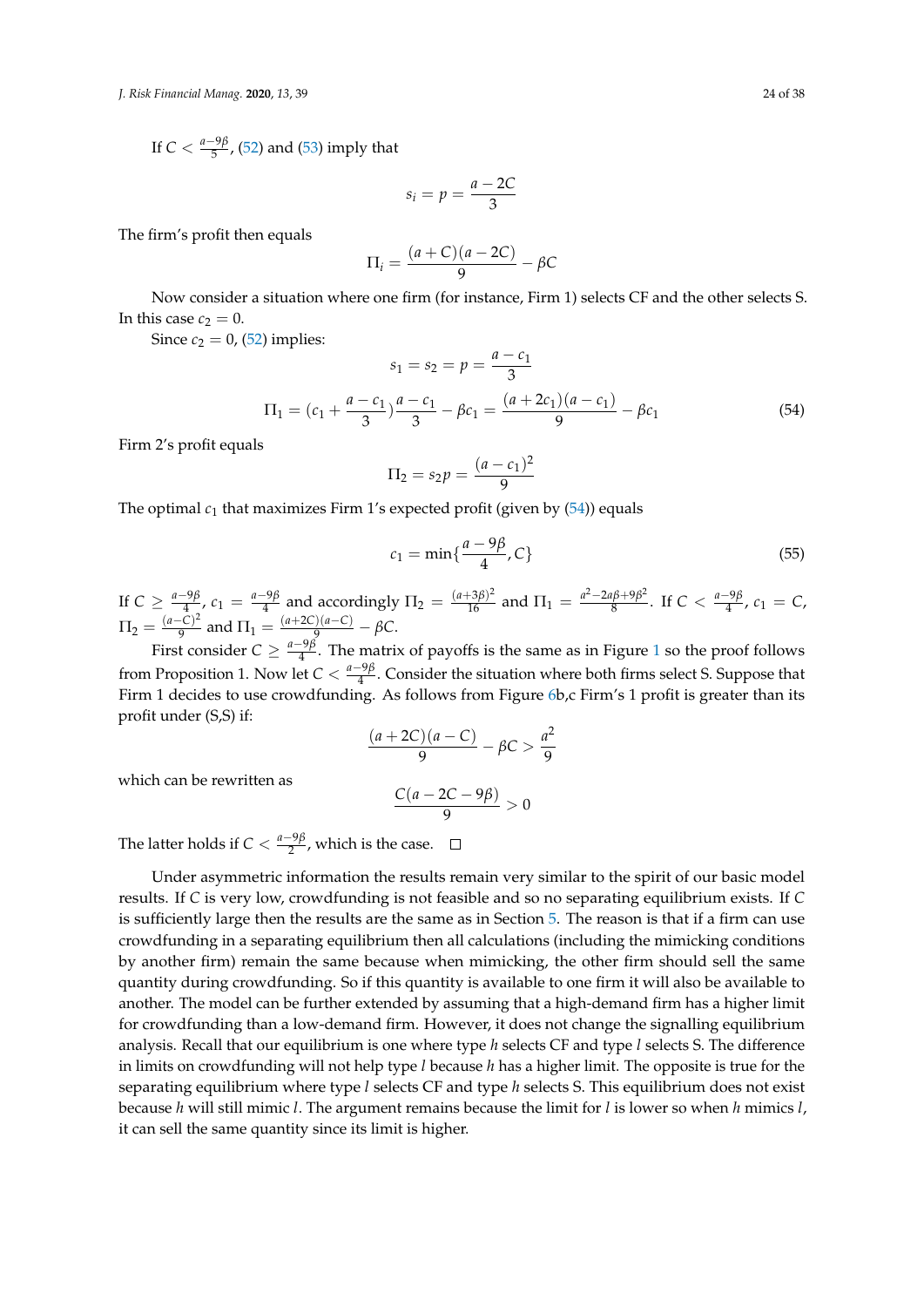#### *7.6. The Distribution of Types*

In the sections that deal with asymmetric information we use two types of firms to illustrate the main ideas. This is very typical in literature. A natural question though is whether the results stand if one considers a case with multiple types. Our analysis shows<sup>23</sup> that most conclusions remain the same: under asymmetric information, crowdfunding can often be used as a signal of high demand. In the case of multple types, however, an equilibrium may exist where only the type with the lowest demand (speaking about Proposition 2 when  $\beta = 0$ ) is indifferent between crowdfunding and spot sales and every other type selects crowdfunding. When  $\beta > 0$ , our analysis shows that the results may hold even in a multiple types environment though more research is required. The main implication of our analysis holds. In particular, our results show that there is no semi-separating equlibrium where the average quality of types that choose crowdfunding is lower than those that choose spot sales, which is consistent with our basic model.

# *7.7. Changing the Value of the Reward*

One of the assumptions of our analysis is that the reward is just high enough to compensate buyers for waiting. Different concepts can instead be used. One should note, however, that without any additional assumptions ours is the simplest approach such that the non-arbitrage condition holds, which is one of the crucial assumptions when modelling consumer behavior and demand. Different papers make different assumptions in order to model rewards, for example in [Belleflamme et al.](#page-34-4) [\(2014\)](#page-34-4) there are ad-hoc community benefits related to crowdfunding which creates a difference between the pre-sale price and the spot price; in [Chemla and Tinn](#page-34-11) [\(2019\)](#page-34-11) a risk exists that the firm will not make any intermediate investment required to produce the product between the crowdfunding stage and the actual sales so the crowdfunding price may be lower than the spot price because of moral hazard and risk issues for funders etc.

# *7.8. Different Types of Crowdfunding*

Unlike capital structure literature, where a debt/equity mix is a very common strategy (as opposed to pure equity or pure debt financing), in our paper firms decide whether or not to use crowdfunding. So mixing these two decisions makes no sense. Further extensions, however, are possible where firms consider different types of crowdfunding.<sup>24</sup> We mostly used the KIA (mentioned previously) type of reward-based crowdfunding used by Indiegogo among others. However, the results are very close if instead one were to consider AON where firms have thresholds when conducting a crowdfunding campaign and when bankruptcy cost/cost of campaign failure are taken into consideration (without these costs no difference exists in principle since each company can rationally calculate the expected level of sales and/or crowdfunding profitability). The cost of failure becomes important under asymmetric information because the thresholds are different for the different types of Firm 1 (high and low demand). Each type of firm can correctly anticipate its own demand and establish the threshold accordingly, however, when one firm type mimics the other type then the fact that the threshold values are different for each type may affect the firm's payoff if the cost of failure is sufficiently high and most importantly if the thresholds are publicly observable. In fact, the latter is usually the case.<sup>25</sup> For the most part, however, our results (Proposition 2) stand. Recall that in our equilibrium type *h* selects CF and type *l* selects S. The difference in thresholds will not help type *l*

<sup>&</sup>lt;sup>23</sup> Proofs are omitted for brevity. Note that the calculations become much longer and technically more complicated, which is very typical for multiple type games with asymmetric information.

<sup>24</sup> For a literature on equity-based crowdfunding see, for example, [Vulkan et al.](#page-37-15) [\(2016\)](#page-37-15); [Vismara](#page-37-16) [\(2016\)](#page-37-16); [Estrin et al.](#page-35-4) [\(2018\)](#page-35-4); [Mochkabadi and Volkmann](#page-36-4) [\(2018\)](#page-36-4); [Kleinert et al.](#page-36-9) [\(2020\)](#page-36-9) or [Miglo](#page-36-13) [\(2020\)](#page-36-13). For debt-based crowdfunding see, for example, [Kuo and Gerber](#page-36-7) [\(2012\)](#page-36-7), [Lenz](#page-36-14) [\(2016\)](#page-36-14) and [Kgoroeadira et al.](#page-36-15) [\(2019\)](#page-36-15).

<sup>25</sup> See, for example, [https://www.kickstarter.com/projects/printdreams/printbrushtm-xdr-colors-everywhere?ref=section](https://www.kickstarter.com/projects/printdreams/printbrushtm-xdr-colors-everywhere?ref=section-homepage-featured-project-list)[homepage-featured-project-list](https://www.kickstarter.com/projects/printdreams/printbrushtm-xdr-colors-everywhere?ref=section-homepage-featured-project-list)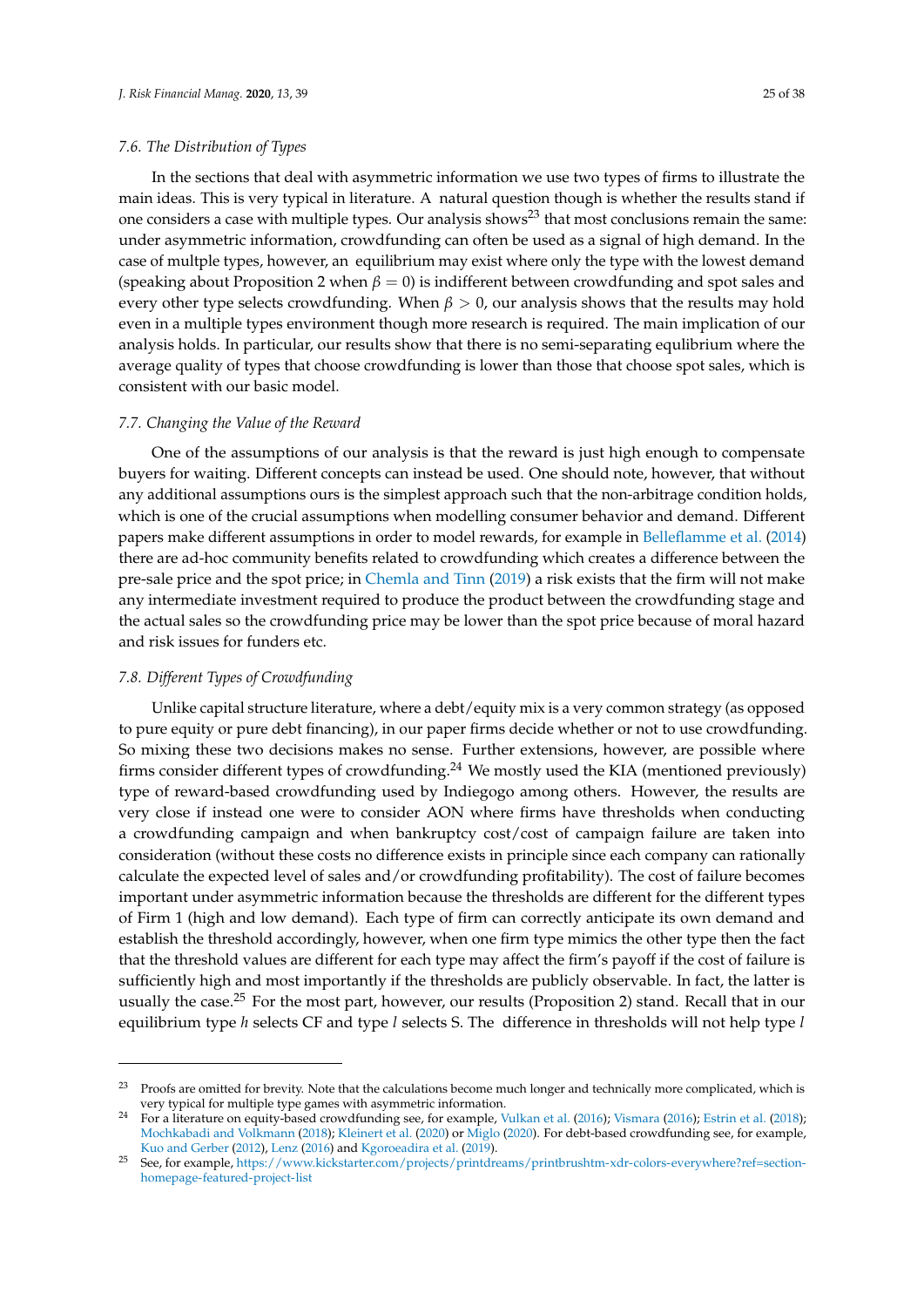because *h* has a higher threshold, so it will become impossible for *l* to reach the required threshold and mimic *h*. As a result, an equilibrium where type *h* selects CF will still exist. The opposite is true for the separating equilibrium where type *l* selects CF and type *h* selects S. This equilibrium does not exist because *h* will still mimic type *l*. This argument remains because the threshold for *l* is lower so when *h* mimics *l*, the threshold will still be reached.

Note that existing theoretical literature on crowdfunding often considers reward-based crowdfunding separately from equity-based crowdfunding and debt-based crowdfunding. One of the reasons for this seems to be that the founders' objectives are quite different in these scenarios (see, for example, [Hildebrand et al.](#page-35-12) [\(2016\)](#page-35-12)). This is definitely an interesting direction for future research.

#### *7.9. Risk-Averse Entrepreneurs*

In our model all decision-makers are risk-neutral. This is in keeping with traditional capital structure literature (beginning with [Modigliani and Miller](#page-36-16) [\(1958\)](#page-36-16)) where, with a few exceptions (e.g., [Leland and Pyle](#page-36-17) [\(1977\)](#page-36-17)) risk aversion does not play a major role. This is in part because firms can manage their risk by adjusting their capital structures, investors can manage their risk by adjusting their home-leverage, and shareholders can minimize their risk by sharing risk with other shareholders etc. In entrepreneurial finance literature entrepreneurial risk-aversion is a peculiar idea since entrepreneurs by definition are supposed to be risk-takers (see, for example, [Villot](#page-37-17) [\(2011\)](#page-37-17)). Our preliminary analysis shows that our basic results (e.g., Proposition 1) will not change if entrepreneurs are risk-averse but calculations will become much longer. This can be a direction for future reserach.

<span id="page-25-1"></span>The results of our analysis and teastable empirical predictions are summarized in Table [2.](#page-25-1)

| Table 2. The model's results and testable empirical predictions. |
|------------------------------------------------------------------|
|------------------------------------------------------------------|

| The Model's Predictions                                                                               |
|-------------------------------------------------------------------------------------------------------|
| Competition increases the chances of using crowdfunding compared to the monopoly case                 |
| Firms can use crowdfunding strategically to signal a high level of demand for their products          |
| The likelihood of crowdfunding increases with demand uncertainty                                      |
| Higher cost of waiting/rate of discounting decreases the likelihood of crowdfunding                   |
| Higher platform fee (per value) may lead to higher firm profits in equilibrium                        |
| The amount of (reward-based) crowdfunding is pro-cyclical                                             |
| A non-monotonic relationship exists between the risk of crowdfunding campaign failure and firm profit |
|                                                                                                       |

#### <span id="page-25-0"></span>**8. Conclusions**

Crowdfunding is a growing area of interest among practitioners and theorists (see, e.g., [Ahlstrom et al.](#page-34-16) [\(2018\)](#page-34-16)). It is especially important for small businesses, innovative businesses and start-up businesses because for them financing is a crucial factor of success. Unlike large or established businesses, they do not typically have a long and successful credit history and do not own a large amount of tangible assets in order to successfully negotiate traditional forms of financing such as bank loans. It is not surprising then that these firms are often considered pioneers in finding new ways of funding their projects including private equity in the 1940s, business incubators in the 1950s, venture capital finance in the 1960s, angel finance in the 1970s and seed accelerators in the 2000s. Crowdfunding in its modern form (performed online) is one of the newest ideas in this area and is sometimes credited as a top 10 invention of the 21st century.<sup>26</sup> In the last 10-15 years, crowdfunding has been playing a significant role in enhancing entrepreneurial potential for innovation and economic growth [\(Belleflamme et al.](#page-34-17) [\(2015\)](#page-34-17); [Estrin et al.](#page-35-4) [\(2018\)](#page-35-4)).

<sup>26</sup> <http://www2.technologyreview.com/tr10/?year=2012>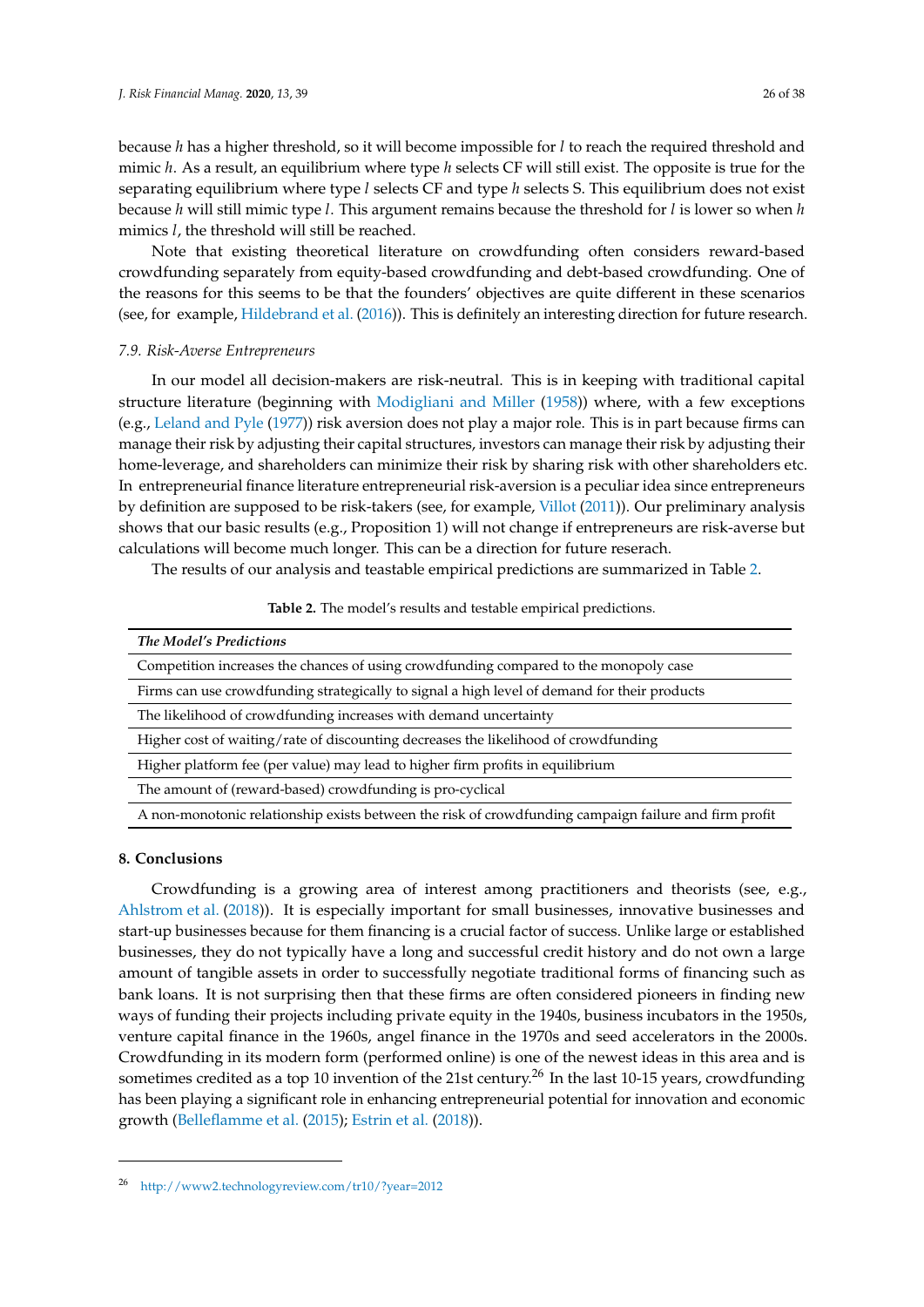Existing literature has discovered many reasons for why raising funds is difficult for entrepreneurial companies including asymmetries of information, high bankruptcy costs, transactions costs, moral hazard issues and many others. Our paper contributes to the growing literature on crowdfunding in particular to the branch that focuses on the role of crowdfunding in mitigating asymmetric information problems. Theoretical literature on crowdfunding usually considers a monopoly setting. It is not surprising given that crowdfunding was originally used to fund highly innovative projects where firms retain monopoly power during the development and sale of the given products. Recently, however, companies have begun to use crowdfunding to finance more traditional products and services where they compete against other sellers of similar products. Our main contribution is that we consider the role of crowdfunding in a competitive setting.<sup>27</sup> This paper offers a model of a duopoly where firms can use crowdfunding prior to direct sales. The model is based on asymmetric information between competitors regarding the demand for the product.

We first demonstrate that in a monopoly setting, without making any additional assumptions such as community benefits to funders, crowdfunding is never used and firms prefer to just use the spot market since crowdfunding involves a cost in the form of rewards. Then we consider a duopoly.

Our paper also contributes to the literature that analyzes different marketing tools for a firm operating in a competitive environment. This encompasses forward trading, advanced sales, social coupons, price discrimination etc. It is known that competition weakens or eliminates the effectiveness of many marketing strategies (e.g., bundling, price discrimination). In our paper, competition does not diminish the advantage of crowdfunding (comparing duopoly and monopoly cases for example) because, unlike price discrimination, consumer reward applies to all consumers in the pre-sale period so one seller is unable to focus his/her attention on only one group of consumers (i.e., those being discriminated against).

In Sections [4](#page-7-0) and [5](#page-10-0) both competition and imperfect information including information asymmetry are present and their interaction and implications for crowdfunding decisions are analyzed. As was mentioned previously, existing theoretical literature focuses on crowdfunding in a monopoly setting. The main deficiency of this line of research and its value for entrepreneurial firms is that it undermines the importance of competition. An increasingly important aspect of competition is information management, which includes, on one hand, acquiring information about competitors and on the other hand managing a firm's own information and developing a strategy of sharing its own information with the outside world etc. (see, among others, [Dixon](#page-35-19) [\(1992\)](#page-35-19); [Lubit](#page-36-18) [\(2001\)](#page-36-18); [Wang and Ellinger](#page-37-18) [\(2011\)](#page-37-18); [Jeitschko et al.](#page-36-19) [\(2016\)](#page-36-19) and [Chen et al.](#page-34-18) [\(2017\)](#page-34-18)). Furthermore, at the highest levels of competition, firms may have an incentive to deliberately distort their actions to undermine the ability of their rivals to make inferences about their underlying private information [\(Jeitschko et al.](#page-36-19) [\(2016\)](#page-36-19)). We argue that crowdfunding can play a strategic role in competitive markets. For example we find that high-demand firms can use crowdfunding to signal their quality. Hence our paper also contributes to the literature on oligopolistic competition under asymmetric information. As was previously mentioned, this literature has analyzed many issues including, for example, firm strategy regarding information acquisition, consumer satisfaction, confidentiality and the social value of information but not in regards to crowdfunding. Crowdfunding literature dicusses some asymmetric information problems in a monopoly setting but it has not analyzed the role of asymmetric information between rivals.

Our paper also contributes to the capital structure literature that connects firm financing decisions and production decisions in a competitive setting (for a recent review see, for example, [Li and Wang](#page-36-20) [\(2019\)](#page-36-20)). Our paper is the first to introduce reward-based crowdfunding as a financing choice for a firm. We also analyze the role of asymmetric information. Both of these aspects (crowdfunding and asymmetric infromation) have not yet been significantly considered in papers in this field of capital

<sup>&</sup>lt;sup>27</sup> In a similar spirit, to some extent, [Dushnitsky and Fitza](#page-35-20) [\(2018\)](#page-35-20) suggest that crowdfunding research should focus more on comparing different crowdfunding platforms and respectively on analyzing competition between platforms.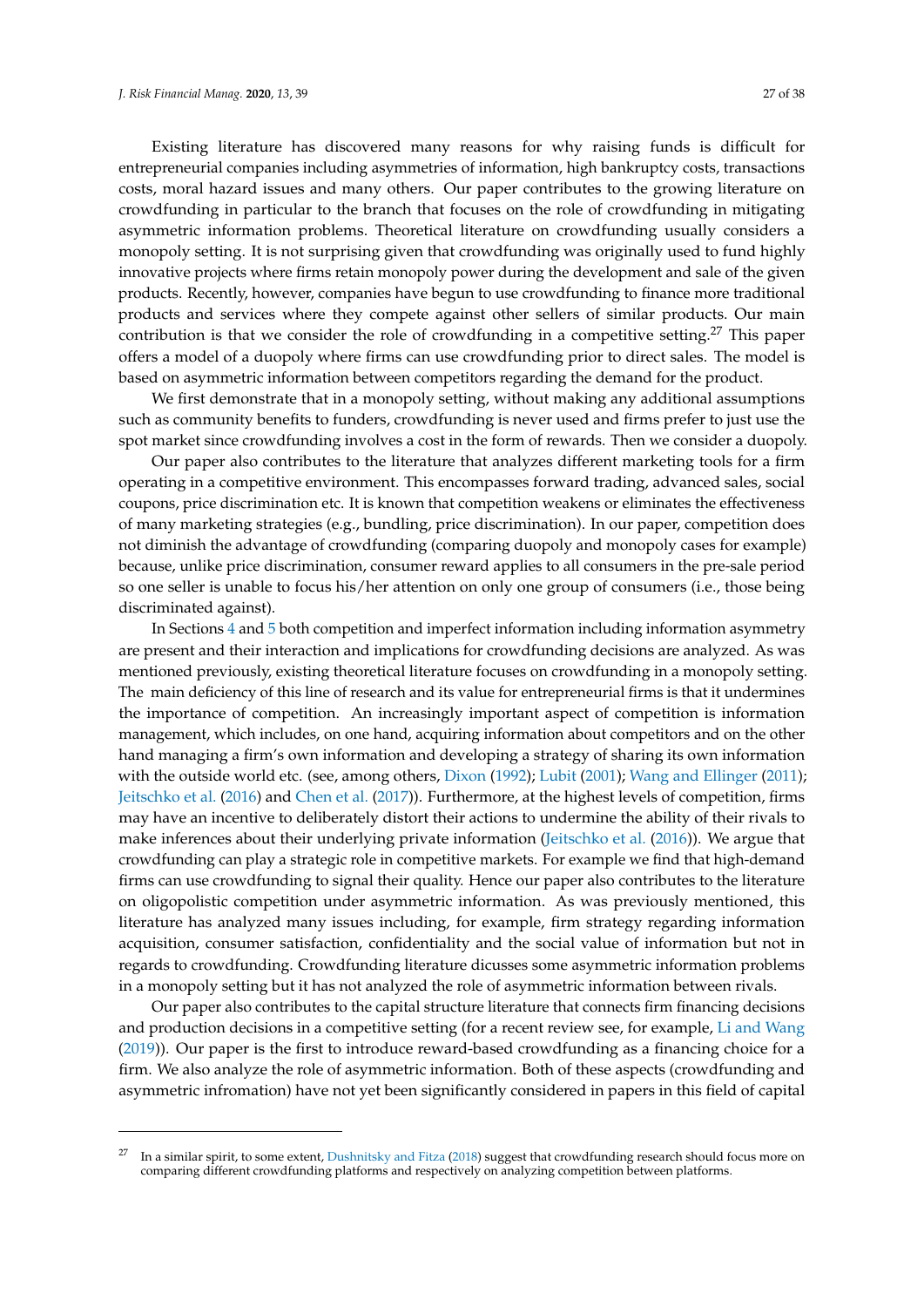structure analysis (see, for example, [Brander and Lewis](#page-34-14) [\(1986\)](#page-34-14); [Bolton and Scharfstein](#page-34-15) [\(1990\)](#page-34-15) and [Williams](#page-37-13) [\(1995\)](#page-37-13)). As discussed in Section [6,](#page-14-0) we leave many interesting topics for future research, such as: considering heterogeneity of consumers' preferences and other modifications of the demand function, introducing different types of crowdfunding and other types of financing into the model, and considering dynamic extensions of the model.

**Funding:** This research received no external funding.

**Conflicts of Interest:** The author declares no conflicts of interest.

# **Appendix A**

## <span id="page-27-0"></span>*Appendix A.1. Proof of Proposition 2*

Consider a situation where Firm 2 selects CF and Firm 1 selects CF only if it is type *l* and selects S otherwise. Firm 2 believes that Firm 1's type is *l* when observing CF and *h* when observing S. From Figure [2](#page-11-0) the payoffs of each type are

$$
\Pi_{1l} = \frac{2a_l^2}{25} + \frac{4a_l\beta}{25} + \frac{27\beta^2}{25}
$$
 (A1)

<span id="page-27-3"></span>
$$
\Pi_{1h} = \frac{a_h^2}{16} + \frac{6a_h\beta}{16} + \frac{9\beta^2}{16}
$$
 (A2)

where  $\Pi_{1j}$  is the equilibrium profit of type  $j$  (all calculations are based on the symmetric information case for each type described in Section 4. Suppose that *h* mimics *l* and uses crowdfunding. [\(41\)](#page-19-4) implies

$$
c_2 = \frac{a_1}{5} - \frac{9\beta}{5}
$$

After learning information about demand, Firm 2 chooses  $s_2$  to maximize  $s_2(a_h - s_1 - s_2 - c_1 - c_2)$ , which makes:

<span id="page-27-1"></span>
$$
s_2 = \frac{5a_h - 5s_1 - 5c_1 - a_l + 9\beta}{10}
$$
 (A3)

Similarly for Firm 1 we get

<span id="page-27-2"></span>
$$
s_1 = \frac{5a_h - 5s_2 - 5c_1 - a_l + 9\beta}{10}
$$
 (A4)

Solving [\(A3\)](#page-27-1) and [\(A4\)](#page-27-2) produces

$$
s_i = \frac{a_h - c_1 - \frac{a_l - 9\beta}{5}}{3} = \frac{5a_h - 5c_1 - a_l + 9\beta}{15}
$$

Also

$$
p = a_h - 2 \frac{5a_h - 5c_1 - a_l + 9\beta}{15} - c_1 - \frac{a_l - 9\beta}{5} = \frac{5a_h - 5c_1 - a_l + 9\beta}{15}
$$

During crowdfunding Firm 1 maximizes  $(\frac{5a_h-5c_1-a_l+9\beta}{15}+c_1)\frac{5a_h-5c_1-a_l+9\beta}{15}-\beta c_1$ . This gives us:

$$
c_1 = \frac{5a_h - a_l + 9\beta}{20}
$$

$$
p = \frac{5a_h - a_l + 9\beta}{20}
$$

Firm 1's profit then equals

$$
\Pi_{1h} = \left(\frac{5a_h - a_l + 9\beta}{20} + \frac{5a_h - a_l + 9\beta}{20}\right) \frac{5a_h - a_l + 9\beta}{20} = \frac{(5a_h - a_l + 9\beta)^2}{200}
$$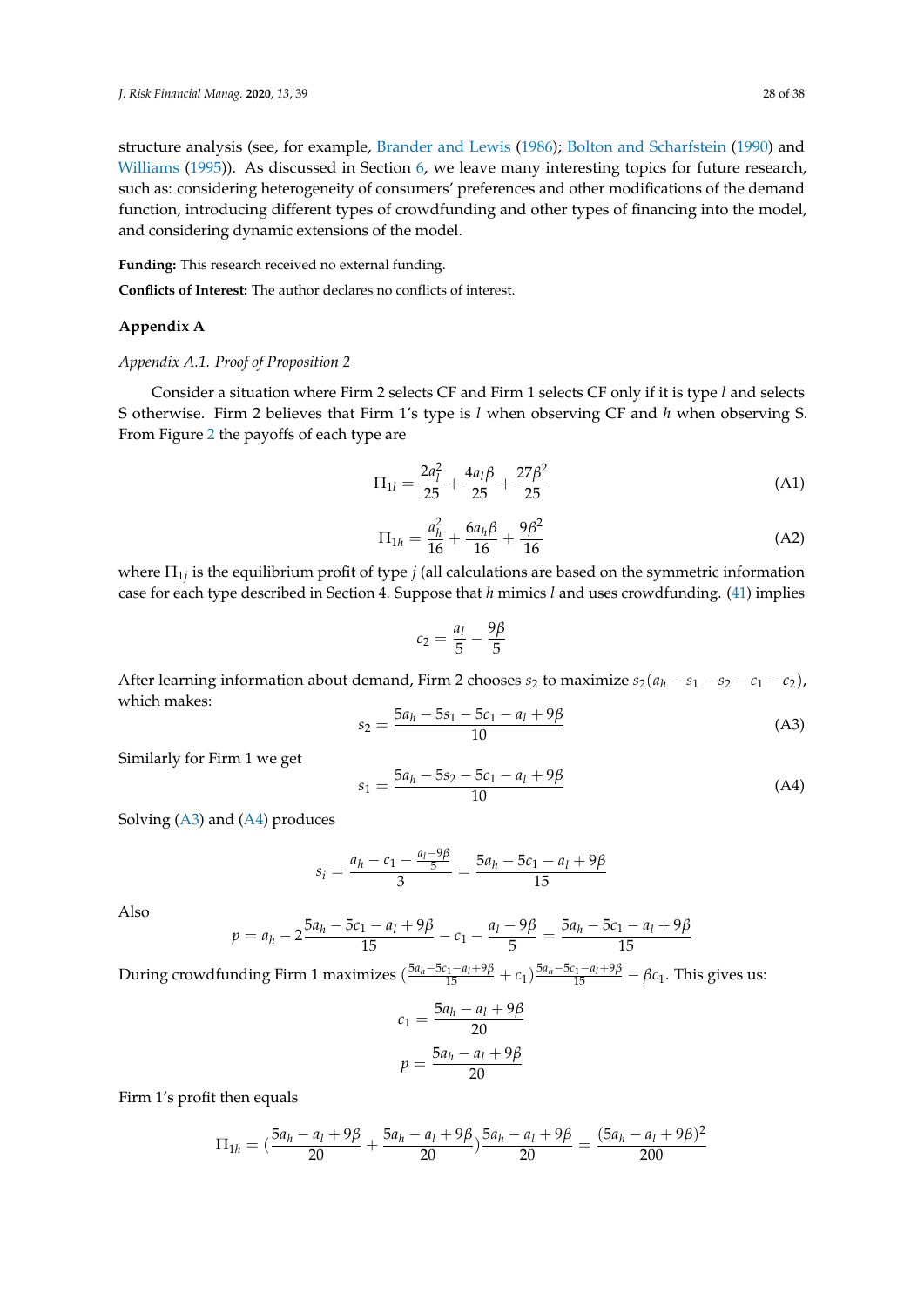Comparing this with  $(A2)$  we find that it is smaller if

<span id="page-28-1"></span>
$$
4a_1 + 6(5\sqrt{2} - 6)\beta > 10(2 - \sqrt{2})a_h
$$
 (A5)

This never holds. Indeed, the maximum value of left side is reached when  $\beta = a_l/9$ . In this case [\(A5\)](#page-28-1) becomes:  $\frac{5\sqrt{2}}{3}a_l > 5(2 -$ √  $\sqrt{2}$ )*a*<sub>h</sub> or  $\frac{\sqrt{2}}{3(2-1)}$  $\frac{\sqrt{2}}{3(2-\sqrt{2})}a_l > a_h$ . This does not hold because  $\frac{\sqrt{2}}{3(2-\sqrt{2})}$  $\frac{\sqrt{2}}{3(2-\sqrt{2})}$  < 1 and *a<sup>l</sup>* < *a<sup>h</sup>* . So this equilibrium does not exist. If Firm 2 perceives a firm that uses a crowdfunding campaign to be a low demand firm, it will be pessimistic about the price and will concede the market. Type *h* can benefit from this situation by mimicking the strategy of type *l* during the crowdfunding stage.

The second part of the proposition follows from the case  $\beta = 0$  discussed in the main text. Since an equilibrium exists when  $\beta = 0$ , it also exists when  $\beta$  is sufficiently small because the non-mimicking conditions hold as strict inequalities and profit functions are continuous in *β* (see also [Miglo](#page-36-21) [\(2018\)](#page-36-21)).

# <span id="page-28-0"></span>*Appendix A.2. Pooling Equilibrium Analysis*

Our analysis shows that the only candidate for a pooling equilibrium is one where both types of Firm 1 select CF and Firm 2 selects CF as well.<sup>28</sup> To illustrate the existence of this equilibrium consider the case  $β = 0$ . Off-equilibrium beliefs of Firm 2 when observing S is that it is type  $h^{29}$  Let  $c_{1j}$  and  $s_{1i}$  denote the volume of crowdfunding and spot sales by the type *j* of Firm 1, *j* = *l*, *h*. In contrast to a signalling equilibrium in the case of a pooling equilibrium, Firm 2 will update its beliefs about Firm 1's type at the end of the pre-sale period after observing the volume of crowdfunding. If Firm 2 discovers that it has a high-demand product, then on the spot market, Firm 2 chooses  $s_2$  to maximize  $s_2(a_h - s_{1h} - s_2 - c_{1h} - c_2)$ , which makes:

<span id="page-28-2"></span>
$$
s_2 = \frac{a_h - s_{1h} - c_{1h} - c_2}{2} \tag{A6}
$$

Similarly for Firm 1 we get

<span id="page-28-3"></span>
$$
s_{1h} = \frac{a_h - s_2 - c_{1h} - c_2}{2} \tag{A7}
$$

Solving [\(A6\)](#page-28-2) and [\(A7\)](#page-28-3) produces

<span id="page-28-4"></span>
$$
s_2 = s_{1h} = \frac{a_h - c_{1h} - c_2}{3} \tag{A8}
$$

Similarly if Firm 2 discovers it has a low-demand product we have

<span id="page-28-5"></span>
$$
s_2 = s_{1l} = \frac{a_l - c_{1l} - c_2}{3} \tag{A9}
$$

During crowdfunding Firm 2 chooses  $c_2$  to maximize  $\mu \Pi_h(c_2) + (1 - \mu) \Pi_l(c_2)$ , where  $\Pi_h(c_2) =$  $(s_2+c_2)(a_h-s_{1h}-s_2-c_{1h}-c_2)$  subject [\(A8\)](#page-28-4) and  $\Pi_l(c_2)=(s_2+c_2)(a_l-s_{1l}-s_2-c_{1l}-c_2)$  subject to [\(A9\)](#page-28-5). This means that Firm 2 maximizes its expected profit given that the probability that Firm 1 is type *h* is *µ*. This gives us:

$$
c_2 = \frac{\mu a_h + (1 - \mu)a_l - \mu c_{1h} - (1 - \mu)c_{1l}}{4}
$$

Similarly for Firm 1 (if type *h*):

$$
c_{1h} = \frac{a_h - c_2}{4}
$$

<sup>&</sup>lt;sup>28</sup> The formal proof is omitted for brevity.

<sup>29</sup> Intuitively, it is because Firm 2 is more aggressive when it believes that the type is *h* (high demand). In this case it increases sales which ultimately reduces its competitor's profit. It makes any deviations by Firm 1 less attractive.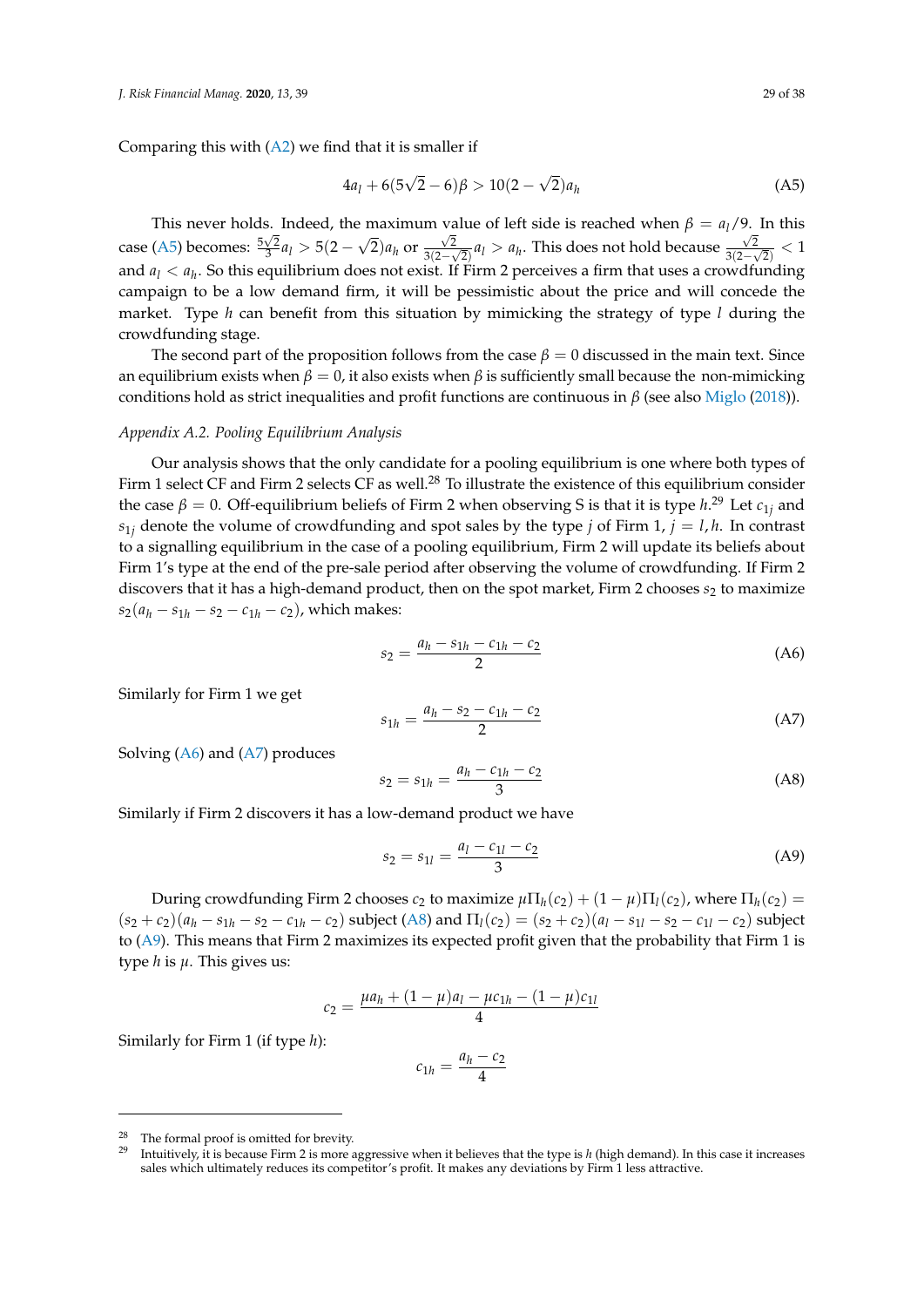*J. Risk Financial Manag.* **2020**, *13*, 39 30 of 38

and

$$
c_{1l}=\frac{a_l-c_2}{4}
$$

if type *l*. It implies:

<span id="page-29-0"></span>
$$
c_2 = \frac{\mu a_h + (1 - \mu)a_l}{5}
$$
 (A10)

<span id="page-29-1"></span>
$$
c_{1h} = \frac{(5 - \mu)a_h - (1 - \mu)a_l}{20}
$$
 (A11)

$$
c_{1l} = \frac{(4+\mu)a_l - \mu a_h}{20}
$$

[\(A8\)](#page-28-4), [\(A10\)](#page-29-0) and [\(A11\)](#page-29-1) imply (for type *h*)

$$
s_2 = s_{1h} = p_h = \frac{(5 - \mu)a_h - (1 - \mu)a_l}{20}
$$

and for type *l* we have:

$$
s_2 = s_{1l} = p_l = \frac{(4+\mu)a_l - \mu a_h}{20}
$$

Firm 1's (type *h*) profit equals then

<span id="page-29-2"></span>
$$
\Pi_{1h} = \frac{((5 - \mu)a_h - (1 - \mu)a_l)^2}{200}
$$
 (A12)

<span id="page-29-3"></span>
$$
\Pi_{1l} = \frac{((4+\mu)a_l - \mu a_h)^2}{200} \tag{A13}
$$

$$
\Pi_2 = \mu \Pi_h(c_2) + (1 - \mu) \Pi_l(c_2) = \mu \left( \frac{(5 - \mu)a_h - (1 - \mu)a_l}{20} \left( \frac{\mu a_h + (1 - \mu)a_l}{5} + \frac{(5 - \mu)a_h - (1 - \mu)a_l}{20} \right) + (1 - \mu) \left( \frac{(4 + \mu)a_l - \mu a_h}{20} \left( \frac{\mu a_h + (1 - \mu)a_l}{5} + \frac{(4 + \mu)a_l - \mu a_h}{20} \right) \right)
$$

Suppose that *h* deviates and does not use crowdfunding. The optimal strategy for Firm 2 is to use CF. So Firm 1's profit is  $\frac{a_h^2}{16}$ . Comparing this with [\(A12\)](#page-29-2) we find that *h* will deviate if

$$
\frac{10a_h - 5\sqrt{2}a_h - 2a_l}{2(a_h - a_l)} < \mu < \frac{10a_h + 5\sqrt{2}a_h - 2a_l}{2(a_h - a_l)}
$$

Since  $\frac{10a_h - 5\sqrt{2}a_h - 2a_l}{2(a_l - a_l)}$  $\frac{-5\sqrt{2}(a_h - a_l)}{2(a_h - a_l)} > 1$ , it does not hold so *h* does not deviate.

Now suppose that *l* deviates and does not use crowdfunding. The calculations are similar to the case of *l* mimicking *h* in the case of the signalling equilbrium discussed previously. According to [\(23\)](#page-12-6)

$$
\Pi_{1l} = \frac{(11a_h - 8a_l)(4a_l - a_h)}{144}
$$

Comparing this with [\(A13\)](#page-29-3) we find that *l* will not deviate if

<span id="page-29-4"></span>
$$
\mu < \frac{24a_l - 5\sqrt{2(11a_h - 8a_l)(4a_l - a_h)}}{6(a_h - a_l)}\tag{A14}
$$

Now we check that off-equilibrium beliefs satisfy the Cho-Kreps intuitive criterion. We will demonstrate that for type *h* its payoff from deviation is greater than its equilibrium payoff when Firm 2 perceives it to be type *l*. In this case Firm 2 uses CF and the profit of type *h* is (similar to previous calculations):

$$
\Pi_{1h} = \frac{(2a_h - a_l)^2}{16}
$$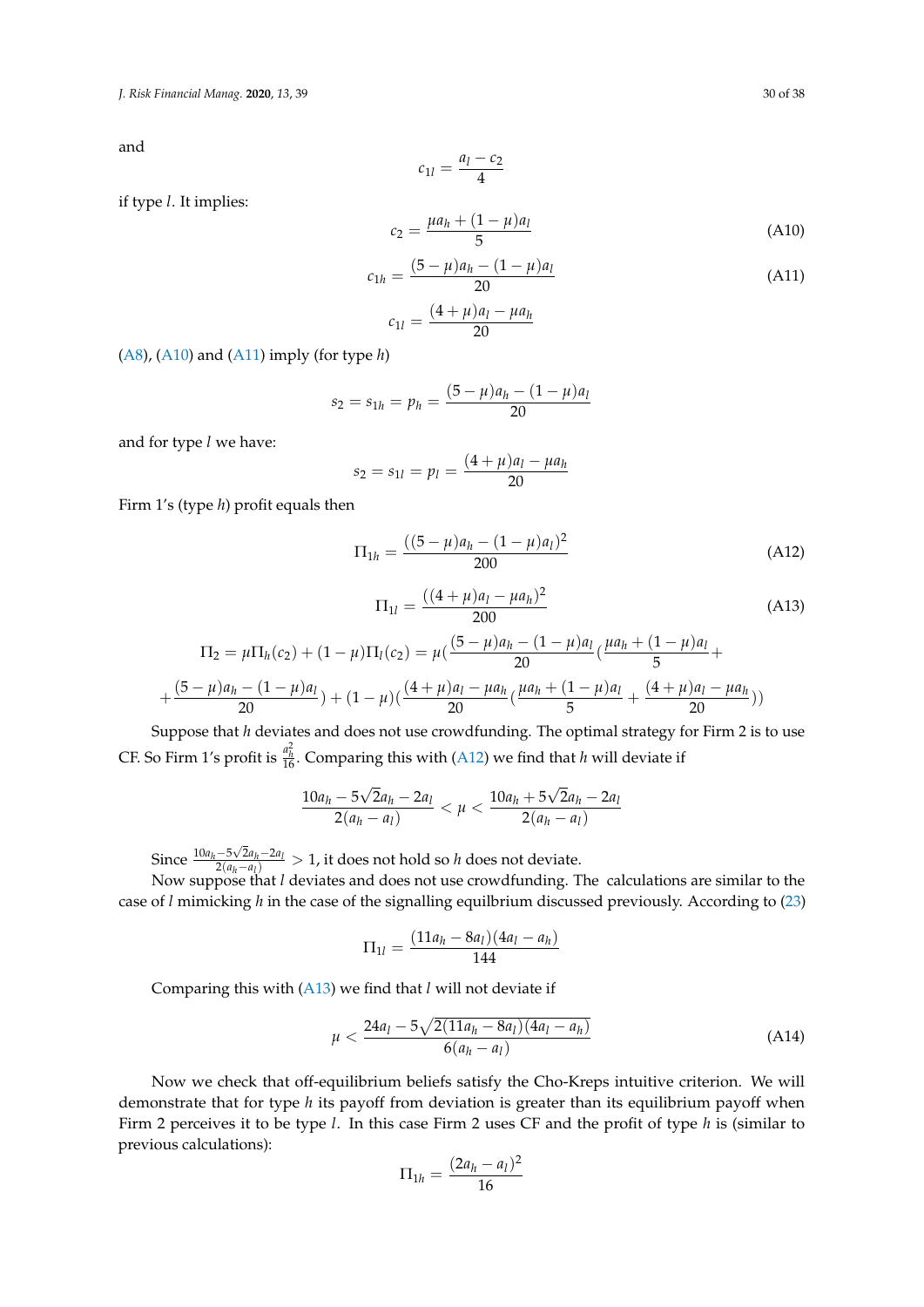This is greater than its equilbrium payoff when

<span id="page-30-1"></span>
$$
\mu > \frac{a_1(5\sqrt{2}-2) - 10a_h(\sqrt{2}-1)}{2(a_h - a_l)}
$$
\n(A15)

In this case off-equilibrium beliefs survive the Cho-Kreps intuitive criterion.

Note that conditions [\(A14\)](#page-29-4) and [\(A15\)](#page-30-1) can hold simultaneously. Consider, for example, the case  $a_l = 1$  and  $a_h = 3.98$ .

Therefore a pooling equilibrium where both types of Firm 1 select crowdfunding may exist. The second part of the proposition was considered in the main text.

### <span id="page-30-0"></span>*Appendix A.3. Proof of Proposition 4*

For brevity, the case  $\mu = 0.5$  is considered and the outline of the proof is provided. Full calculations are similar to Proposition 1 and are available upon request. In stage 1 the following situations can occur: both firms select S; both firms select CF; Firm 1 selects CF and Firm 2 selects S; Firm 2 selects CF and Firm 1 selects S. If both firms select S, the equilibrium outcome is  $s_1 = s_2 = \frac{a_h + a_l}{6}$  and  $\Pi_1 = \Pi_2 = \frac{(a_h + a_l)^2}{36}$ . Indeed Firm 1 chooses  $s_1$  to maximize  $0.5(a_h - s_1 - s_2)s_1 + 0.5(a_l - s_1 - s_2)s_1$ , which makes:

<span id="page-30-2"></span>
$$
s_1 = \frac{0.5a_h + 0.5a_l - s_2}{2} \tag{A16}
$$

Similarly for Firm 2 we get

<span id="page-30-3"></span>
$$
s_2 = \frac{0.5a_h + 0.5a_l - s_1}{2} \tag{A17}
$$

Solving [\(A16\)](#page-30-2) and [\(A17\)](#page-30-3) produces

$$
s_i = \frac{a_h + a_l}{6}, i = 1, 2
$$
  
\n
$$
\Pi_i = \frac{(a_h + a_l)^2}{36}, i = 1, 2
$$
\n(A18)

Also

The firm's profit (and supply) increases with *a* (the intercept of the demand function).

Now consider a situation where both firms select CF. We begin the solution by working backwards. On the spot market, Firm 1 chooses  $s_1$  to maximize  $s_1(a - s_1 - c_1 - (s_2 + c_2))$ , which makes:

<span id="page-30-4"></span>
$$
s_1 = \frac{a - c_1 - (s_2 + c_2)}{2} \tag{A19}
$$

Similarly for Firm 2 we get

<span id="page-30-5"></span>
$$
s_2 = \frac{a - c_2 - (s_1 + c_1)}{2} \tag{A20}
$$

Solving [\(A19\)](#page-30-4) and [\(A20\)](#page-30-5) produces

<span id="page-30-6"></span>
$$
s_1 = \frac{a - 2c_1 + c_1 - c_2}{3} \tag{A21}
$$

<span id="page-30-7"></span>
$$
s_2 = \frac{a - 2c_2 + c_2 - c_1}{3} \tag{A22}
$$

Also

$$
p = a - c_1 - c_2 - s_1 - s_2 = \frac{a - c_1 - c_2}{3}
$$

So if after the crowdfunding stage firms discover that  $a = a_h$ , we have  $s_{1h} = s_{2h} = p_h = \frac{a_h - c_1 - c_2}{3}$ . Similarly for the case  $a = a_l$ , we have  $s_{1l} = s_{2l} = p_l = \frac{a_l - c_1 - c_2}{3}$ .

During crowdfunding Firm 1 maximizes 
$$
0.5(p_h(c_1 + s_{1h}) - \beta c_1) + 0.5(p_l(c_1 + s_{1l}) - \beta c_1) = 0.5(\frac{a_h - c_1 - c_2}{3} \frac{a_h + 2c_1 - c_2}{3} - \beta c_1) + 0.5(\frac{a_l - c_1 - c_2}{3} \frac{a_l + 2c_1 - c_2}{3} - \beta c_1)
$$
. This gives us: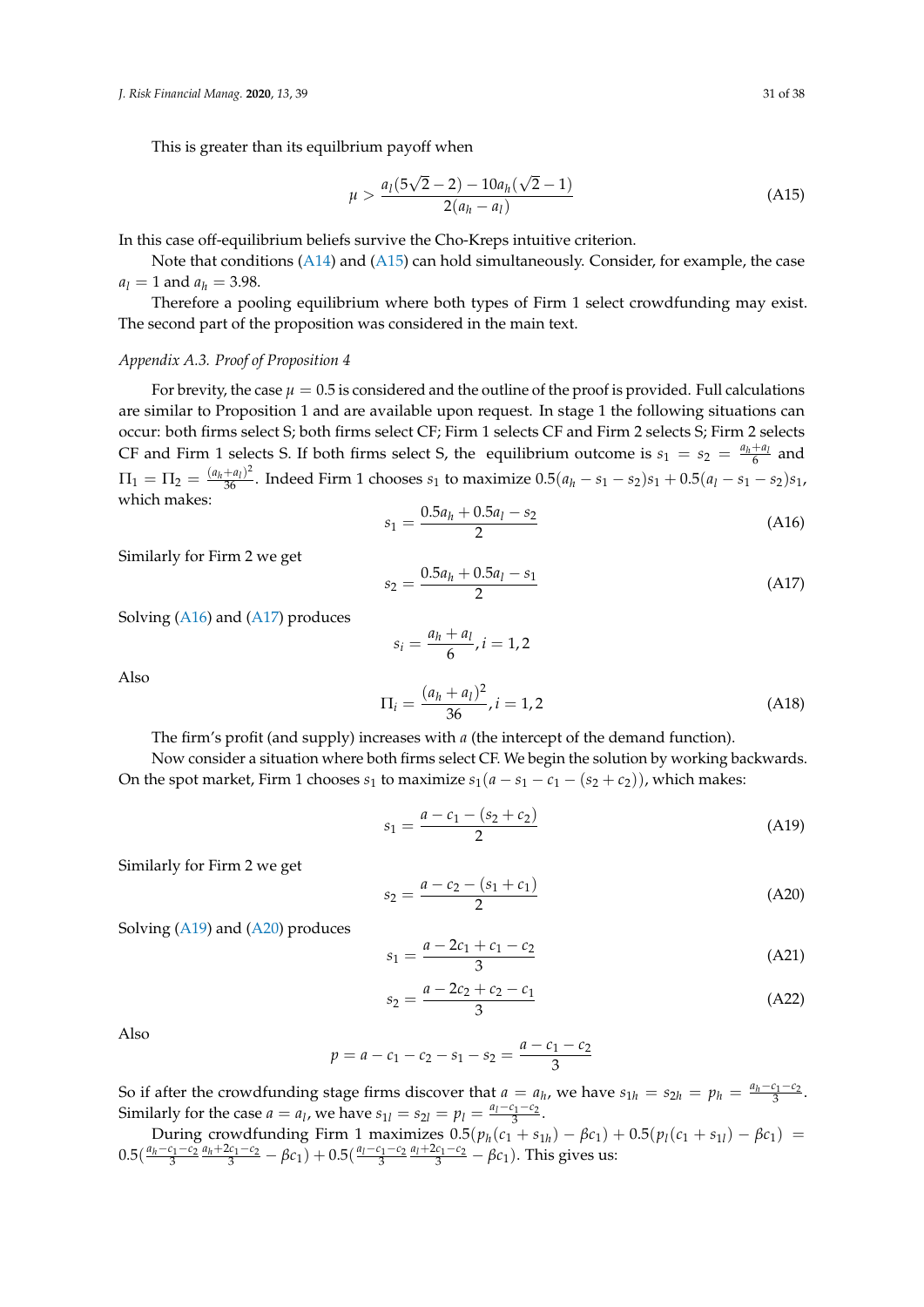*J. Risk Financial Manag.* **2020**, *13*, 39 32 of 38

$$
c_1 = \frac{a_h + a_l - 2c_2 - 18\beta}{8}
$$

Similarly for Firm 2:

$$
c_2 = \frac{a_h + a_l - 2c_1 - 18\beta}{8}
$$

This implies:

<span id="page-31-0"></span>
$$
c_i = \frac{a_h + a_l - 18\beta}{10}, i = 1, 2
$$
 (A23)

[\(A21\)](#page-30-6)–[\(A23\)](#page-31-0) imply that the prices equal

$$
p_i=\frac{a+6\beta}{5}, i=1,2
$$

The firms' expected profits then equal

$$
\Pi_{i} = 0.5\left(\frac{a_{h} - c_{1} - c_{2}}{3} \frac{a_{h} + 2c_{1} - c_{2}}{3} - \beta c_{1}\right) + 0.5\left(\frac{a_{l} - c_{1} - c_{2}}{3} \frac{a_{l} + 2c_{1} - c_{2}}{3} - \beta c_{1}\right) =
$$
\n
$$
= \frac{43a_{h}^{2} + 43a_{l}^{2} - 14a_{h}a_{l} + 72a_{l}\beta + 72a_{h}\beta + 972\beta^{2}}{900}, i = 1, 2
$$

Now consider a situation where one firm (for instance, Firm 1) selects CF and the other one selects S. In this case  $c_2 = 0$ .

Since  $c_2 = 0$ , [\(A21\)](#page-30-6) and [\(A22\)](#page-30-7) imply:

$$
s_1 = \frac{a - c_1}{3} \tag{A24}
$$

$$
s_2 = \frac{a - c_1}{3} \tag{A25}
$$

Also

$$
p = a - c_1 - s_1 - s_2 = \frac{a - c_1}{3}
$$

So if after the crowdfunding stage firms discover that  $a = a_h$ , we have  $s_{1h} = s_{2h} = p_h = \frac{a_h - c_1}{3}$ . Similarly for the case  $a = a_1$ , we have  $s_{11} = s_{21} = p_1 = \frac{a_1 - c_1}{3}$ . During crowdfunding Firm 1 maximizes  $0.5(p_h(c_1 + s_{1h}) - \beta c_1) + 0.5(p_l(c_1 + s_{1l}) - \beta c_1)$ . This gives us:

$$
c_1 = \frac{a_h + a_l - 18\beta}{8} \tag{A26}
$$

Accordingly we have

$$
\Pi_1 = \frac{17a_h^2 + 17a_l^2 + 2a_ha_l - 90a_l\beta - 90a_h\beta + 648\beta^2}{288}
$$
\n
$$
\Pi_2 = 0.5s_2p + 0.5s_2p = 0.5\left(\frac{7a_h - a_l + 18\beta}{24}\right)^2 + 0.5\left(\frac{7a_l - a_h + 18\beta}{24}\right)^2 =
$$
\n
$$
= \frac{25a_h^2 + 25a_l^2 - 14a_ha_l + 108a_l\beta + 108a_h\beta + 162\beta^2}{576}
$$

The above analysis leads to the following matrix of payoffs.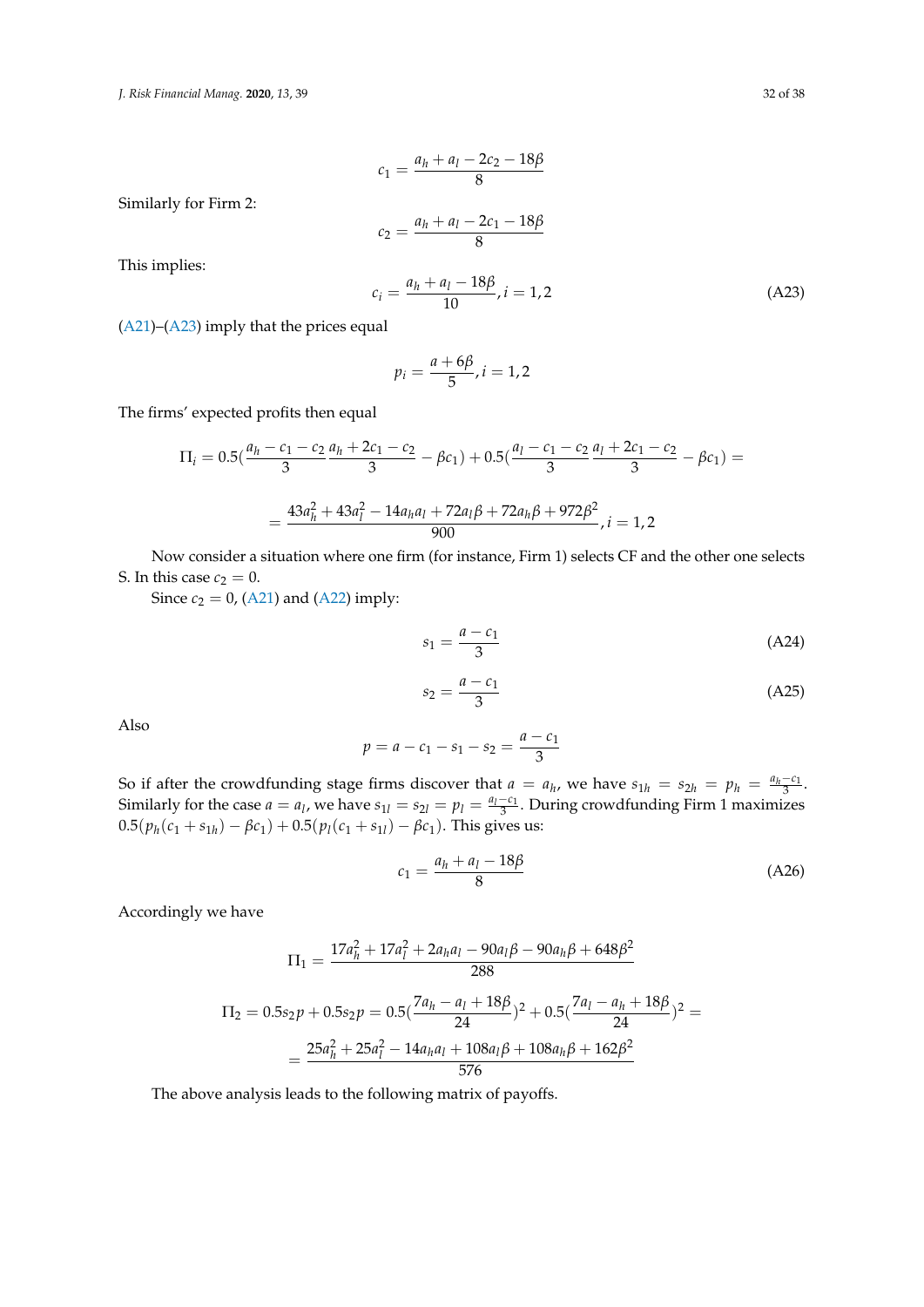| Firm $1/Firm 2 \parallel S$ |                                                                                     | CF                                                                                   |
|-----------------------------|-------------------------------------------------------------------------------------|--------------------------------------------------------------------------------------|
|                             | $\frac{(a_h+a_l)^2}{36}$ ; $\frac{(a_h+a_l)^2}{36}$                                 | $\frac{25a_h^2 + 25a_l^2 - 14a_ha_l + 108a_l\beta + 108a_h\beta + 324\beta^2}{576};$ |
|                             |                                                                                     | $\frac{17a_h^2 + 17a_l^2 + 2a_ha_l - 36a_l\beta - 36a_h\beta + 324\beta^2}{288}$     |
| <b>CF</b>                   | $\frac{17a_h^2+17a_l^2+2a_ha_l-36a_l\beta-36a_h\beta+324\beta^2}{288};$             | $\frac{43a_h^2 + 43a_l^2 - 14a_ha_l + 72a_l\beta + 72a_h\beta + 972\beta^2}{900};$   |
|                             | $\frac{25a_h^2 + 25a_l^2 - 14a_ha_l + 108a_l\beta + 108a_h\beta + 324\beta^2}{576}$ | $43a_h^2 + 43a_l^2 - 14a_ha_l + 72a_l\beta + 72a_h\beta + 972\beta^2$<br>900         |

Figure A1. Matrix of payoffs with uncertain demand.

<span id="page-32-0"></span>To illustrate Proposition 4 we consider two cases ("small beta" and "large beta"). Consider first the case  $\beta = 0$ . The matrix of payoffs becomes:

| Firm $1/Firm 2$    S |                                                     |                                                                                                                                                                                                               |
|----------------------|-----------------------------------------------------|---------------------------------------------------------------------------------------------------------------------------------------------------------------------------------------------------------------|
|                      | $\frac{(a_h+a_l)^2}{2} \cdot \frac{(a_h+a_l)^2}{2}$ | $\frac{25a_h^2 + 25a_l^2 - 14a_ha_l}{576}$ ; $\frac{17a_h^2 + 17a_l^2 + 2a_ha_l}{288}$                                                                                                                        |
|                      |                                                     | $\frac{17 a_h^2 + 17 a_l^2 + 2 a_h a_l}{288}$ ; $\frac{25 a_h^2 + 25 a_l^2 - 14 a_h a_l}{576}$ $\frac{43 a_h^2 + 43 a_l^2 - 14 a_h a_l}{900}$<br>(a)<br>$\frac{43 a_h^2 + 43 a_l^2 - 14 a_h a_l}{900}$<br>900 |

**Figure A2.** Matrix of payoffs with uncertain demand and  $\beta = 0$ .

(CF,CF) is an equilibrium. Indeed it follows from Figure [A2](#page-32-0) that switching to crowdfunding from the case (S,S) improves the payoff of Firm 1. This is because  $\frac{17a_h^2+17a_l^2+2a_ha_l}{288} > \frac{(a_h+a_l)^2}{36}$ . This can be written as

$$
\frac{9(a_h-a_l)^2+4a_ha_l}{288}>0
$$

which holds. So (S,S) is not an equilibrium. Whether the equilibrium is (S,CF) or (CF,CF) depends on the following:

<span id="page-32-1"></span>
$$
\frac{43a_h^2 + 43a_l^2 - 14a_ha_l}{900} > \frac{25a_h^2 + 25a_l^2 - 14a_ha_l}{576}
$$
 (A27)

If this holds, the equilibrium is (CF,CF) and vice versa. [\(A27\)](#page-32-1) can be written as

$$
\frac{7(a_h-a_l)^2}{6400}>0
$$

which holds so (CF,CF) is an equilibrium. On the other hand consider the case  $\beta = 0.1$ . The matrix of payoffs is now:

| Firm $1/Firm 2 \parallel S$                                              | СF                                                                                                                               |
|--------------------------------------------------------------------------|----------------------------------------------------------------------------------------------------------------------------------|
| $\frac{(a_h+a_l)^2}{36}$ ; $\frac{(a_h+a_l)^2}{36}$                      | $\frac{25a_h^2 + 25a_l^2 - 14a_ha_l + 10.8a_l + 10.8a_h + 3.24}{25a_h^2 + 25a_l^2 - 14a_ha_l + 10.8a_l + 10.8a_h + 3.24}$<br>576 |
|                                                                          | $\frac{17a_h^2+17a_l^2+2a_ha_l-3.6a_l-3.6a_h+3.24}{h}$<br>288                                                                    |
| $\frac{17a_h^2 + 17a_l^2 + 2a_ha_l - 3.6a_l - 3.6a_h + 3.24}{288}$<br>CF | $\frac{43a_h^2 + 43a_l^2 - 14a_ha_l + 7.2a_l + 7.2a_h + 9.72}{4a_h^2 + 4.2a_l + 7.2a_h + 9.72}$<br>900                           |
| $25a_h^2 + 25a_l^2 - 14a_ha_l + 10.8a_l + 10.8a_h + 3.24$<br>576         | $43a_h^2 + 43a_l^2 - 14a_ha_l + 7.2a_l + 7.2a_h + 9.72$<br>900                                                                   |

**Figure A3.** Matrix of payoffs with uncertain demand and  $\beta = 0.1$ .

Similar calculations show that: (1) If  $a_h = a_l = 0.9$  (S,S) is an equilibrium; (2) If  $a_h = 1.8$  and  $a_l = 0$ , equilibrium is (CF,CF). Note that the average demand is the same as previously but uncertainty is much higher now.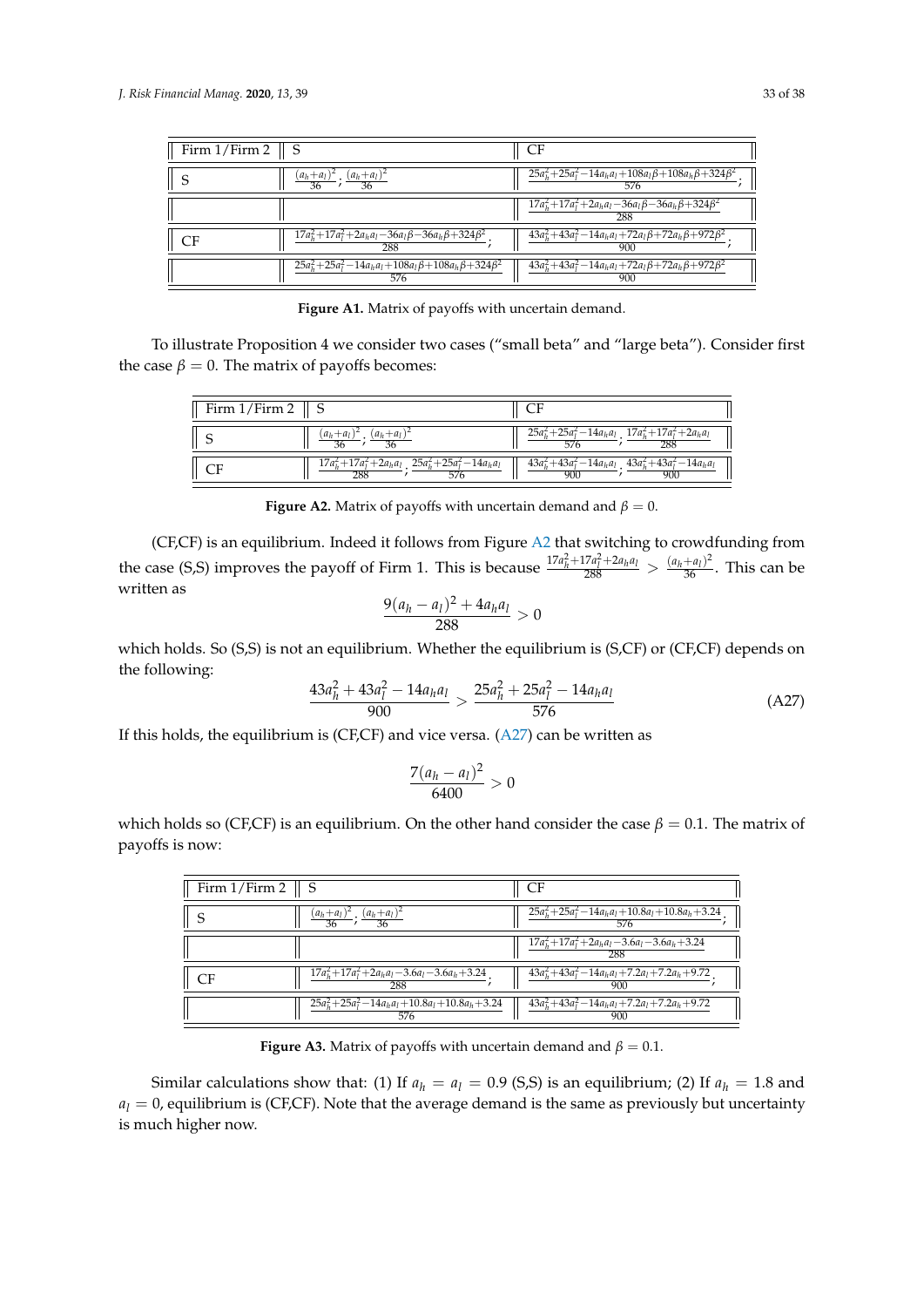# <span id="page-33-0"></span>*Appendix A.4. Cournot Duopoly with Cost*

This subsection presents the results of the analysis of the model in Section 4 with cost. A firm's profit equals  $p(c_i + s_i) - (c_i + s_i)^2/2 - \beta c_i$ ,  $i = 1, 2$ , where  $(c_i + s_i)^2/2$  is the production cost. The equilibrium concept and the sequence of events are exactly the same as they are in Section 4. The calculations lead to the following proposition.

**Proposition A1.** *Under symmetric information and known demand:* (1) If  $\beta > \frac{a}{32}$ *. the equilibrium is* (S,S); *(2) Otherwise the equilibrium is (CF,CF). This equilibrium is Pareto-inefficient. Under symmetric information and unknown demand: (1) If β is sufficiently small, the equilibrium is (CF,CF); (2) Otherwise the equilibrium is (S,S); (3) for a given value β, the equilibrium is (CF,CF) if the difference between a<sup>h</sup> and a<sup>l</sup> is large enough. Otherwise, the equilibrium is (S,S). Under asymmetric information: (1) A separating equilibrium where type l selects CF and type h selects S does not exist; (2) if β is sufficiently small, a separating equilibrium exists where type h selects CF and type l selects S.*

To illustrate the proposition consider  $\beta < \frac{a}{32}$ . The matrix of payoffs is below.

| Firm 1/Firm 2 |                                              |                                                                           |
|---------------|----------------------------------------------|---------------------------------------------------------------------------|
|               | $\frac{3a^2}{32}$ ; $\frac{3a^2}{32}$        | $\sqrt{2a^2-2a\beta+32\beta^2}$                                           |
|               | $2a^2 - 2a\beta + 32\beta$<br>$5a+8b$<br>794 | $21a^2 + 42a\beta + 384\beta^2$<br>$21a^2 + 42a\beta + 384\beta^2$<br>747 |

**Figure A4.** Matrix of payoffs in Cournot duopoly with cost.

First note that as follows from the matrix of payoffs, switching to crowdfunding from the case (S,S) improves the payoff of Firm 1. So (S,S) is not an equilibrium. Indeed the profit of Firm 1 in case (S,CF) is greater than it is in case (S,S) if:

$$
\frac{2a^2 - 2a\beta + 32\beta^2}{21} > \frac{3a^2}{32}
$$

This holds because it can be written as

$$
\frac{(a-32\beta)^2}{672}>0
$$

As follows from the matrix of payoffs, whether the equilibrium is (S,CF) or (CF,CF) depends on the following:

<span id="page-33-1"></span>
$$
\frac{21a^2 + 42a\beta + 384\beta^2}{242} > \frac{(5a + 8\beta)^2}{294}
$$
 (A28)

If this holds, the equilibrium is (CF,CF) and vice versa.  $(A28)$  can be written as

$$
\frac{(a-32\beta)(31a-761\beta)}{17787} > 0
$$

which holds because *a* > 32*β* so (CF,CF) is an equilibrium. Pareto-efficiency of (CF,CF) depends on the following:

<span id="page-33-2"></span>
$$
\frac{21a^2 + 42a\beta + 384\beta^2}{242} > \frac{2a^2 - 2a\beta + 32\beta^2}{21}
$$
 (A29)

Full calculations are very similar to Section 4 so they are omitted for brevity.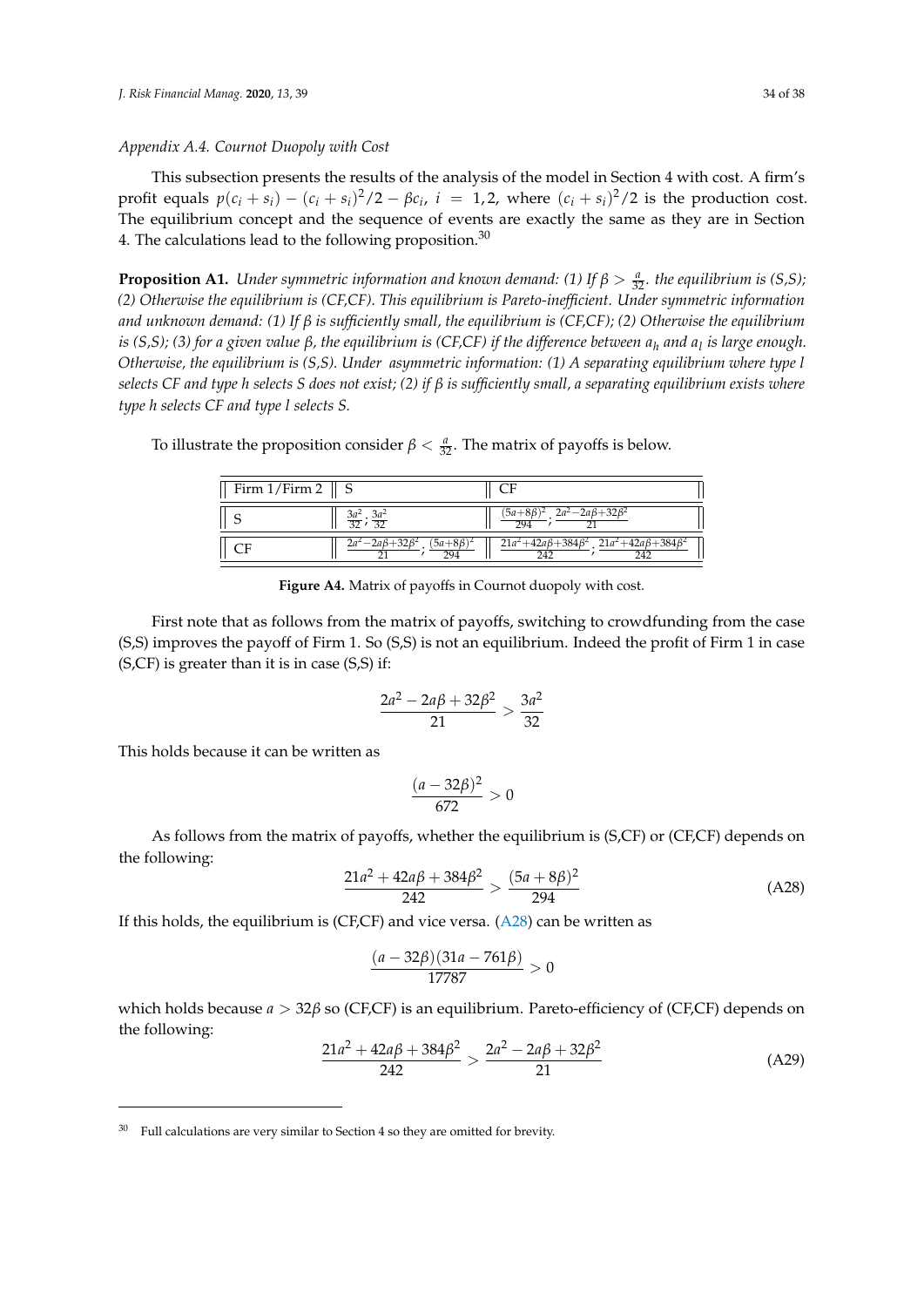If this holds, (CF,CF) is Pareto-efficient and vice versa. [\(A29\)](#page-33-2) can be written as

$$
\frac{(a-32\beta)(-10\beta-43a)}{200} > 0
$$

The left side of this inequality is negative because *a* > 32*β*. So (CF,CF) is not Pareto-efficient.

#### **References**

- <span id="page-34-9"></span>Agrawal, Ajay, Christian Catalini, and Avi Goldfarb. 2015. Crowdfunding: Geography, Social Networks, and the Timing of Investment Decisions (Summer 2015). *Journal of Economics & Management Strategy* 24: 253–74. [\[CrossRef\]](http://dx.doi.org/10.1111/jems.12093)
- <span id="page-34-0"></span>Ahlers, Gerrit K. C., Douglas J. Cumming, Christina Guenther, and Denis Schweizer. 2015. Signaling in Equity Crowdfunding. *Entrepreneurship Theory and Practice* 39: 955–80. [\[CrossRef\]](http://dx.doi.org/10.1111/etap.12157)
- <span id="page-34-3"></span>Alegre, Ines, and Melina Moleskis. Crowdfunding: A Review and Research Agenda (October 7, 2016). Working Paper. Available online: <http://dx.doi.org/10.2139/ssrn.2900921> (accessed on 22 February 2020).
- <span id="page-34-16"></span>Ahlstrom, David, Douglas Cumming, and Silvio Vismara. 2018. New methods of entrepreneurial firm financing: Fintech, crowdfunding and corporate governance implications. *Corporate Governance: An International Review* 26: 310–13. [\[CrossRef\]](http://dx.doi.org/10.1111/corg.12258)
- <span id="page-34-2"></span>Allaz, Blaise. 1992. Oligopoly, Uncertainty and Strategic Forward Transactions. *International Journal of Industrial Organization* 10: 297–308. [\[CrossRef\]](http://dx.doi.org/10.1016/0167-7187(92)90020-Y)
- <span id="page-34-1"></span>Askew, Peter. 2016. Digital Farmers Market Aims to Disrupt the Duopoly by Directly Supporting Aussie Farmers. Available online: [https://www.linkedin.com/pulse/digital-farmers-market-aims-disrupt-duopoly-directly](https://www.linkedin.com/pulse/digital-farmers-market-aims-disrupt-duopoly-directly-supporting)[supporting](https://www.linkedin.com/pulse/digital-farmers-market-aims-disrupt-duopoly-directly-supporting) (accessed on 22 February 2020).
- <span id="page-34-5"></span>Beaulieu, Tanya, Suprateek Sarker, and Saonee Sarker. 2015. A Conceptual Framework for Understanding Crowdfunding. *Communications of the Association for Information Systems* 37: 1–31. [\[CrossRef\]](http://dx.doi.org/10.17705/1CAIS.03701)
- <span id="page-34-4"></span>Belleflamme, Paul, Thomas Lambert, and Armin Schwienbacher. 2014. Crowdfunding: Tapping the Right Crowd. *Journal of Business Venturing: Entrepreneurship, Entrepreneurial Finance, Innovation and Regional Development* 29: 585–609. [\[CrossRef\]](http://dx.doi.org/10.1016/j.jbusvent.2013.07.003)
- <span id="page-34-17"></span>Belleflamme, Paul, Nessrine Omrani, and Martin Peitz. 2015. The Economics of Crowdfunding Platforms. *Information Economics and Policy* 33: 11–28. [\[CrossRef\]](http://dx.doi.org/10.1016/j.infoecopol.2015.08.003)
- <span id="page-34-15"></span>Bolton, Patrick, and David Scharfstein. 1990. A Theory of Predation Based on Agency Problems in Financial Contracting. *American Economic Review* 80: 93–106.
- <span id="page-34-14"></span>Brander, James, and Tracy Lewis. 1986. Oligopoly and Financial Structure: The Limited Liability Effect. *American Economic Review* 76: 956–70.
- <span id="page-34-8"></span>Burtch, Gordon, Anindya Ghose, and Sunil Wattal. 2013. An empirical examination of the antecedents and consequences of contribution patterns in crowd-funded markets. *Information Systems Research* 24: 499–519. [\[CrossRef\]](http://dx.doi.org/10.1287/isre.1120.0468)
- <span id="page-34-7"></span>Chakraborty, Soudipta, and Robert Swinney. 2019. Signalling to the Crowd: Private Quality Information and Rewards-Based Crowdfunding. *Manufacturing and Service Operations Management* Forthcoming. Available online: <http://dx.doi.org/10.2139/ssrn.2885457> (accessed on 22 February 2020).
- <span id="page-34-6"></span>Chaney, Damien. 2019. A principal–agent perspective on consumer co-production: Crowdfunding and the redefinition of consumer power. *Technological Forecasting and Social Change* 141: 74–84. [\[CrossRef\]](http://dx.doi.org/10.1016/j.techfore.2018.06.013)
- <span id="page-34-10"></span>Chang, Jen-Wen. 2016. The Economics of Crowdfunding (August 30, 2016). Available online: [https://ssrn.com/](https://ssrn.com/abstract=2827354) [abstract=2827354](https://ssrn.com/abstract=2827354) (accessed on 22 February 2020).
- <span id="page-34-11"></span>Chemla, Gilles, and Katrin Tinn. 2019. Learning Through Crowdfunding. *Management Science* Forthcoming. [\[CrossRef\]](http://dx.doi.org/10.1287/mnsc.2018.3278)
- <span id="page-34-18"></span>Chen, Tianxu, Mark Tribbitt, Yi Yang, and Xiaomei Li. 2017. Does rivals' innovation matter? A competitive dynamics perspective on firms' product strategy. *Journal of Business Research* 76: 1–7. [\[CrossRef\]](http://dx.doi.org/10.1016/j.jbusres.2017.02.016)
- <span id="page-34-13"></span>Cho, In-Koo, and David Kreps. 1987. Signaling Games and Stable Equilibria. *The Quarterly Journal of Economics* 102: 179–221. [\[CrossRef\]](http://dx.doi.org/10.2307/1885060)
- <span id="page-34-12"></span>Cholakova, Magdalena, and Bart Clarysse. 2015. Does the Possibility to Make Equity Investments in Crowdfunding Projects Crowd Out Reward-Based Investments? *Entrepreneurship Theory and Practice* 39: 145–72. [\[CrossRef\]](http://dx.doi.org/10.1111/etap.12139)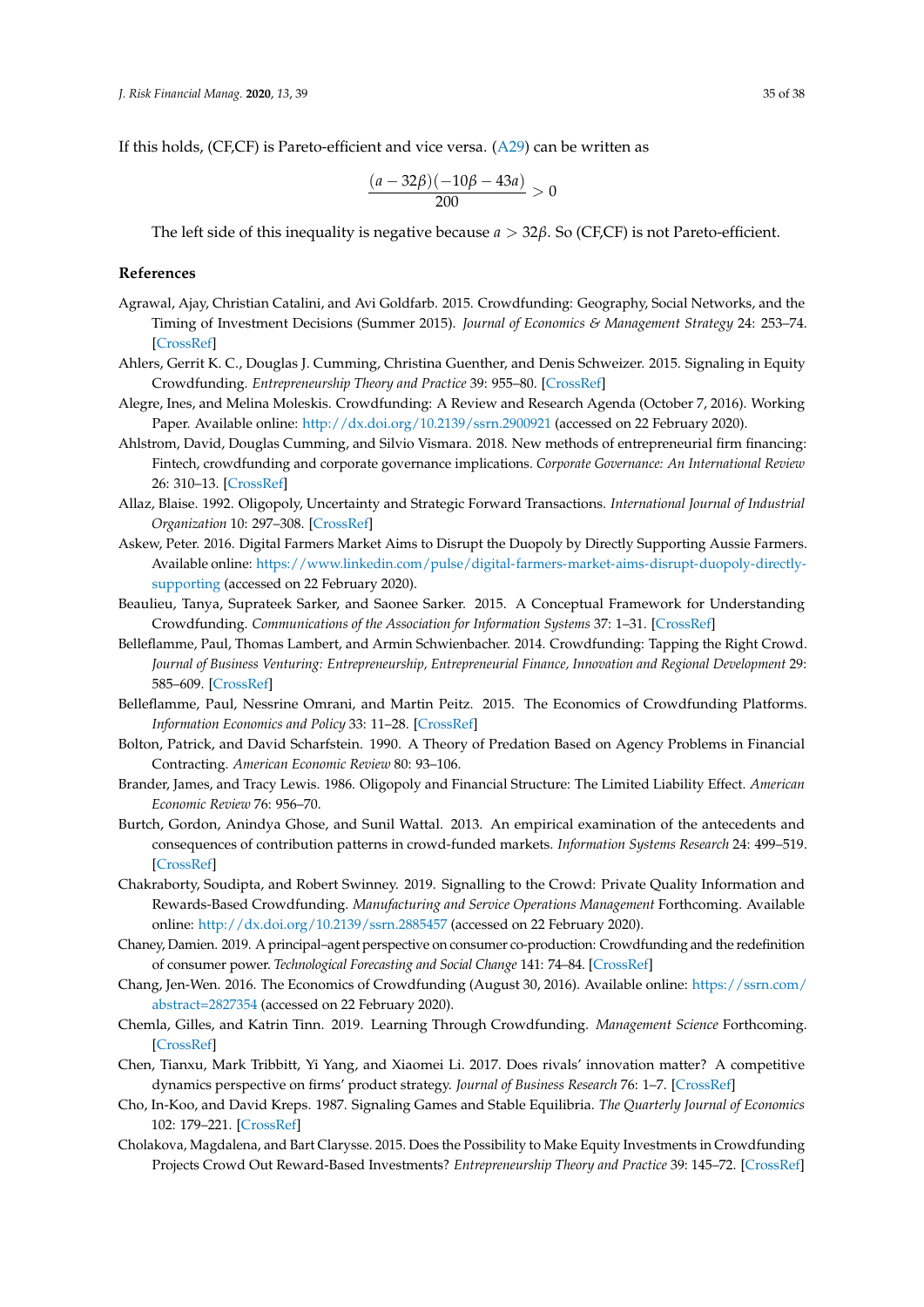- <span id="page-35-13"></span>Cordova, Alessandro, Johanna Dolci, and Gianfranco Gianfrate. 2015. The Determinants of Crowdfunding Success: Evidence from Technology Projects'. *Procedia Social and Behavioral Sciences* 181: 115–24. [\[CrossRef\]](http://dx.doi.org/10.1016/j.sbspro.2015.04.872)
- <span id="page-35-3"></span>Cumming, Douglas, and Lars Hornuf. 2018. *The Economics of Crowdfunding Startups, Portals and Investor Behavior*. London: Palgrave Macmillan. [\[CrossRef\]](http://dx.doi.org/10.1007/978-3-319-66119-3)
- <span id="page-35-2"></span>Cumming, Douglas, and Sofia Johan. 2017. Crowdfunding and entrepreneurial internationalization. In *The World Scientific Reference on Entrepreneurship*. Singapore: The World Scientific Publishers, chp. 5, pp. 109–26. [\[CrossRef\]](http://dx.doi.org/10.1142/9789813220607_0005)
- <span id="page-35-5"></span>Cumming, Douglas J., Gael Leboeuf, and Armin Schwienbacher. 2019. Crowdfunding Models: Keep-it-All versus All or Nothing. *Financial Management* forthcoming. [\[CrossRef\]](http://dx.doi.org/10.1111/fima.12262)
- <span id="page-35-0"></span>Cunningham, Katelan. 2016. With \$1.5M Success on Kickstarter, Hardware Startup Prynt Reinvents Photo Printing. Available online: <http://thinkapps.com/blog/development/prynt-case-crowdfunded/> (accessed on 22 February 2020).
- <span id="page-35-19"></span>Dixon, Huw David. 1992. The Competitive Outcome as the Equilibrium in an Edgeworthian Price-Quantity Model. *The Economic Journal* 102: 301–9. [\[CrossRef\]](http://dx.doi.org/10.2307/2234515)
- <span id="page-35-17"></span>Dixon, Huw David. 2001. Surfing Economics. Palgrave-MacMillan. Available online: [https://www.amazon.co.](https://www.amazon.co.uk/Surfing-Economics-Huw-David-Dixon/dp/033376062X) [uk/Surfing-Economics-Huw-David-Dixon/dp/033376062X](https://www.amazon.co.uk/Surfing-Economics-Huw-David-Dixon/dp/033376062X) (accessed on 22 February 2020).
- <span id="page-35-15"></span>Dushnitsky, Gary, Massimiliano Guerini, Evila Piva, and Christina Rossi-Lamastra. 2016. Crowdfunding in Europe: Determinants of Platform Creation across Countries February. *California Management Review* 58: 44–71. [\[CrossRef\]](http://dx.doi.org/10.1525/cmr.2016.58.2.44)
- <span id="page-35-20"></span>Dushnitsky, Gary, and Markus Fitza. 2018. Are We Missing the Platforms For the Crowd? Comparing Investment Drivers Across Multiple Crowdfunding Platforms. *Journal of Business Venturing Insights* 10: e00100. [\[CrossRef\]](http://dx.doi.org/10.1016/j.jbvi.2018.e00100)
- <span id="page-35-4"></span>Estrin, Saul, Daniel Gozman, and Susanna Khavul. 2018. The Evolution and Adoption of Equity Crowdfunding: Entrepreneur and Investor Entry into a New Market. *Small Business Economics* 51: 425–39. [\[CrossRef\]](http://dx.doi.org/10.1007/s11187-018-0009-5)
- <span id="page-35-6"></span>Fairchild, Richard, Weixi Liu, and Yang Yao. 2017. An Entrepreneur's Choice of Crowd-Funding or Venture Capital Financing: The Effect of Entrepreneurial Overconfidence and CF-Investors' Passion. Working Paper. Available online: <http://dx.doi.org/10.2139/ssrn.2926980> (accessed on 22 February 2020).
- <span id="page-35-10"></span>Frydrych, Denis, Adam Bock, Tony Kinder, and Benjamin Koeck. 2014. Exploring entrepreneurial legitimacy in reward-based crowdfunding. *Journal Venture Capital An International Journal of Entrepreneurial Finance* 16: 247–69. [\[CrossRef\]](http://dx.doi.org/10.1080/13691066.2014.916512)
- <span id="page-35-14"></span>Fudenberg, Drew, and Jean Tirole. 1991. *Game Theory*. Cambridge: MIT Press. Available online: [https://mitpress.](https://mitpress.mit.edu/books/game-theory) [mit.edu/books/game-theory](https://mitpress.mit.edu/books/game-theory) (accessed on 22 February 2020).
- <span id="page-35-9"></span>Gambardella, Massimiliano. 2012. How to (crowd-) fund and manage the (user-) innovation: The case of Big Buck Bunny. Paper presented at Workshop on Open Source and Design of Communication, Lisboa, Portugal, June 11.
- <span id="page-35-8"></span>Gerber, Elizabeth, Julie Hui, and Pei-Yi Kuo. 2012. Crowdfunding: Why People are Motivated to Post and Fund Projects on Crowdfunding Platforms. Conference: Computer Supported Cooperative Work 2012. Available online: <https://pdfs.semanticscholar.org/c1e2/a1068f0af1c3120c62be5943340518860ecb.pdf> (accessed on 22 February 2020).
- <span id="page-35-7"></span>Gleasure, Rob, and Joseph Feller. 2016. Emerging technologies and the democratisation of financial services: A metatriangulation of crowdfunding research. *Information and Organization* 26: 101–15. [\[CrossRef\]](http://dx.doi.org/10.1016/j.infoandorg.2016.09.001)
- <span id="page-35-11"></span>Gleasure, Rob. 2015. Resistance to crowdfunding among entrepreneurs: An impression management perspective. *The Journal of Strategic Information Systems* 224: 219–33. [\[CrossRef\]](http://dx.doi.org/10.1016/j.jsis.2015.09.001)
- <span id="page-35-18"></span>Greenberg, Michael, and Elizabeth Gerber. 2014. Learning to Fail: Experiencing Public Failure Online Through Crowdfunding. Paper presented at Conference Proceedings, 32nd Annual ACM Conference on Human Factors in Computing Systems, Toronto, ON, Canada, April 26–May 1.
- <span id="page-35-16"></span>Harris, Milton, and Artur Raviv. 1991. The Theory of Capital Structure. *The Journal of Finance* 46: 297–355. [\[CrossRef\]](http://dx.doi.org/10.1111/j.1540-6261.1991.tb03753.x)
- <span id="page-35-1"></span>Hesse, Brendan. 2019. The Best Mobile Printers for Your Smartphone, Business Insider. Available online: [https://www.businessinsider.com/best-mobile-printer?r=US&IR=T#the-best-for-printing-in](https://www.businessinsider.com/best-mobile-printer?r=US&IR=T#the-best-for-printing-in-multiple-sizes-5)[multiple-sizes-5](https://www.businessinsider.com/best-mobile-printer?r=US&IR=T#the-best-for-printing-in-multiple-sizes-5) (accessed on 22 February 2020).
- <span id="page-35-12"></span>Hildebrand, Thomas, Manju Puri, and Jörg Rocholl. 2016. Adverse Incentives in Crowdfunding. *Management Science* 63: 587–608. [\[CrossRef\]](http://dx.doi.org/10.1287/mnsc.2015.2339)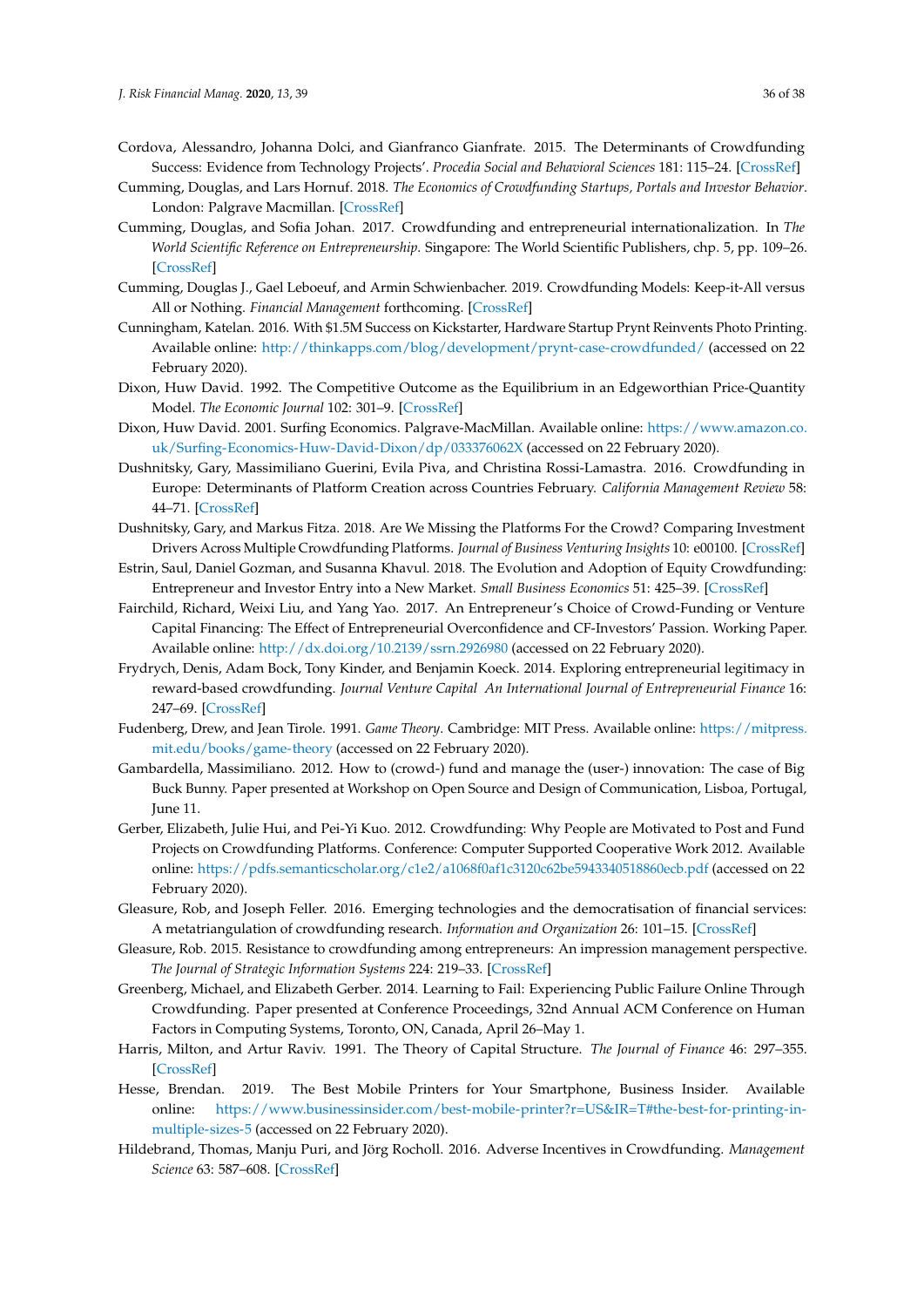- <span id="page-36-1"></span>Hughes, John S., and Jennifer L. Kao. 1997. Strategic Forward Contracting and Observability. *International Journal of Industrial Organization* 16: 121–33. [\[CrossRef\]](http://dx.doi.org/10.1016/S0167-7187(96)01036-3)
- <span id="page-36-19"></span>Jeitschko, Thomas, Ting Liu, and Tao Wang. 2016. Information Acquisition, Signaling and Learning in Duopoly. Working Papers from Stony Brook University, Department of Economics. Available online: [https://ideas.](https://ideas.repec.org/p/nys/sunysb/16-07.html) [repec.org/p/nys/sunysb/16-07.html](https://ideas.repec.org/p/nys/sunysb/16-07.html) (accessed on 22 February 2020).
- <span id="page-36-15"></span>Kgoroeadira, Reabetswe, Andrew Burke, and André van Stel. 2019. Small Business Online Loan Crowdfunding: Who Gets Funded and What Determines the Rate of Interest? *Small Business Economics* 52: 67–87. [\[CrossRef\]](http://dx.doi.org/10.1007/s11187-017-9986-z)
- <span id="page-36-9"></span>Kleinert, Simon, Christine Volkmann, and Marc Gr´'unhagen, M. 2020. Third-party Signals in Equity Crowdfunding: The Role of Prior Financing. *Small Business Economics* 54: 341–65. [\[CrossRef\]](http://dx.doi.org/10.1007/s11187-018-0125-2)
- <span id="page-36-10"></span>Kumar, Praveen, Nisan Landberg, and David Zvilichovsky. 2015. (Crowd)funding Innovation. Working Paper. Available online: <https://www.aeaweb.org/conference/2016/retrieve.php?pdfid=661> (accessed on 22 February 2020).
- <span id="page-36-7"></span>Kuo, Pei-Yi, and Elizabeth Gerber. 2012. Design principles: Crowdfunding as a creativity support tool. Paper presented at 2012 ACM Annual Conference on Human Factors in Computing Systems, Austin, TX, USA, May 5–10.
- <span id="page-36-3"></span>Kuppuswamy, Venkat, and Barry Bayus. 2015. A Review of Crowdfunding Research and Findings. Handbook of New Product Development Research. Working Paper. Available online: [http://dx.doi.org/10.2139/ssrn.](http://dx.doi.org/10.2139/ssrn.2685739) [2685739](http://dx.doi.org/10.2139/ssrn.2685739) (accessed on 22 February 2020).
- <span id="page-36-17"></span>Leland, Hayne, and David Pyle. 1977. Information Asymmetries, Financial Structure, and Financial Intermediation. *Journal of Finance* 32: 371–87. [\[CrossRef\]](http://dx.doi.org/10.2307/2326770)
- <span id="page-36-14"></span>Lenz, Rainer. 2016. Peer-to-Peer Lending—Opportunities and Risks. *European Journal of Risk and Regulation* 7: 688–700. [\[CrossRef\]](http://dx.doi.org/10.1017/S1867299X00010126)
- <span id="page-36-20"></span>Li, Li, and Zixuan Wang. 2019. How does capital structure change product-market competitiveness? Evidence from Chinese firms. *PLoS ONE* 14: 1–14. [\[CrossRef\]](http://dx.doi.org/10.1371/journal.pone.0210618) [\[PubMed\]](http://www.ncbi.nlm.nih.gov/pubmed/30721237)
- <span id="page-36-12"></span>Llopis, Juan A. Sanchis, José María Millán, Rui Baptista, Andrew Burke, Simon Parker, and Roy Thurik. 2015. Good Times, Bad Times: Entrepreneurship and the Business Cycle. *International Entrepreneurship and Management Journal* 11: 243–51. [\[CrossRef\]](http://dx.doi.org/10.1007/s11365-015-0361-8)
- <span id="page-36-18"></span>Lubit, Roy. 2001. Tacit Knowledge and Knowledge Management: The Keys to Sustainable Competitive Advantage. *Organizational Dynamics* 29. [\[CrossRef\]](http://dx.doi.org/10.1016/S0090-2616(01)00026-2)
- <span id="page-36-21"></span>Miglo, Anton. 2018. Crowdfunding in a Duopoly Under Asymmetric Information. Working Paper. Available online: [https://mpra.ub.uni-muenchen.de/89016/1/MPRA\\_paper\\_89016.pdf](https://mpra.ub.uni-muenchen.de/89016/1/MPRA_paper_89016.pdf) (accessed on 22 February 2020).
- <span id="page-36-13"></span>Miglo, Anton. 2020. Crowdfunding Under Market Feedback, Asymmetric Information And Overconfident Entrepreneur. *Entrepreneurship Research Journal* Forthcoming. Available online: [https://mpra.ub.uni](https://mpra.ub.uni-muenchen.de/89015/1/MPRA_paper_89015.pdf)[muenchen.de/89015/1/MPRA\\_paper\\_89015.pdf](https://mpra.ub.uni-muenchen.de/89015/1/MPRA_paper_89015.pdf) (accessed on 22 February 2020).
- <span id="page-36-6"></span>Miglo, Anton, and Victor Miglo. 2019. Market Imperfections and Crowdfunding. *Small Business Economics Journal* 53: 51–79. [\[CrossRef\]](http://dx.doi.org/10.1007/s11187-018-0037-1)
- <span id="page-36-4"></span>Mochkabadi, Kazem, and Christine Volkmann. 2018. Equity Crowdfunding: A Systematic Review of the Literature. *Small Business Economics* forthcoming. [\[CrossRef\]](http://dx.doi.org/10.1007/s11187-018-0081-x)
- <span id="page-36-16"></span>Modigliani, Franco, and Merton Miller. 1958. The Cost of Capital, Corporation Finance And the Theory of Investment. *American Economic Review* 48: 261–97.
- <span id="page-36-0"></span>Mogg, Trevor. 2017. Indiegogo Now Offers a Marketplace Where You Can Buy Its Coolest Stuff. Available online: <https://www.digitaltrends.com/cool-tech/indiegogo-marketplace-online-store/> (accessed on 22 February 2020).
- <span id="page-36-8"></span>Mollick, Ethan R. 2014. The Dynamics of Crowdfunding: An Exploratory Study. *Journal of Business Venturing* 29: 1–16. [\[CrossRef\]](http://dx.doi.org/10.1016/j.jbusvent.2013.06.005)
- <span id="page-36-2"></span>Moritz, Alexandra, and Joern Hendrich Block. 2014. Crowdfunding: A Literature Review and Research Directions. Available online: <http://ssrn.com/abstract=2554444> (accessed on 22 February 2020).
- <span id="page-36-11"></span>Nachman, David, and Thomas Noe. 1994. Optimal Design of Securites under Asymmectric Information. *Review of Financial Studies* 7: 1–44. [\[CrossRef\]](http://dx.doi.org/10.1093/rfs/7.1.1)
- <span id="page-36-5"></span>Petruzzelli, Messeni, Angelo Natalicchio, Umberto Panniello, and Paolo Roma. 2019. Understanding the Crowdfunding Phenomenon and Its Implications for Sustainability. *Technological Forecasting & Social Change* 141: 138–48. [\[CrossRef\]](http://dx.doi.org/10.1016/j.techfore.2018.10.002)